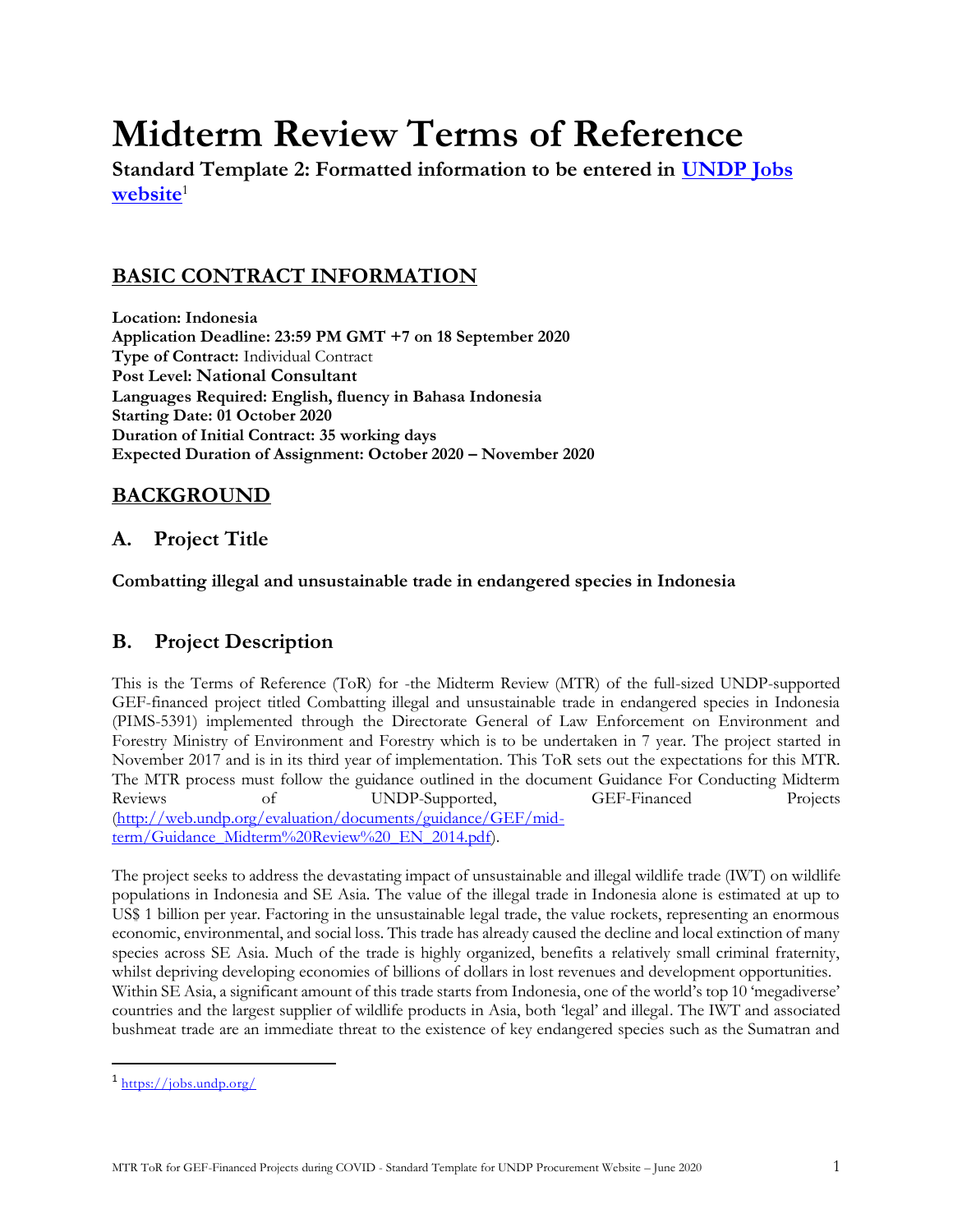Javan Rhinoceros, Sumatran Tiger, Asian Elephant and Sunda Pangolin amongst a wide range of less prominent species. Indonesia is also becoming an important transit point for IWT from Africa to East Asia, such as African Ivory. The consequence of the unsustainable trade is a massive threat to globally important wildlife.

The project aims to remove the barriers to accomplishing the long term solution to this challenge, namely to conserve key wildlife species in Indonesia, by ensuring that the legal wildlife trade is ecologically and economically sustainable, while reducing the scale and impact of illegal wildlife trafficking, both from Indonesia and in transit through the country.

The Project Objective is to reduce the volume of unsustainable wildlife trade and the rate of loss of globally significant biodiversity in Indonesia and East and South-East Asia. The four outcomes of the project are:

**Outcome 1**: Strengthened national policy, legal and institutional framework for regulating legal commercial wildlife trade and combating illegal wildlife trade.

**Outcome 2**: Strengthened institutional capacity for regulatory coordination, implementation and enforcement at the national and international levels.

**Outcome 3**: Improved enforcement strategy demonstrated and scaled up at key trade ports and connected subnational regions with key ecosystems.

**Outcome 4**: Implementation and upscaling/replication of project approaches at national and international levels is supported by effective knowledge management and gender mainstreaming.

This project is part of the GEF Programmatic Approach to Prevent the Extinction of Known Threatened Species, and falls under the GEF Programme Global Partnership on Wildlife Conservation and Crime Prevention For Sustainable Development which is led by the World Bank.

The total allocated resources for this project is US \$ USD 6,988,853. In addition, in-kind Parallel Funding is US \$ 51,937,595 from the Government of Indonesia and NGO partners. Directorate General of Law Enforcement on Environment and Forestry under the Ministry of Environment and Forestry is the Implementing Partner for the project.

As of 30 August 2020, there were 172,053 confirmed cases of Covid-19 in Indonesia, of which 7,343 were fatalities and 124,185 persons recovered. Covid-19 has spread in 34 provinces and 487 regencies/cities across Indonesia. Some regions implemented large social restrictions to prevent Covid-19 pandemics. Covid-19 pandemics have affected the implementation of the project. Based on the assessment, some works can continue on-schedule, while some are deferred and likely to delay and some may need readjustment to adapt to the new normal.

# **C. MTR Purpose**

The MTR will assess progress towards the achievement of the project objectives and outcomes as specified in the Project Document, and assess early signs of project success or failure with the goal of identifying the necessary changes to be made in order to set the project on-track to achieve its intended results. The MTR will also review the project's strategy and its risks to sustainability.

The MTR will also look at any project interventions that have contributed directly or indirectly to government's effort of COVID-19 recovery both at the national level and project sites.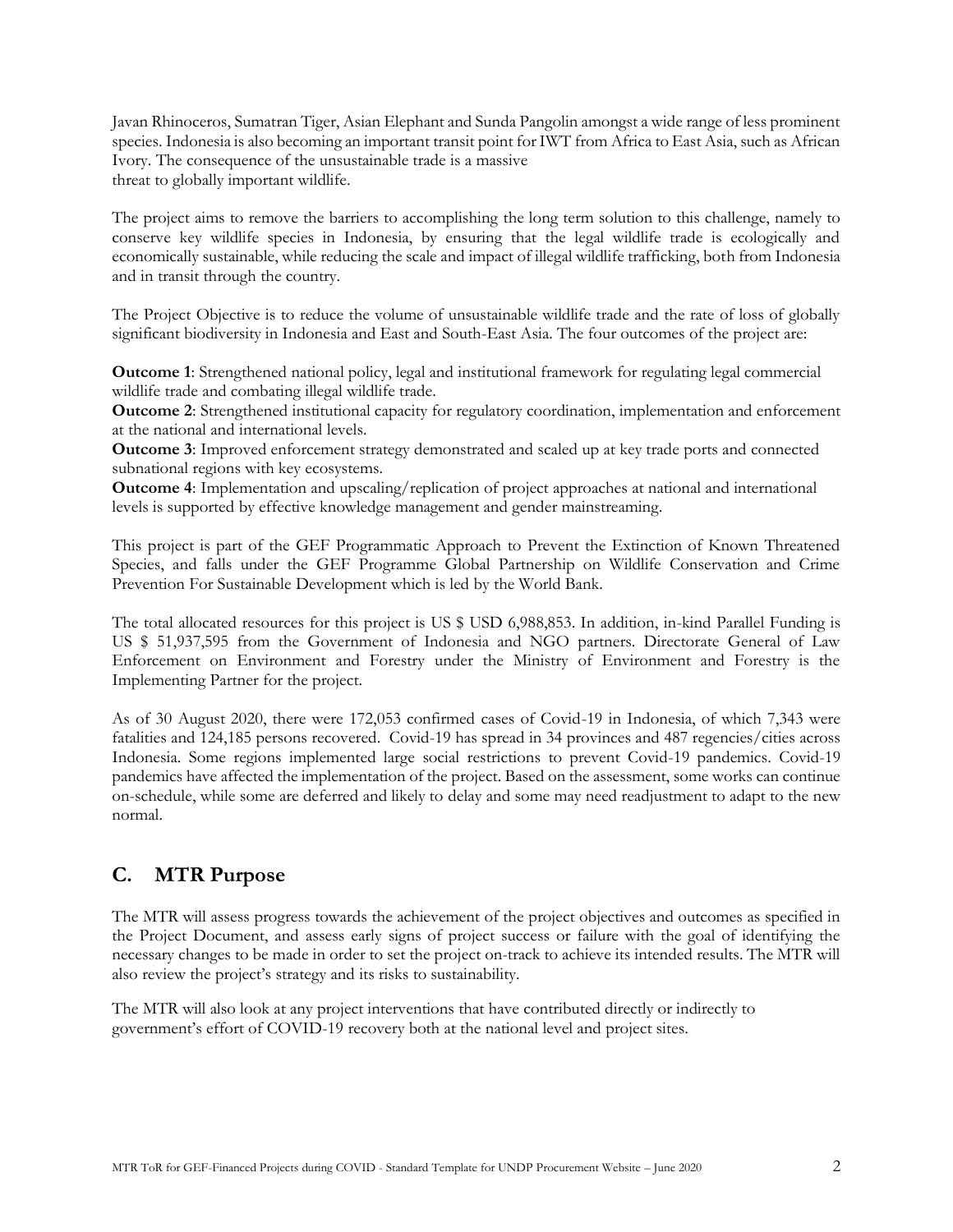# **Duties and Responsibilities**

Detailed tasks of a national consultant as follows:

- 1. Provide input into the Inception Report to be drafted by the IC (International Consultant). In particular, the NC should:
	- 1. Consult with the PMU to develop the draft project site visit itinerary, taking into consideration guidelines on-site visits and stakeholder consultations provided by the International Consultant/Team Leader (IC)
	- 2. Prepare an evaluation question matrix to be used in conjunction with that prepared by the IC and focused specifically on those consultations that will take place during field visits.
- 2. Maintain the up-to-date actual itinerary of the Evaluation Team (ET) for all in-country meetings conducted
- 3. Maintain an up-to-date comprehensive list of persons met by the ET (all meetings, including those held by zoom, skype, or otherwise virtually)
- 4. Prepare a list of all products/outputs (technical reports, land use or management plans, curricula, etc.) produced with project financial support
- 5. Review products as indicated by the IC & provide product assessment using the format provided by the IC
- 6. Prepare a list of all training conducted with project financial support
- 7. At outset of assignment, brief IC on updated institutional/policy/legislative frameworks relevant to the project and on key relevant in-country initiatives (national and state government programs/campaigns), NGO activities, and donor-supported projects)
- 8. Undertake in-country consultations
- 9. Summarize each consultation undertaken ensuring that important data is recorded that allows for detailed, evidence-based observations and conclusions to be drawn.
- 10. Engage with IC in review and analysis of important information gained during the day's meetings during regularly scheduled twice weekly zoom or skype calls
- 11. Engage with IC in the analysis of evaluation findings
- 12. Participate as requested by the IC in the preliminary presentation of evaluation findings
- 13. Take photos of site visits for inclusion in the evaluation report
- 14. Fill in information gaps as needed following the drafting of the Evaluation report by IC

# **D. MTR Approach & Methodology**

The MTR report must provide evidence-based information that is credible, reliable and useful.

The MTR team will review all relevant sources of information including documents prepared during the preparation phase (i.e. PIF, UNDP Initiation Plan, UNDP Social and Environmental Screening Procedure/SESP), the Project Document, project reports including annual PIRs, project budget revisions, national strategic and legal documents, and any other materials that the team considers useful for this evidencebased review. The MTR team will review the baseline GEF focal area Core Indicators/Tracking Tools submitted to the GEF at CEO endorsement, and the midterm GEF focal area Core Indicators/Tracking Tools that must be completed before the MTR field mission begins.

The MTR team is expected to follow a collaborative and participatory approach<sup>2</sup> ensuring close engagement with the Project Team, government counterparts (the GEF Operational Focal Point), the UNDP Country Office(s), the Nature, Climate and Energy (NCE) Regional Technical Advisor, direct beneficiaries, and other key stakeholders.

<sup>&</sup>lt;sup>2</sup> For ideas on innovative and participatory Monitoring and Evaluation strategies and techniques, see UNDP Discussion Paper: [Innovations in Monitoring & Evaluating Results,](http://www.undp.org/content/undp/en/home/librarypage/capacity-building/discussion-paper--innovations-in-monitoring---evaluating-results/) 05 Nov 2013.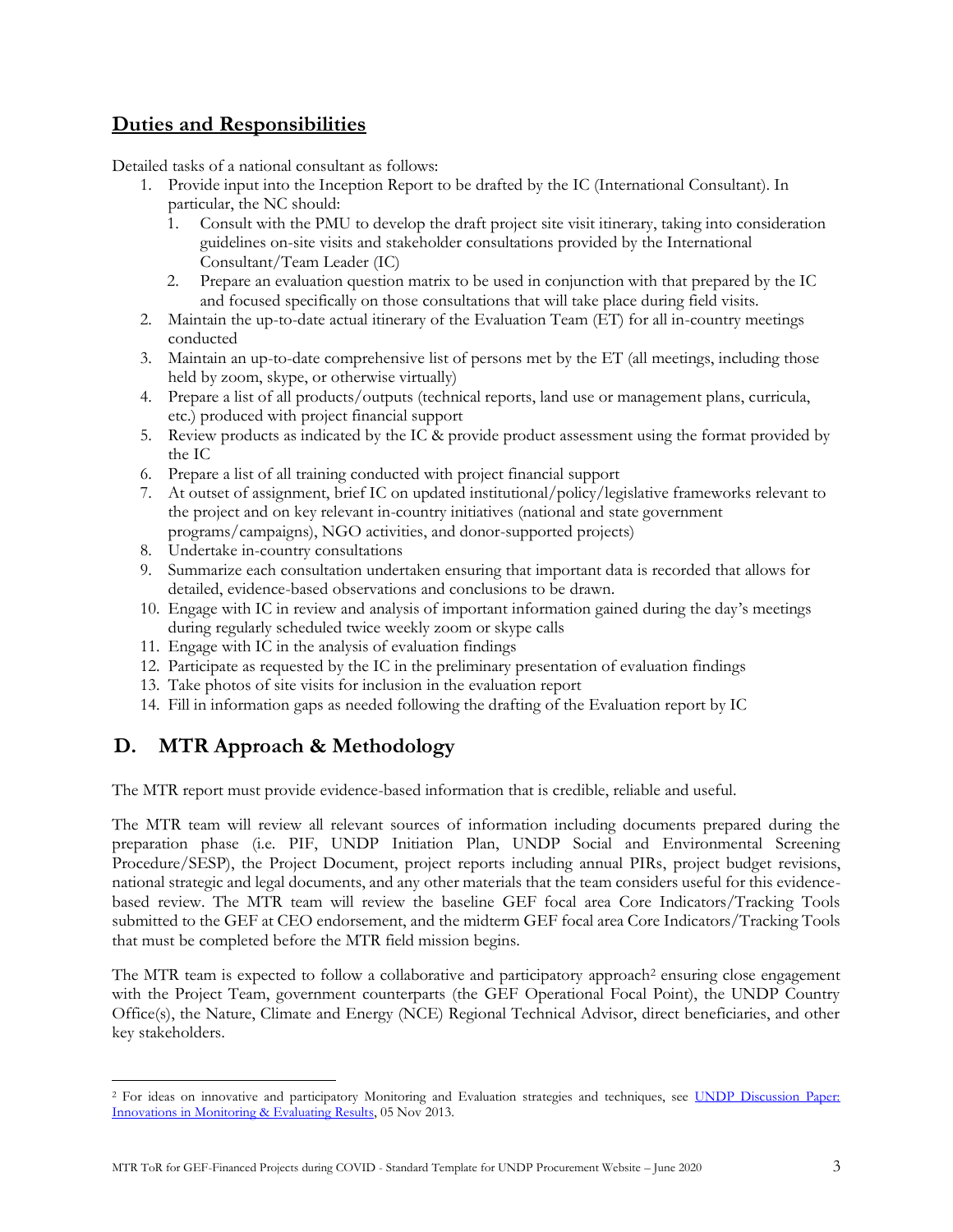Engagement of stakeholders is vital to a successful MTR. Stakeholder involvement should include interviews with stakeholders who have project responsibilities, including but not limited to Directorate General of Law Enforcement on Environment and Forestry Ministry of Environment and Forestry; National Project Director (NPD) CIWT Project; Directorate of Forest Protection Ministry of Environment and Forestry; Directorate of Biodiversity Conservation Ministry of Environment and Forestry; GEF Operational Focal Point of Indonesia; Head of BBKSDA North Sumatera, Head of BBKSDA Riau; Head of Balai Gakkum Sumatera; Head of Balai Gakkum Sulawesi; Head of Gunung Leuser National Park; Head of BKSDA North Sumatera, Head of Bogani Nanti Wartabone National Park; executing agencies, senior officials and task team/ component leaders, key experts and consultants in the subject area, Project Board, project stakeholders, academia, local government and CSOs, etc. Additionally, the MTR team may require conducting field missions to Surabaya, East Java; Pekanbaru, Riau; Kotamobagu, North Sulawesi; Manado, North Sulawesi.

As of 11 March 2020, the World Health Organization (WHO) declared COVID-19 a global pandemic as the new coronavirus rapidly spread to all regions of the world. Travel to the country has been restricted since 03/2020 and travel in the country is also restricted. If it is not possible to travel to or within the country for the MTR mission then the MTR team should develop a methodology that takes this into account the conduct of the MTR virtually and remotely, including the use of remote interview methods and extended desk reviews, data analysis, surveys and evaluation questionnaires. International consultants can work remotely with national evaluator support in the field if it is safe for them to operate and travel. A short validation mission may be considered if it is confirmed to be safe for staff, consultants, stakeholders and if such a mission is possible within the MTR schedule. This should be detailed in the MTR Inception Report and agreed with the Commissioning Unit

If all or part of the MTR is to be carried out virtually then consideration should be taken for stakeholder availability, ability or willingness to be interviewed remotely. In addition, their accessibility to the internet/computer may be an issue as many government and national counterparts may be working from home. These limitations must be reflected in the final MTR report.

If a data collection/field mission is not possible then remote interviews may be undertaken through telephone or online (skype, zoom etc.). International consultants can work remotely with national evaluator support in the field if it is safe for them to operate and travel. No stakeholders, consultants or UNDP staff should be put in harm's way and safety is the key priority.

A short validation mission may be considered if it is confirmed to be safe for staff, consultants, stakeholders and if such a mission is possible within the MTR schedule. Equally, qualified and independent national consultants can be hired to undertake the MTR and interviews in country as long as it is safe to do so.

The specific design and methodology for the MTR should emerge from consultations between the MTR team and the above-mentioned parties regarding what is appropriate and feasible for meeting the MTR purpose and objectives and answering the evaluation questions, given limitations of budget, time and data. Considering the COVID-19 situation, the MTR team should consider flexibility in using technologies and tools to effectively engage stakeholder virtually. The MTR team must use gender-responsive methodologies and tools and ensure that gender equality and women's empowerment, as well as other cross-cutting issues and SDGs are incorporated into the MTR report.

The final methodological approach including interview schedule, field visits and data to be used in the MTR must be clearly outlined in the Inception Report and be fully discussed and agreed between UNDP, stakeholders and the MTR team.

The final MTR report must describe the full MTR approach taken and the rationale for the approach making explicit the underlying assumptions, challenges, strengths and weaknesses about the methods and approach of the review.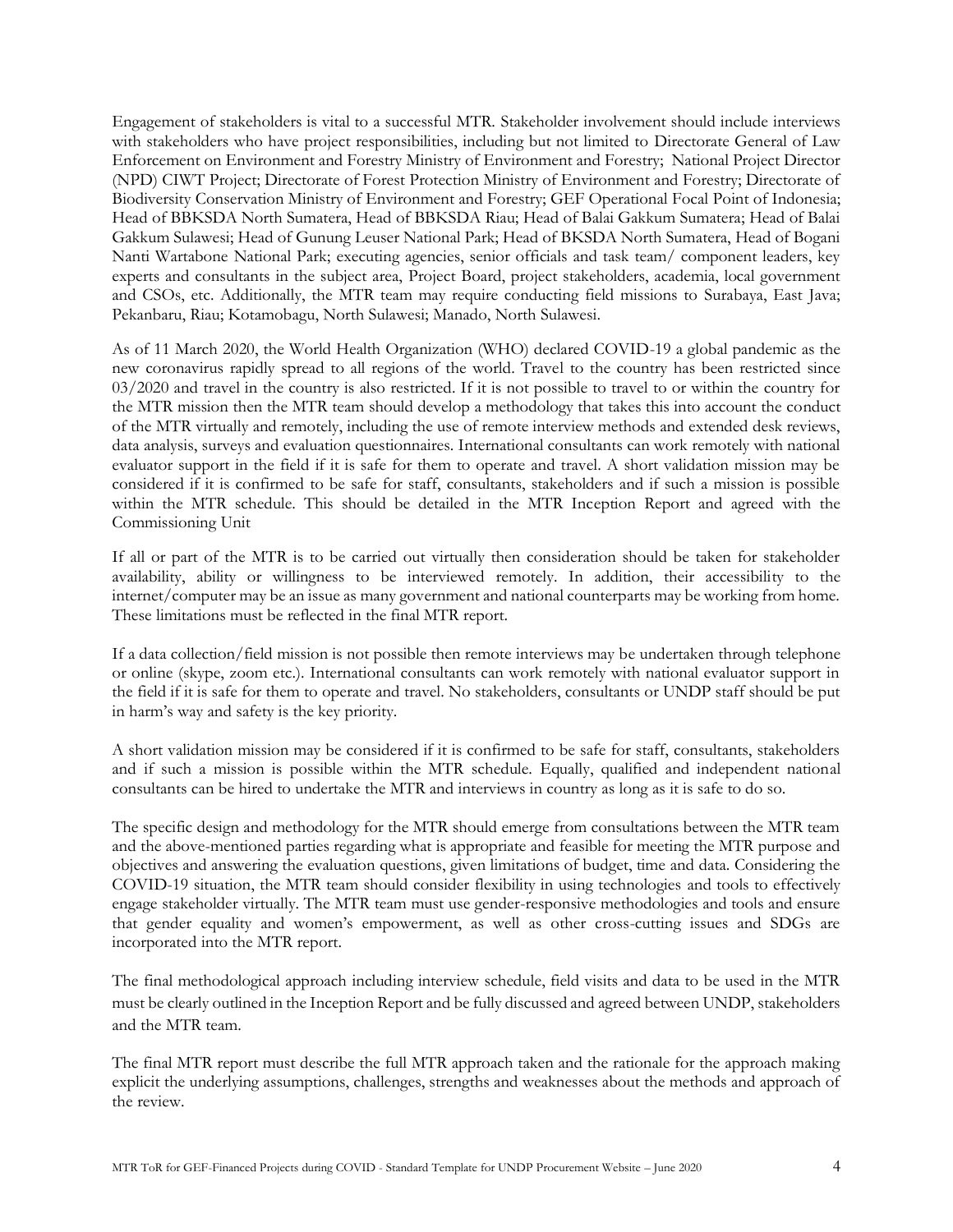## **E. Detailed Scope of the MTR**

The MTR team will assess the following four categories of project progress. See the *Guidance for Conducting Midterm Reviews of UNDP-Supported, GEF-Financed Projects* for extended descriptions.

## **1. Project Strategy**

Project Design:

- Review the problem addressed by the project and the underlying assumptions. Review the effect of any incorrect assumptions or changes to the context to achieving the project results as outlined in the Project Document.
- Review the relevance of the project strategy and assess whether it provides the most effective route towards expected/intended results. Were lessons from other relevant projects properly incorporated into the project design?
- Review how the project addresses country priorities. Review country ownership. Was the project concept in line with the national sector development priorities and plans of the country (or of participating countries in the case of multi-country projects)?
- Review decision-making processes: were perspectives of those who would be affected by project decisions, those who could affect the outcomes, and those who could contribute information or other resources to the process, taken into account during project design processes?
- Review the extent to which relevant gender issues were raised in the project design. See Annex 9 of *Guidance for Conducting Midterm Reviews of UNDP-Supported, GEF-Financed Projects* for further guidelines.
	- o Were relevant gender issues (e.g. the impact of the project on gender equality in the programme country, involvement of women's groups, engaging women in project activities) raised in the Project Document?
- If there are major areas of concern, recommend areas for

Results Framework/Logframe:

- Undertake a critical analysis of the project's logframe indicators and targets, assess how "SMART" the midterm and end-of-project targets are (Specific, Measurable, Attainable, Relevant, Time-bound), and suggest specific amendments/revisions to the targets and indicators as necessary.
- Are the project's objectives and outcomes or components clear, practical, and feasible within its time frame?
- Examine if progress so far has led to or could in the future catalyse beneficial development effects (i.e. income generation, gender equality and women's empowerment, improved governance etc...) that should be included in the project results framework and monitored on an annual basis.
- Ensure broader development and gender aspects of the project are being monitored effectively. Develop and recommend SMART 'development' indicators, including sex-disaggregated indicators and indicators that capture development benefits.

## **2. Progress Towards Results**

- Review the logframe indicators against progress made towards the end-of-project targets; populate the Progress Towards Results Matrix, as described in the *Guidance For Conducting Midterm Reviews of UNDP-Supported, GEF-Financed Projects*; colour code progress in a "traffic light system" based on the level of progress achieved; assign a rating on progress for the project objective and each outcome; make recommendations from the areas marked as "not on target to be achieved" (red).
- Compare and analyse the GEF Tracking Tool/Core Indicators at the Baseline with the one completed right before the Midterm Review.
- Identify remaining barriers to achieving the project objective in the remainder of the project.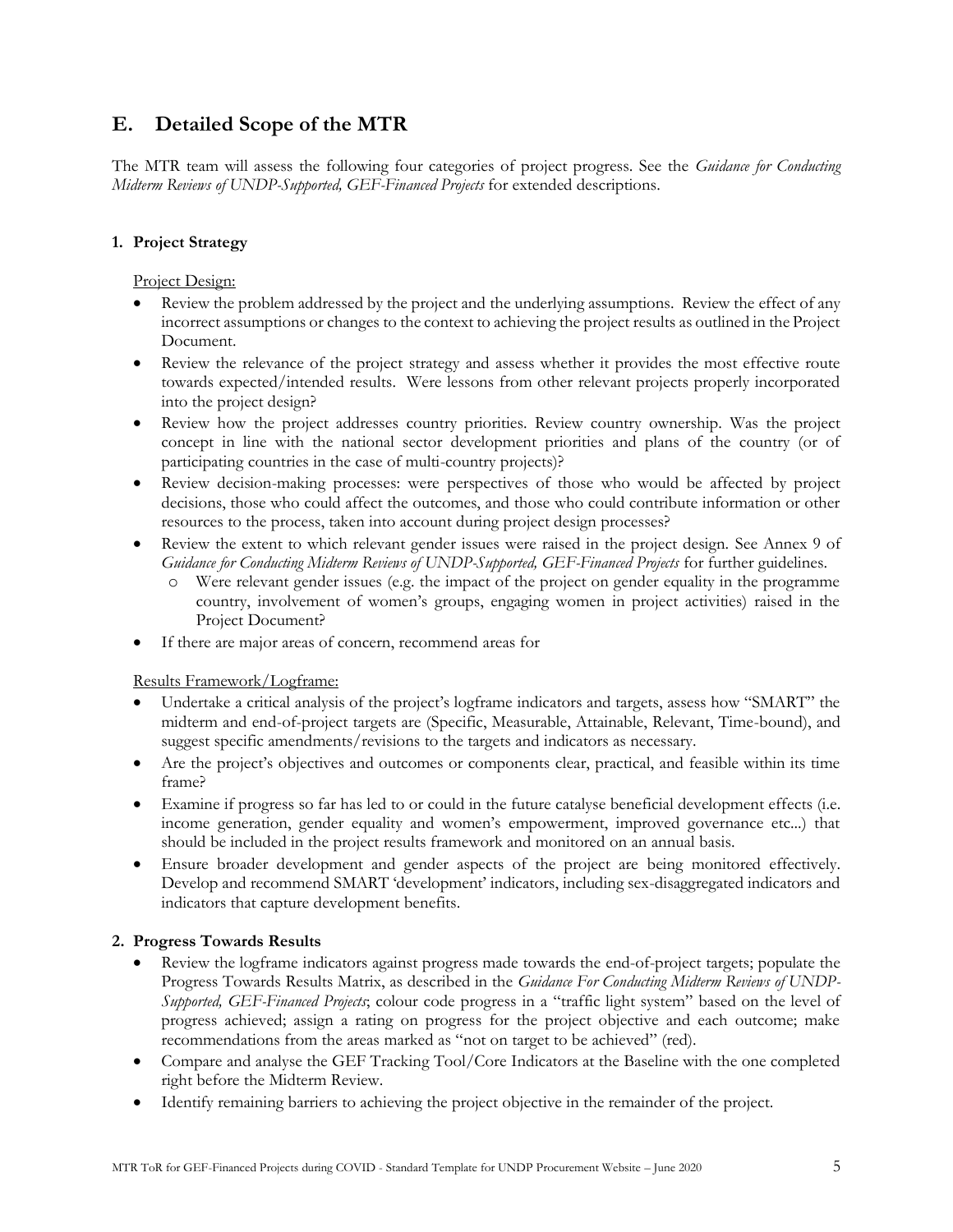• By reviewing the aspects of the project that have already been successful, identify ways in which the project can further expand these benefits.

#### **3. Project Implementation and Adaptive Management**

#### Management Arrangements

- Review overall effectiveness of project management as outlined in the Project Document. Have changes been made and are they effective? Are responsibilities and reporting lines clear? Is decision-making transparent and undertaken in a timely manner? Recommend areas for improvement.
- Review the quality of execution of the Executing Agency/Implementing Partner(s) and recommend areas for improvement.
- Review the quality of support provided by the GEF Partner Agency (UNDP) and recommend areas for improvement.
- Do the Executing Agency/Implementing Partner and/or UNDP and other partners have the capacity to deliver benefits to or involve women? If yes, how?
- What is the gender balance of project staff? What steps have been taken to ensure gender balance in project staff?
- What is the gender balance of the Project Board? What steps have been taken to ensure gender balance in the Project Board?

#### Work Planning

- Review any delays in project start-up and implementation, identify the causes and examine if they have been resolved.
- Are work-planning processes results-based? If not, suggest ways to re-orientate work planning to focus on results?
- Examine the use of the project's results framework/ logframe as a management tool and review any changes made to it since project start.

#### Finance and co-finance

- Consider the financial management of the project, with specific reference to the cost-effectiveness of interventions.
- Review the changes to fund allocations as a result of budget revisions and assess the appropriateness and relevance of such revisions.
- Does the project have the appropriate financial controls, including reporting and planning, that allow management to make informed decisions regarding the budget and allow for timely flow of funds?
- Informed by the co-financing monitoring table to be filled out by the Commissioning Unit and project team, provide commentary on co-financing: is co-financing being used strategically to help the objectives of the project? Is the Project Team meeting with all co-financing partners regularly in order to align financing priorities and annual work plans?

| Sources of<br>Co-financing | Name of Co-<br>financer        | Type of Co-<br>financing | Co-financing<br>amount<br>confirmed at<br><b>CEO</b><br>Endorsement<br>(US\$) | Actual<br>Amount<br>Contributed at<br>stage of<br>Midterm<br><b>Review (US\$)</b> | Actual % of<br><b>Expected</b><br>Amount |
|----------------------------|--------------------------------|--------------------------|-------------------------------------------------------------------------------|-----------------------------------------------------------------------------------|------------------------------------------|
| <b>UNDP</b>                |                                | In-kind                  | 100,000                                                                       |                                                                                   |                                          |
| Government                 | DG-Law<br>Enforcement,<br>MoEF | In-kind                  | 42,848,742                                                                    |                                                                                   |                                          |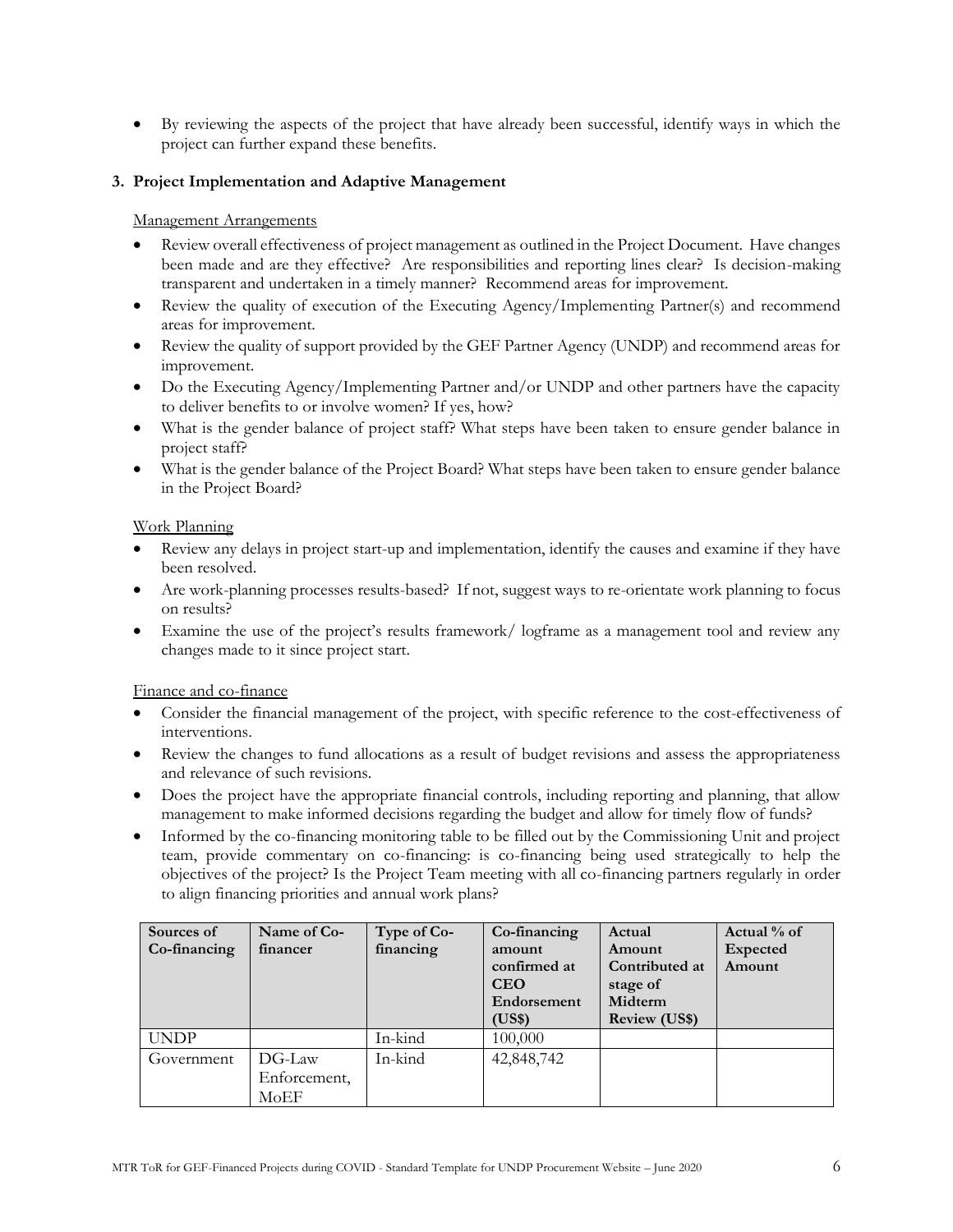| <b>NGO</b> | Wildlife              | In-Kind      | 2,000,000  |  |
|------------|-----------------------|--------------|------------|--|
|            | Conservation          |              |            |  |
|            | $\sqrt{2}$<br>Society |              |            |  |
|            |                       | <b>TOTAL</b> | 44,948,742 |  |

• Include the separate GEF Co-Financing template (filled out by the Commissioning Unit and project team) which categorizes co-financing amounts by source as 'investment mobilized' or 'recurrent expenditures'. (This template will be annexed as a separate file.

#### Project-level monitoring and evaluation systems

- Review the monitoring tools currently being used: Do they provide the necessary information? Do they involve key partners? Are they aligned or mainstreamed with national systems? Do they use existing information? Are they efficient? Are they cost-effective? Are additional tools required? How could they be made more participatory and inclusive?
- Examine the financial management of the project monitoring and evaluation budget. Are sufficient resources being allocated to monitoring and evaluation? Are these resources being allocated effectively?
- Review the extent to which relevant gender issues were incorporated in monitoring systems. See Annex 9 of *Guidance For Conducting Midterm Reviews of UNDP-Supported, GEF-Financed Projects* for further guidelines.

## Stakeholder Engagement

- Project management: Has the project developed and leveraged the necessary and appropriate partnerships with direct and tangential stakeholders?
- Participation and country-driven processes: Do local and national government stakeholders support the objectives of the project? Do they continue to have an active role in project decision-making that supports efficient and effective project implementation?
- Participation and public awareness: To what extent has stakeholder involvement and public awareness contributed to the progress towards achievement of project objectives?
- How does the project engage women and girls? Is the project likely to have the same positive and/or negative effects on women and men, girls and boys? Identify, if possible, legal, cultural, or religious constraints on women's participation in the project. What can the project do to enhance its gender benefits?

## Social and Environmental Standards (Safeguards)

- Validate the risks identified in the project's most current SESP, and those risks' ratings; are any revisions needed?
- Summarize and assess the revisions made since CEO Endorsement/Approval (if any) to:
	- o The project's overall safeguards risk categorization.
	- o The identified types of risks<sup>3</sup> (in the SESP).
	- o The individual risk ratings (in the SESP) .
- Describe and assess progress made in the implementation of the project's social and environmental management measures as outlined in the SESP submitted at CEO Endorsement/Approval (and prepared during implementation, if any), including any revisions to those measures. Such management

<sup>&</sup>lt;sup>3</sup> Risks are to be labeled with both the UNDP SES Principles and Standards, and the GEF's "types of risks and potential impacts": Climate Change and Disaster; Disadvantaged or Vulnerable Individuals or Groups; Disability Inclusion; Adverse Gender-Related impact, including Gender-based Violence and Sexual Exploitation; Biodiversity Conservation and the Sustainable Management of Living Natural Resources; Restrictions on Land Use and Involuntary Resettlement; Indigenous Peoples; Cultural Heritage; Resource Efficiency and Pollution Prevention; Labor and Working Conditions; Community Health, Safety and Security.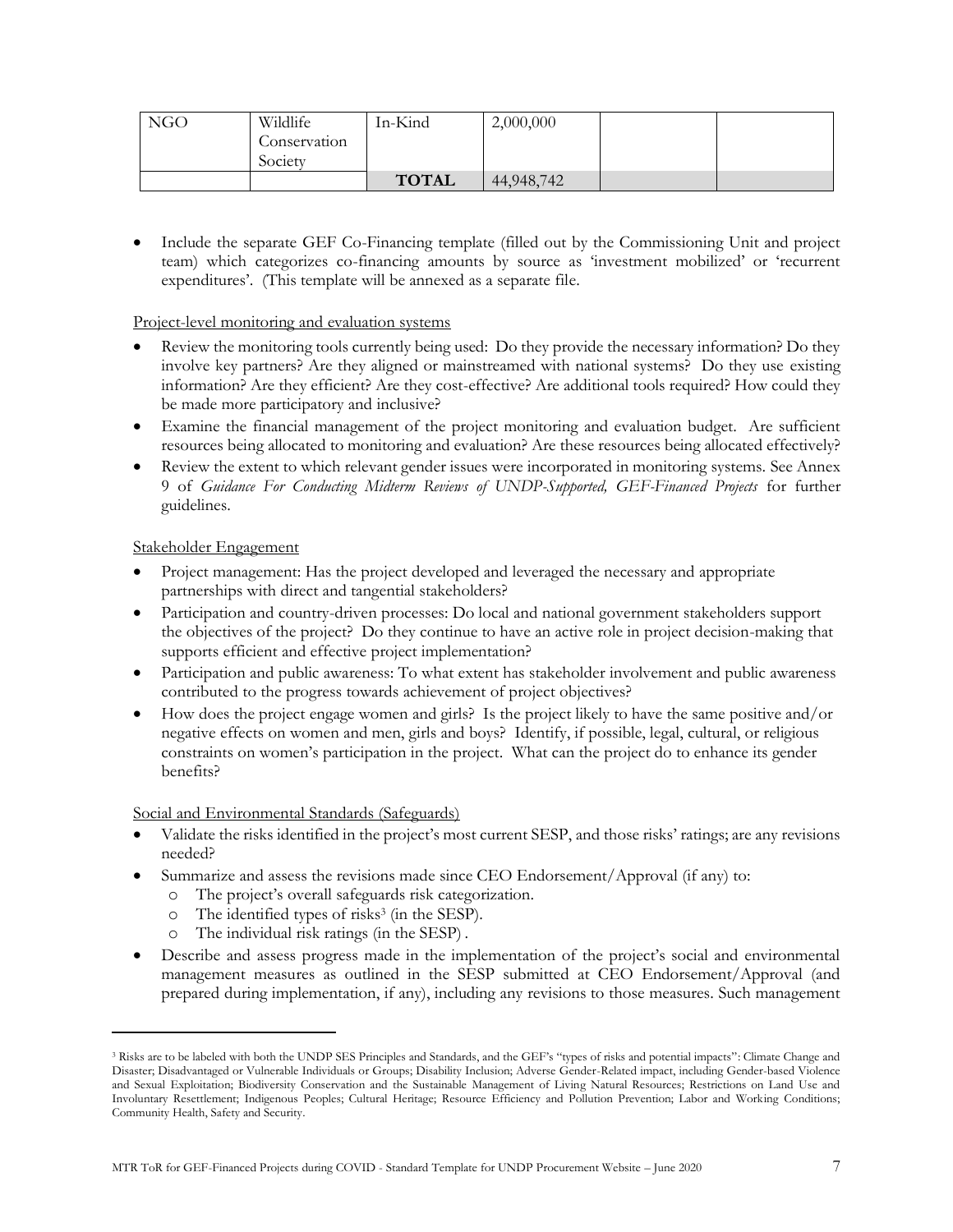measures might include Environmental and Social Management Plans (ESMPs) or other management plans, though can also include aspects of a project's design; refer to Question 6 in the SESP template for a summary of the identified management measures.

A given project should be assessed against the version of UNDP's safeguards policy that was in effect at the time of the project's approval.

## **Reporting**

- Assess how adaptive management changes have been reported by the project management and shared with the Project oard.
- Assess how well the Project Team and partners undertake and fulfil GEF reporting requirements (i.e. how have they addressed poorly-rated PIRs, if applicable?)
- Assess how lessons derived from the adaptive management process have been documented, shared with key partners and internalized by partners.

## Communications & Knowledge Management

- Review internal project communication with stakeholders: Is communication regular and effective? Are there key stakeholders left out of communication? Are there feedback mechanisms when communication is received? Does this communication with stakeholders contribute to their awareness of project outcomes and activities and investment in the sustainability of project results?
- Review external project communication: Are proper means of communication established or being established to express the project progress and intended impact to the public (is there a web presence, for example? Or did the project implement appropriate outreach and public awareness campaigns?)
- For reporting purposes, write one half-page paragraph that summarizes the project's progress towards results in terms of contribution to sustainable development benefits, as well as global environmental benefits.
- List knowledge activities/products developed (based on knowledge management approach approved at CEO Endorsement/Approval).

## **4. Sustainability**

- Validate whether the risks identified in the Project Document, Annual Project Review/PIRs and the ATLAS Risk Register are the most important and whether the risk ratings applied are appropriate and up to date. If not, explain why.
- In addition, assess the following risks to sustainability:

## Financial risks to sustainability:

• What is the likelihood of financial and economic resources not being available once the GEF assistance ends (consider potential resources can be from multiple sources, such as the public and private sectors, income generating activities, and other funding that will be adequate financial resources for sustaining project's outcomes)?

#### Socio-economic risks to sustainability:

• Are there any social or political risks that may jeopardize sustainability of project outcomes? What is the risk that the level of stakeholder ownership (including ownership by governments and other key stakeholders) will be insufficient to allow for the project outcomes/benefits to be sustained? Do the various key stakeholders see that it is in their interest that the project benefits continue to flow? Is there sufficient public / stakeholder awareness in support of the long-term objectives of the project? Are lessons learned being documented by the Project Team on a continual basis and shared/ transferred to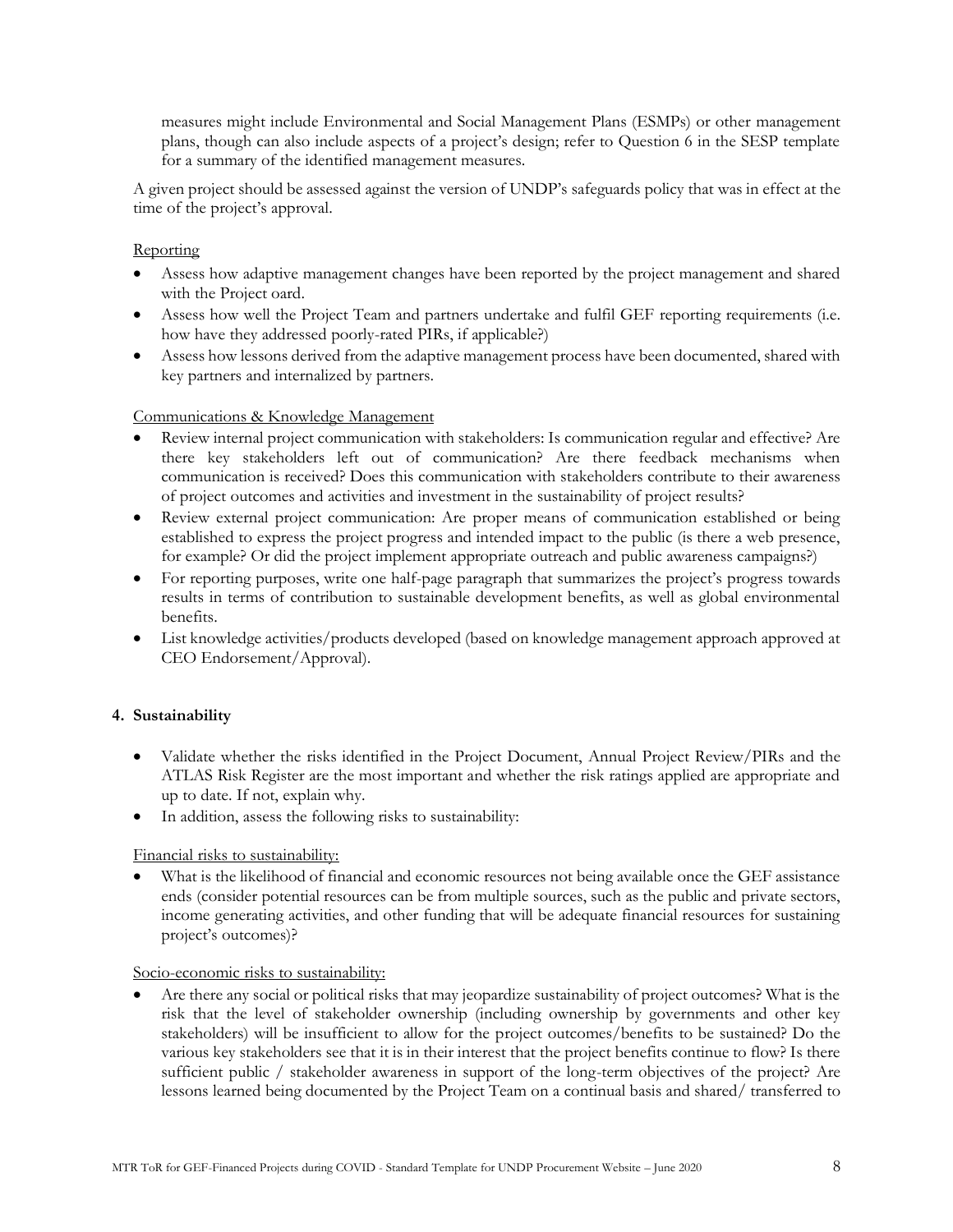appropriate parties who could learn from the project and potentially replicate and/or scale it in the future?

Institutional Framework and Governance risks to sustainability:

• Do the legal frameworks, policies, governance structures and processes pose risks that may jeopardize sustenance of project benefits? While assessing this parameter, also consider if the required systems/ mechanisms for accountability, transparency, and technical knowledge transfer are in place.

Environmental risks to sustainability:

• Are there any environmental risks that may jeopardize sustenance of project outcomes?

#### **Conclusions & Recommendations**

The MTR consultant/team will include a section in the MTR report for evidence-based **conclusions**, in light of the findings.

Additionally, the MTR consultant/team is expected to make **recommendations** to the Project Team. Recommendations should be succinct suggestions for critical intervention that are specific, measurable, achievable, and relevant. A recommendation table should be put in the report's executive summary. The MTR consultant/team should make no more than 15 recommendations total.

#### **Ratings**

The MTR team will include its ratings of the project's results and brief descriptions of the associated achievements in a *MTR Ratings & Achievement Summary Table* in the Executive Summary of the MTR report. See the TOR Annexes for the Rating Table and ratings scales.

## **F. Expected Outputs and Deliverables**

The MTR team shall prepare and submit:

- MTR Inception Report: MTR team clarifies objectives and methods of the Midterm Review no later than 2 weeks before the MTR mission. To be sent to the Commissioning Unit and project management. Completion date: 05 October 2020
- Presentation: MTR team presents initial findings to project management and the Commissioning Unit at the end of the MTR mission. Completion date: 28 October 2020
- Draft MTR Report: MTR team submits the draft full report with annexes within 3 weeks of the MTR mission. Completion date: 03 November 2020
- Final Report<sup>\*</sup>: MTR team submits the revised report with annexed and completed Audit Trail detailing how all received comments have (and have not) been addressed in the final MTR report. To be sent to the Commissioning Unit within 1 week of receiving UNDP comments on draft. Completion date: 26 November 2020

\*The final MTR report must be in English. If applicable, the Commissioning Unit may choose to arrange for a translation of the report into a language more widely shared by national stakeholders.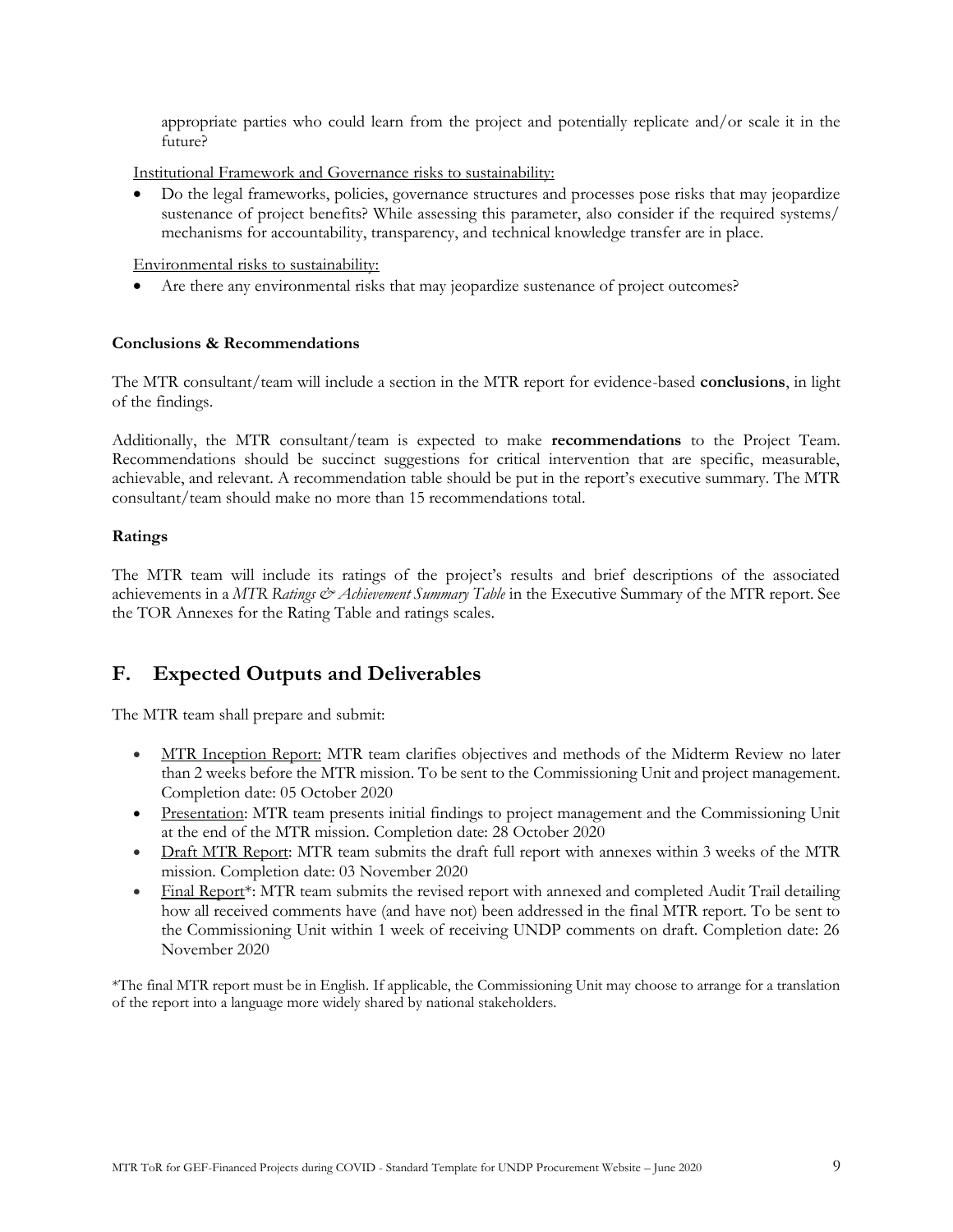## **G. Institutional Arrangements**

The principal responsibility for managing this MTR resides with the Commissioning Unit. The Commissioning Unit for this project's MTR is UNDP Indonesia Country Office.

The Commissioning Unit will contract the consultants and ensure the timely provision of per diems and travel arrangements within the country for the MTR team and will provide an updated stakeholder list with contact details (phone and email). The Project Team will be responsible for liaising with the MTR team to provide all relevant documents, set up stakeholder interviews, and arrange field visits.

## **H. Duration of the Work**

The total duration of the MTR will be approximately 35 of days over a period of 5 weeks starting 01 October 2020 and shall not exceed five months from when the consultant(s) are hired. The tentative MTR timeframe is as follows:

- 18 September 2020*:* Application closes
- 25 September 2020*:* Selection of MTR Team
- 28 September 2020*:* Prep the MTR Team (handover of project documents)
- 05 October 2020, 02 days *(r: 2-4):* Document review and preparing MTR Inception Report
- 08 October2020, 03 days*:* Finalization and Validation of MTR Inception Report- latest start of MTR mission
- 10 24 October 2020 14 days *(r: 7-15):* MTR mission: online stakeholder meetings, online interviews
- 28 October 2020*:* Mission wrap-up meeting & presentation of initial findings- earliest end of MTR mission
- 07 November 2020) 05 days *(r: 5-10):* Preparing draft report
- 04 November 2020 01 day *(r: 1-2):* Incorporating audit trail on draft report/Finalization of MTR report
- 06 November 2020*:* Preparation & Issue of Management Response
- 18 November 2020*):* (optional) Concluding Stakeholder Workshop (not mandatory for MTR team)
- 26 November 2020*:* Expected date of full MTR completion

The date start of contract is 01 October 2020.

# **I. Duty Station**

a) The contractor's duty station will be home-based with possibility of travel to Jakarta, Aceh Province, Riau Province, East Java Province and North Sulawesi Province during field visit to project sites, subject to the approval from RR or The Head of Unit.

b) The consultant is working on the output-based, thus no necessity to report or present regularly

## **Travel:**

- Domestic travel will be required to project sites during the MTR mission, consider if it is safe to operate and travel;
- The BSAFE training course must be successfully completed prior to commencement of travel; Herewith is the link to access this training: [https://training.dss.un.org/courses/login/index.php](https://eur03.safelinks.protection.outlook.com/?url=https%3A%2F%2Ftraining.dss.un.org%2Fcourses%2Flogin%2Findex.php&data=02%7C01%7Cmargarita.arguelles%40undp.org%7Cf844bcc8bed44b9d964e08d81439040f%7Cb3e5db5e2944483799f57488ace54319%7C0%7C0%7C637281583941862242&sdata=rxpJarejT1BkWC%2FDUq2F4MmAZf43mbRMl5fFqWWBTyY%3D&reserved=0) . These training modules at this secure internet site is accessible to Consultants, which allows for registration with private email.
- Individual Consultants are responsible for ensuring they have vaccinations/inoculations when travelling to certain countries, as designated by the UN Medical Director.
- Consultants are required to comply with the UN security directives set forth under <https://dss.un.org/dssweb/>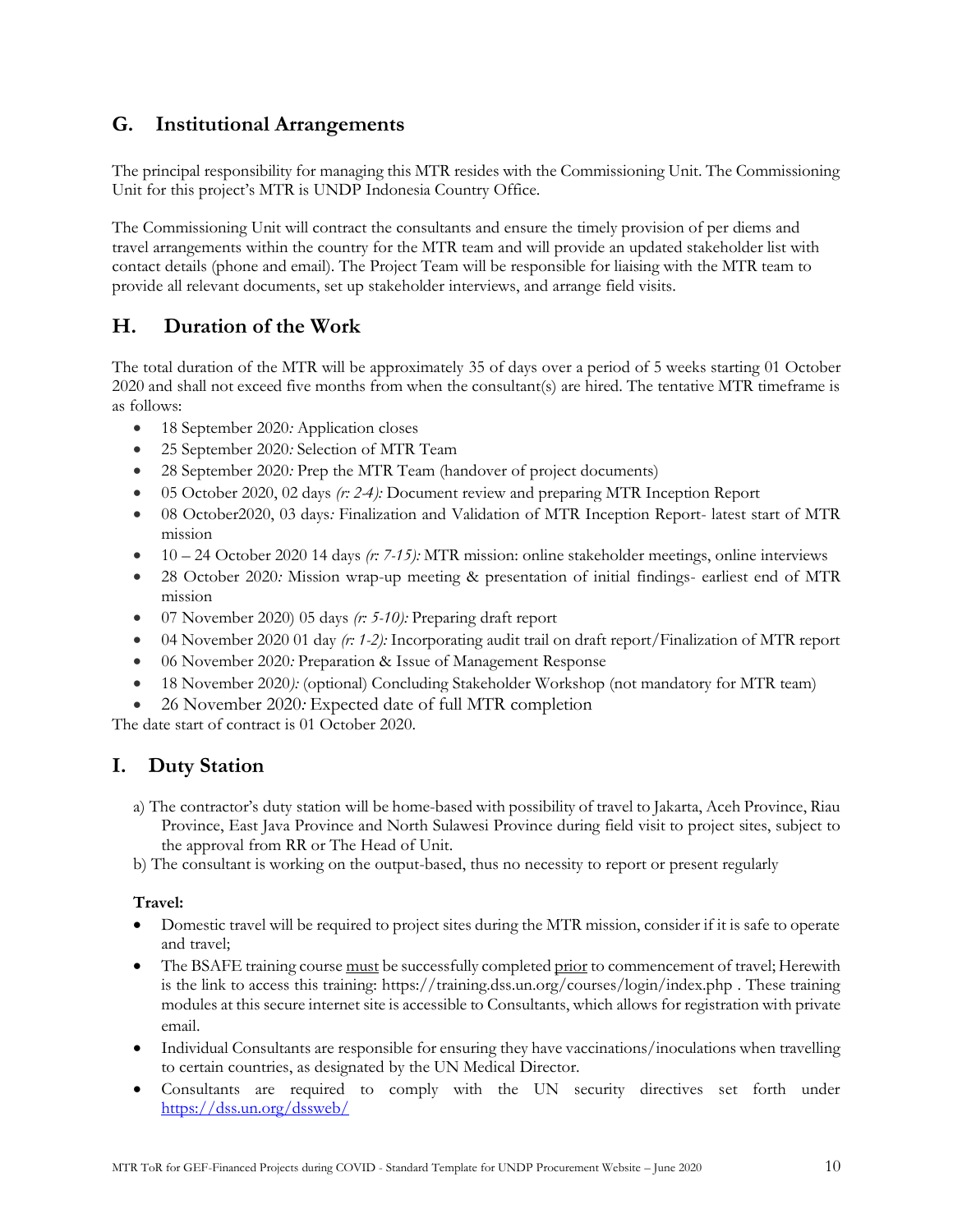• All related travel expenses will be covered and will be reimbursed as per UNDP rules and regulations upon submission of an F-10 claim form and supporting documents.

| N <sub>0</sub> | <b>Indicative Location</b> | Frequency | <b>Number of Travel Days</b> |
|----------------|----------------------------|-----------|------------------------------|
|                | Aceh                       |           |                              |
| 2              | Riau                       |           |                              |
| 3              | East Java                  |           |                              |
| 4              | <b>North Sulawesi</b>      |           |                              |

# **REQUIRED SKILLS AND EXPERIENCE**

## **J. Qualifications of the Successful Applicants**

A team of two independent consultants will conduct the MTR - one team leader (International Consultant) and one team expert (National Consultant). The team leader will be responsible for the overall design and writing of the MTR report*.*  The team expert will assess emerging trends with respect to regulatory frameworks, budget allocations, capacity building, work with the Project Team in developing the MTR itinerary. If the international travel restriction continues and, incountry mission is not possible, the MTR team will use alternative means of interviewing stakeholders and data collection (i.e. Skype interview, mobile questionnaires, etc.) including the field visit by the National Consultant under the International Consultant's guidance.

The consultants cannot have participated in the project preparation, formulation, and/or implementation (including the writing of the Project Document) and should not have a conflict of interest with project's related activities.

The selection of consultants will be aimed at maximizing the overall "team" qualities in the following areas:

When using this weighted scoringmethod, the award of the contract should be made to the individual consultant whose offer has been evaluated and determined as:

a) Responsive/compliant/acceptable, and

b) Having received the highest score out of a pre-determined set of weighted technical and financial criteria specific to the solicitation.

- \* Technical Criteria weight; 60%
- \* Financial Criteria weight; 30%

Only candidates obtaining a minimum of 42 point would be considered for the Financial Evaluation

| Criteria           | Weight | <b>Maximum Point</b> |
|--------------------|--------|----------------------|
| Technical Criteria |        |                      |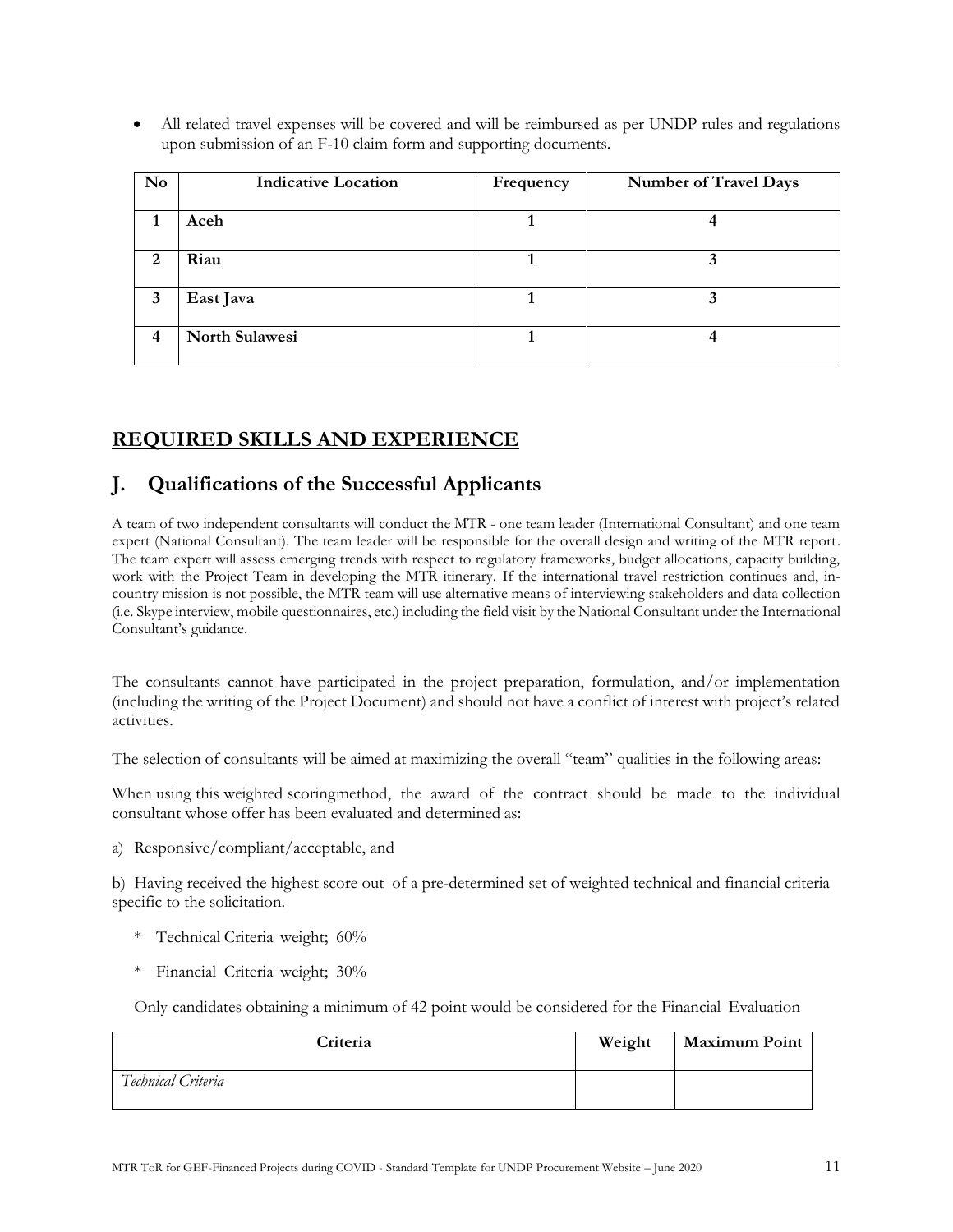| CriteriaA: qualification requirements as per ToR:                                                                                                                                                                                       | 30% |    |
|-----------------------------------------------------------------------------------------------------------------------------------------------------------------------------------------------------------------------------------------|-----|----|
| in forestry, biodiversity studies,<br>wildlife<br>Master's<br>degree<br>management and other biodiversity related fields. Experience in<br>illegal wildlife trade is an advantage or other closely related field                        |     | 10 |
| At least five (5) years' experience with<br>result-based<br>management and evaluation methodologies particularly in the area<br>of sustainable development and/or biodiversity/illegal wildlife trade<br>with gender sensitive analysis |     | 10 |
| Experience working with the UN and/or GEF or GEF-evaluations                                                                                                                                                                            |     | 10 |
| CriteriaB: Brief Description of Approach to Assignment                                                                                                                                                                                  | 60% |    |
| Understands the task and applies a methodology appropriate for the<br>task?                                                                                                                                                             |     | 25 |
| Important aspects of the task addressed clearly and in sufficient<br>detail?                                                                                                                                                            |     | 20 |
| Is planning logical, realistic for efficient project implementation?                                                                                                                                                                    |     | 15 |

## Education

A Master's degree in forestry, biodiversity studies, wildlife management and other biodiversity related fields. Experience in illegal wildlife trade is an advantage or other closely related field

## **Experience**

- Relevant experience with result-based management evaluation methodologies;
- Experience applying SMART indicators and reconstructing or validating baseline scenarios;
- Competence in adaptive management, as applied to Illegal Wildlife Trade/Biodiversity;
- Experience in evaluating projects;
- Experience in relevant technical areas for at least 5 years;
- Demonstrated understanding of issues related to Illegal Wildlife Trade/Biodiversity;; experience in gender sensitive evaluation and analysis.
- Excellent communication skills;
- Good network with related government and stakeholders
- Demonstrable analytical skills;
- Project evaluation/review experiences within United Nations system will be considered an asset.

#### Language

- Fluency in written and spoken English.
- Fluency in Bahasa Indonesia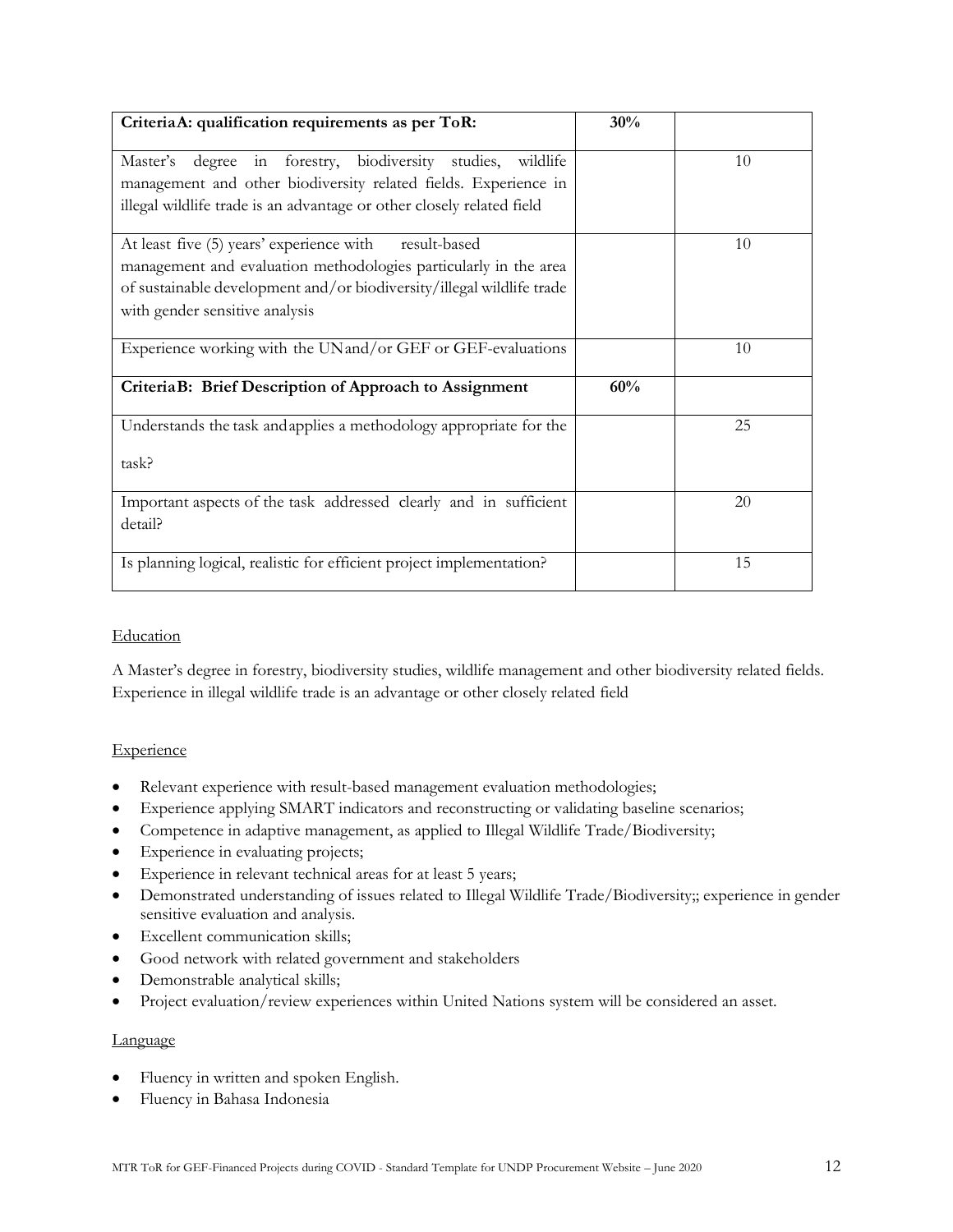## **K. Ethics**

The MTR team will be held to the highest ethical standards and is required to sign a code of conduct upon acceptance of the assignment. This MTR will be conducted in accordance with the principles outlined in the UNEG 'Ethical Guidelines for Evaluation'. The MTR team must safeguard the rights and confidentiality of information providers, interviewees and stakeholders through measures to ensure compliance with legal and other relevant codes governing collection of data and reporting on data. The MTR team must also ensure security of collected information before and after the MTR and protocols to ensure anonymity and confidentiality of sources of information where that is expected. The information, knowledge and data gathered in the MTR process must also be solely used for the MTR and not for other uses without the express authorization of UNDP and partners.

## **L. Schedule of Payments**

- 20% payment upon satisfactory delivery of the final MTR Inception Report and approval by the Commissioning Unit
- 40% payment upon satisfactory delivery of the draft MTR report to the Commissioning Unit
- 40% payment upon satisfactory delivery of the final MTR report and approval by the Commissioning Unit and RTA (via signatures on the TE Report Clearance Form) and delivery of completed TE Audit Trail

Criteria for issuing the final payment of 40%

- The final MTR report includes all requirements outlined in the MTR TOR and is in accordance with the MTR guidance.
- The final MTR report is clearly written, logically organized, and is specific for this project (i.e. text has not been cut & pasted from other MTR reports).
- The Audit Trail includes responses to and justification for each comment listed.

# **APPLICATION PROCESS**

## **M. Recommended Presentation of Offer**

- a) Letter of Confirmation of Interest and Availability using the [template](https://intranet.undp.org/unit/bom/pso/Support%20documents%20on%20IC%20Guidelines/Template%20for%20Confirmation%20of%20Interest%20and%20Submission%20of%20Financial%20Proposal.docx)<sup>4</sup> provided by UNDP;
- b) **CV** and a **Personal History Form** (*P11 form<sup>5</sup>)*;
- c) **Brief description of approach to work/technical proposal** of why the individual considers him/herself as the most suitable for the assignment, and a proposed methodology on how they will approach and complete the assignment; (max 1 page)
- d) **Financial Proposal** that indicates the all-inclusive fixed total contract price and all other travel related costs (such as flight ticket, per diem, etc), supported by a breakdown of costs, as per template attached to the [Letter of Confirmation of Interest template.](https://popp.undp.org/_layouts/15/WopiFrame.aspx?sourcedoc=/UNDP_POPP_DOCUMENT_LIBRARY/Public/PSU_%20Individual%20Contract_Offerors%20Letter%20to%20UNDP%20Confirming%20Interest%20and%20Availability.docx&action=default) If an applicant is employed by an organization/company/institution, and he/she expects his/her employer to charge a management fee in the process of releasing him/her to UNDP under Reimbursable Loan Agreement (RLA), the applicant

<sup>4</sup>

[https://intranet.undp.org/unit/bom/pso/Support%20documents%20on%20IC%20Guidelines/Template%20for%20Confirmation](https://intranet.undp.org/unit/bom/pso/Support%20documents%20on%20IC%20Guidelines/Template%20for%20Confirmation%20of%20Interest%20and%20Submission%20of%20Financial%20Proposal.docx) [%20of%20Interest%20and%20Submission%20of%20Financial%20Proposal.docx](https://intranet.undp.org/unit/bom/pso/Support%20documents%20on%20IC%20Guidelines/Template%20for%20Confirmation%20of%20Interest%20and%20Submission%20of%20Financial%20Proposal.docx)

<sup>5</sup> [http://www.undp.org/content/dam/undp/library/corporate/Careers/P11\\_Personal\\_history\\_form.doc](http://www.undp.org/content/dam/undp/library/corporate/Careers/P11_Personal_history_form.doc)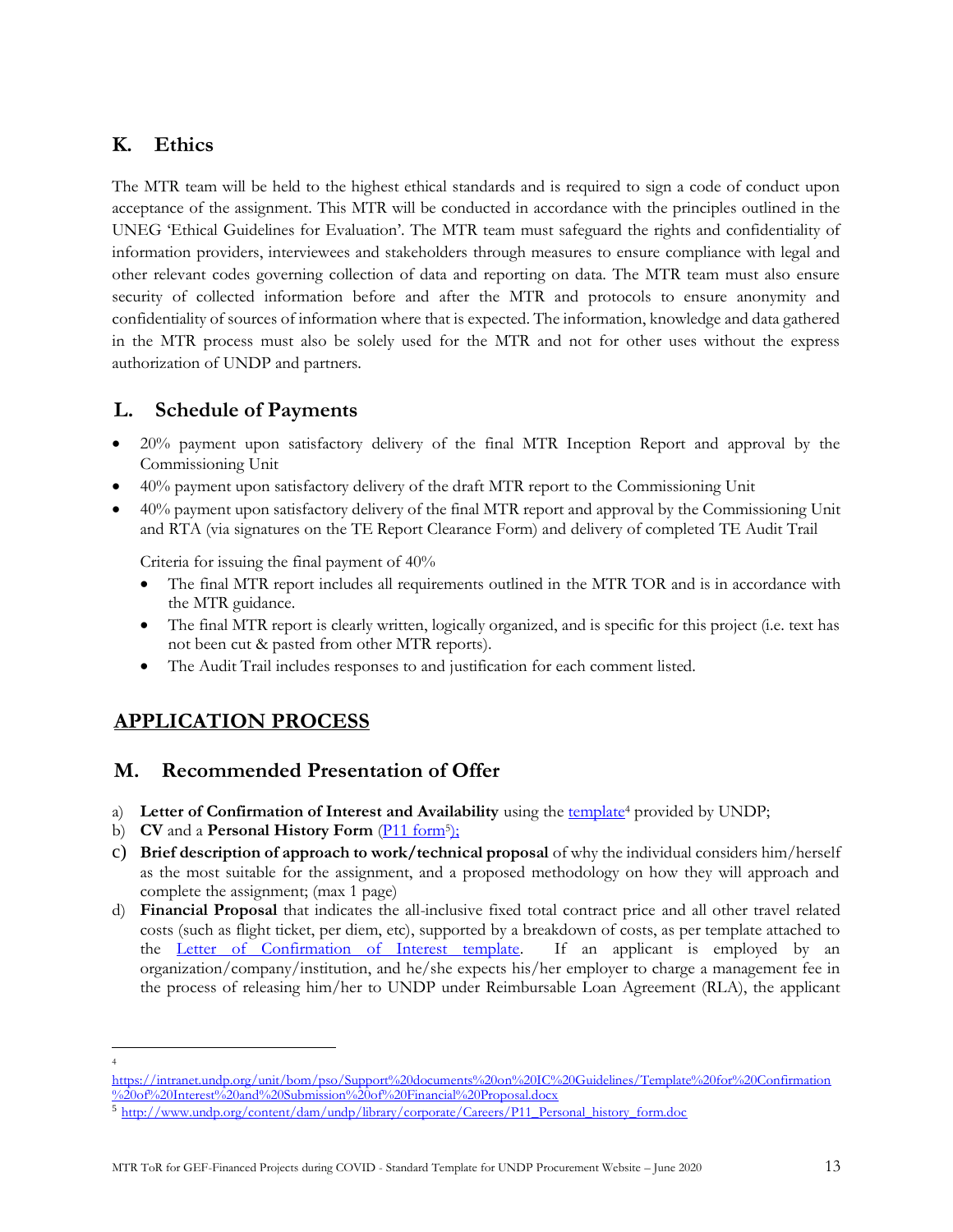must indicate at this point, and ensure that all such costs are duly incorporated in the financial proposal submitted to UNDP.

All application materials should be submitted to the address UNDP Indonesia Procurement Unit Menara Thamrin 7-9th Floor Jl. MH Thamrin Kav. 3 Jakarta 10250 in a sealed envelope indicating the following reference "Consultant for Combatting illegal and unsustainable trade in endangered species in Indonesia Midterm Review" or by email at the following address ONLY: (bids.id@undp.org) by **(23:59 PM GMT +7 on 18 September 2020).** Incomplete applications will be excluded from further consideration.

## **N. Criteria for Selection of the Best Offer**

Only those applications which are responsive and compliant will be evaluated. Offers will be evaluated according to the Combined Scoring method – where the educational background and experience on similar assignments will be weighted at 60% and the price proposal will weigh as 30% of the total scoring. The applicant receiving the Highest Combined Score that has also accepted UNDP's General Terms and Conditions will be awarded the contract.

## **O. Annexes to the MTR ToR**

Annexes include: (reference ToR Annexes in Annex 3 of *Guidance for Conducting Midterm Reviews of UNDP-Supported, GEF-Financed Projects*)

- List of documents to be reviewed by the MTR Team
- Guidelines on Contents for the Midterm Review Report
- Midterm Review Evaluative Matrix Template
- UNEG Code of Conduct for Evaluators/Midterm Review Consultants
- MTR Required Ratings Table and Ratings Scales
- MTR Report Clearance Form
- Audit Trail Template
- Progress Towards Results Matrix
- GEF Co-Financing Template (in Word)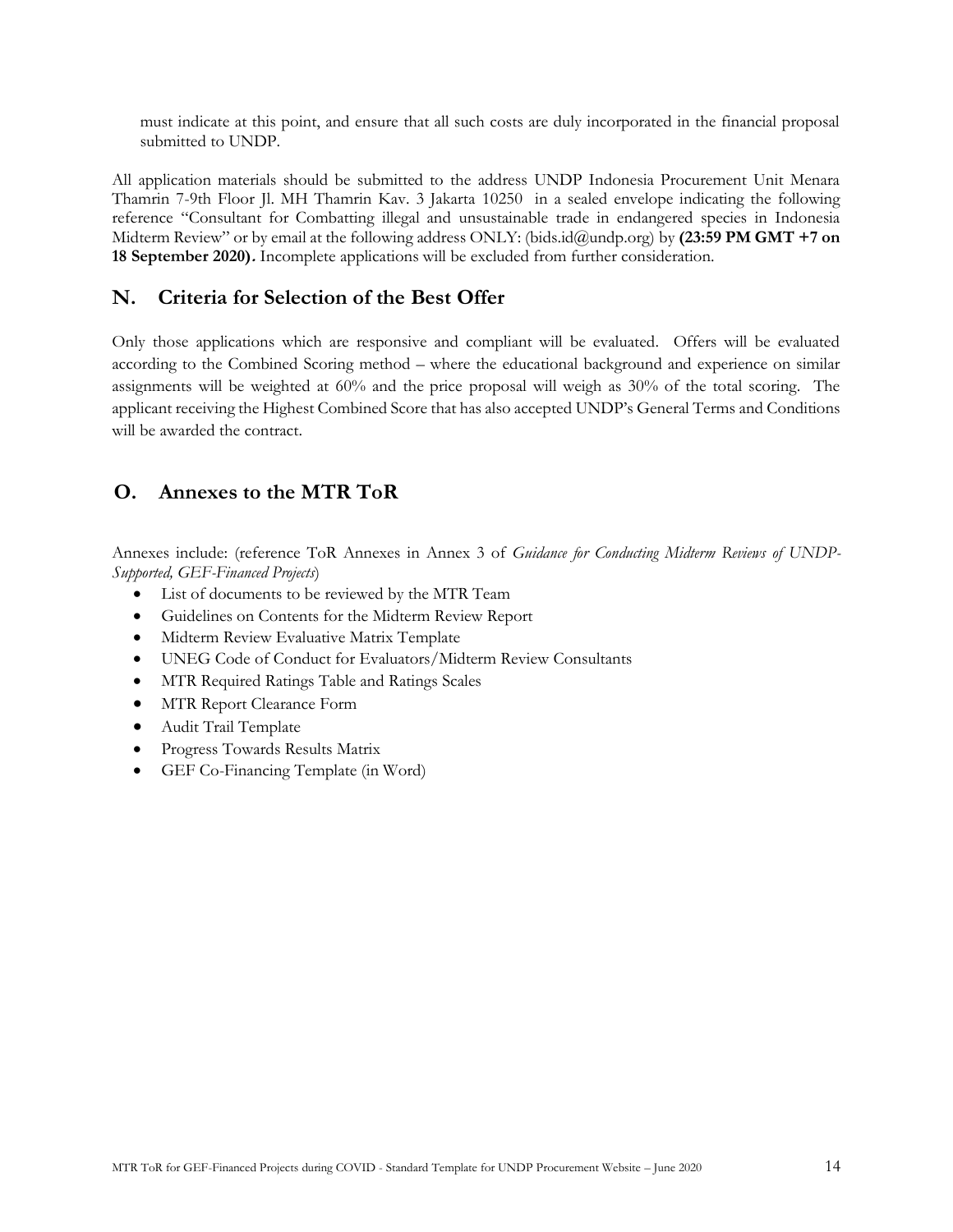# **Annexes to Midterm Review Terms of Reference**

**For Standard Template 2**

- **ToR ANNEX A: List of Documents to be reviewed by the MTR Team**
- **ToR ANNEX B: Guidelines on Contents for the Midterm Review Report**<sup>6</sup>
- **ToR ANNEX C: Midterm Review Evaluative Matrix Template**
- **ToR ANNEX D: UNEG Code of Conduct for Evaluators/Midterm Review Consultants<sup>7</sup>**
- **ToR ANNEX E: MTR Ratings and Achievements Summary Table and Rating Scales**
- **ToR ANNEX F: MTR Report Clearance Form**
- **ToR ANNEX G: Audit Trail Template**
- **ToR ANNEX H: Progress Towards Results Matrix**
- **ToR ANNEX I: GEF Co-Financing Template (provided as a separate file)**

## **ToR ANNEX A: List of Documents to be reviewed by the MTR Team**

*(The Commissioning Unit is responsible for compiling these documents prior to the recruitment of the MTR team so that they are available to the team immediately after contract signature.)*

- 1. PIF
- 2. UNDP Initiation Plan
- 3. UNDP Project Document
- 4. UNDP Social and Environmental Screening Procedure (SESP)
- 5. Project Inception Report
- 6. All Project Implementation Reports (PIR's)
- 7. Quarterly progress reports and work plans of the various implementation task teams
- 8. Audit reports
- 9. Finalized GEF focal area Tracking Tools/Core Indicators at CEO endorsement and midterm review
- 10. Oversight mission reports
- 11. All monitoring reports prepared by the project
- 12. Financial and Administration guidelines used by Project Team

The following documents will also be available:

- 13. Project operational guidelines, manuals and systems
- 14. UNDP country/countries programme document(s)
- 15. Minutes of the Combatting illegal and unsustainable trade in endangered species in Indonesia Board Meetings and other meetings (i.e. Project Appraisal Committee meetings)
- 16. Project site location maps

<sup>6</sup> The Report length should not exceed *40* pages in total (not including annexes).

<sup>&</sup>lt;sup>7</sup> <http://www.unevaluation.org/document/detail/100>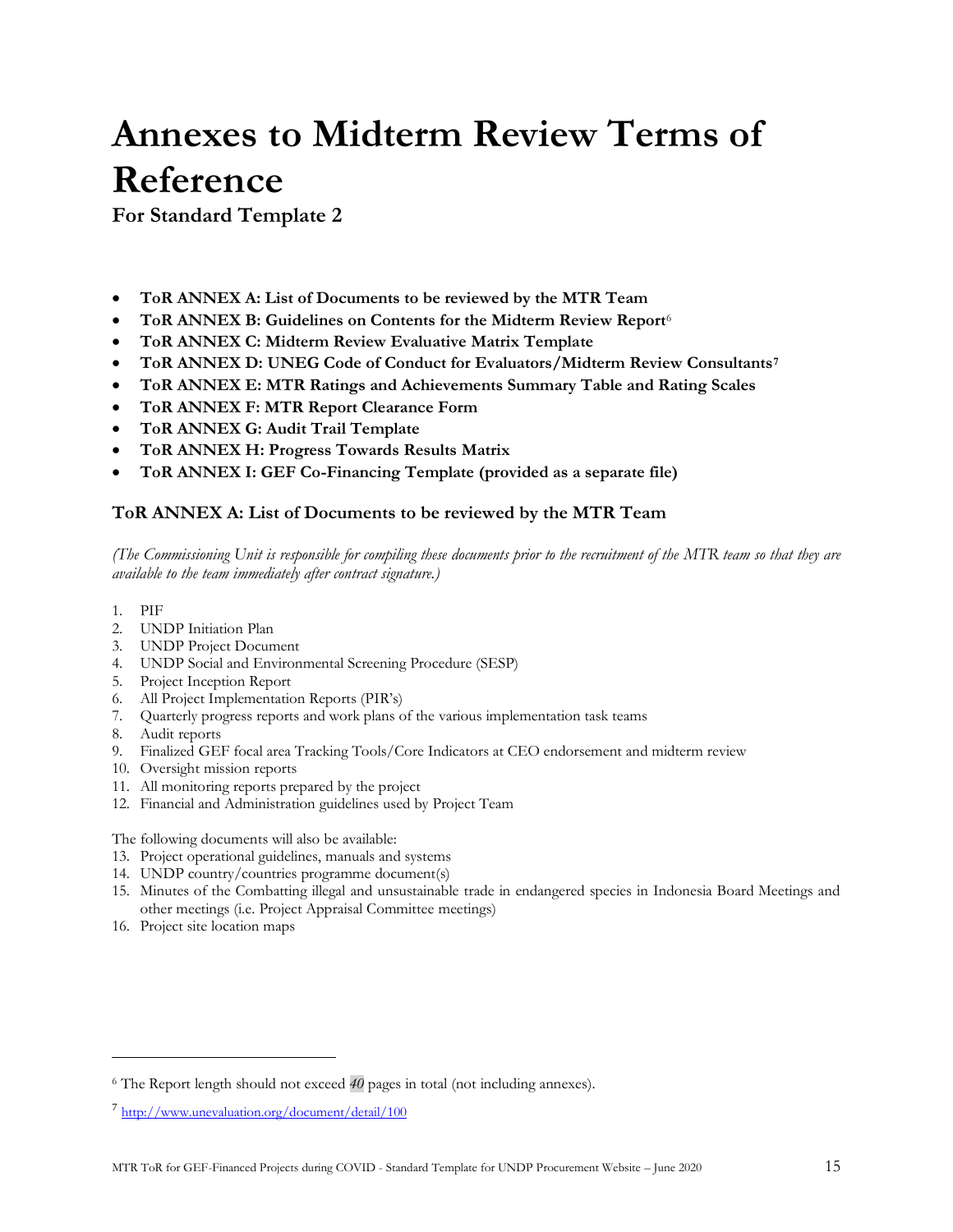#### **ToR ANNEX B: Guidelines on Contents for the Midterm Review Report**<sup>8</sup>

- **i.** Basic Report Information *(for opening page or title page)*
	- Title of UNDP supported GEF financed project
	- UNDP PIMS# and GEF project ID#
	- MTR time frame and date of MTR report
	- Region and countries included in the project
	- GEF Operational Focal Area/Strategic Program
	- Executing Agency/Implementing Partner and other project partners
	- MTR team members
	- Acknowledgements
- **ii.** Table of Contents
- **iii.** Acronyms and Abbreviations
- **1.** Executive Summary *(3-5 pages)*
	- Project Information Table
	- Project Description (brief)
	- Project Progress Summary (between 200-500 words)
	- MTR Ratings & Achievement Summary Table
	- Concise summary of conclusions
	- Recommendation Summary Table
- **2.** Introduction *(2-3 pages)*
	- Purpose of the MTR and objectives
	- Scope & Methodology: principles of design and execution of the MTR, MTR approach and data collection methods, limitations to the MTR
	- Structure of the MTR report
- **3.** Project Description and Background Context *(3-5 pages)*
	- Development context: environmental, socio-economic, institutional, and policy factors relevant to the project objective and scope
	- Problems that the project sought to address threats and barriers targeted
	- Project Description and Strategy: objective, outcomes and expected results, description of field sites (if any)
	- Project Implementation Arrangements: short description of the Project Board, key implementing partner arrangements, etc.
	- Project timing and milestones
	- Main stakeholders: summary list
- **4.** Findings *(12-14 pages)*
	- **4.1** Project Strategy
		- Project Design
		- Results Framework/Logframe
	- **4.2** Progress Towards Results
		- Progress towards outcomes analysis
		- Remaining barriers to achieving the project objective
	- **4.3** Project Implementation and Adaptive Management
		- Management Arrangements
		- Work planning
		- Finance and co-finance
		- Project-level monitoring and evaluation systems
		- Stakeholder engagement
		- Social and Environmental Standards (Safeguards)
		- Reporting

<sup>8</sup> The Report length should not exceed *40* pages in total (not including annexes).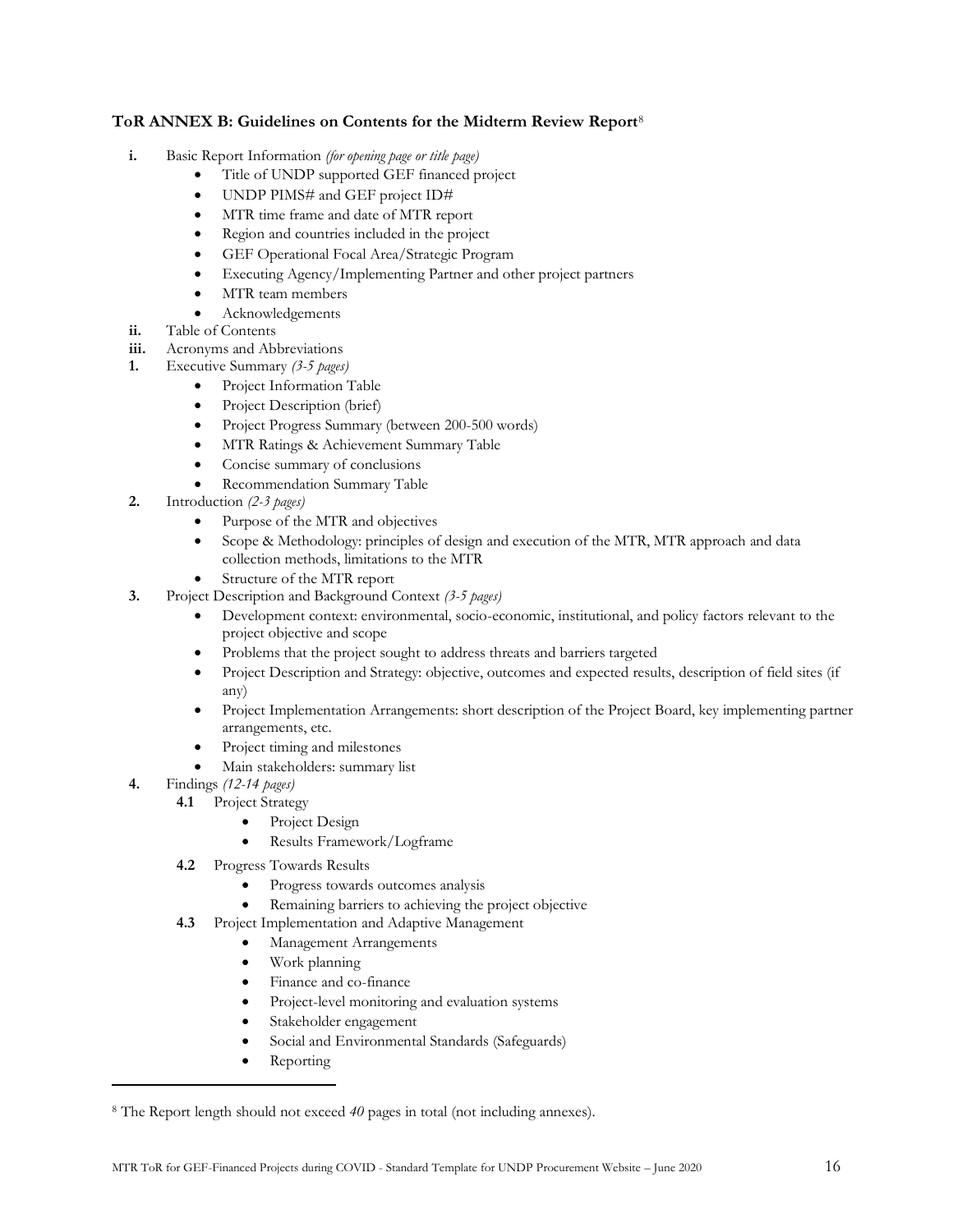- Communications & Knowledge Management
- **4.4** Sustainability
	- Financial risks to sustainability
	- Socio-economic to sustainability
	- Institutional framework and governance risks to sustainability
	- Environmental risks to sustainability
- **5.** Conclusions and Recommendations *(4-6 pages)*
	- **5.1**  Conclusions
		- Comprehensive and balanced statements (that are evidence-based and connected to the MTR's findings) which highlight the strengths, weaknesses and results of the project
	- **5.2** Recommendations
		- Corrective actions for the design, implementation, monitoring and evaluation of the project
		- Actions to follow up or reinforce initial benefits from the project
		- Proposals for future directions underlining main objectives
- **6.** Annexes
	- MTR ToR (excluding ToR annexes)
	- MTR evaluative matrix (evaluation criteria with key questions, indicators, sources of data, and methodology)
	- Example Questionnaire or Interview Guide used for data collection
	- Ratings Scales
	- MTR mission itinerary
	- List of persons interviewed
	- List of documents reviewed
	- Co-financing table (if not previously included in the body of the report)
	- Signed UNEG Code of Conduct form
	- Signed MTR final report clearance form
	- *Annexed in a separate file:* Audit trail from received comments on draft MTR report
	- *Annexed in a separate file:* Relevant midterm tracking tools (UNDP Capacity Development Scorecard for Gakkum, ICCWC Indicator Framework, PortMATE assessment*) and Core Indicators*
	- *Annexed in a separate file: GEF Co-financing template (categorizing co-financing amounts by source as 'investment mobilized' or 'recurrent expenditure')*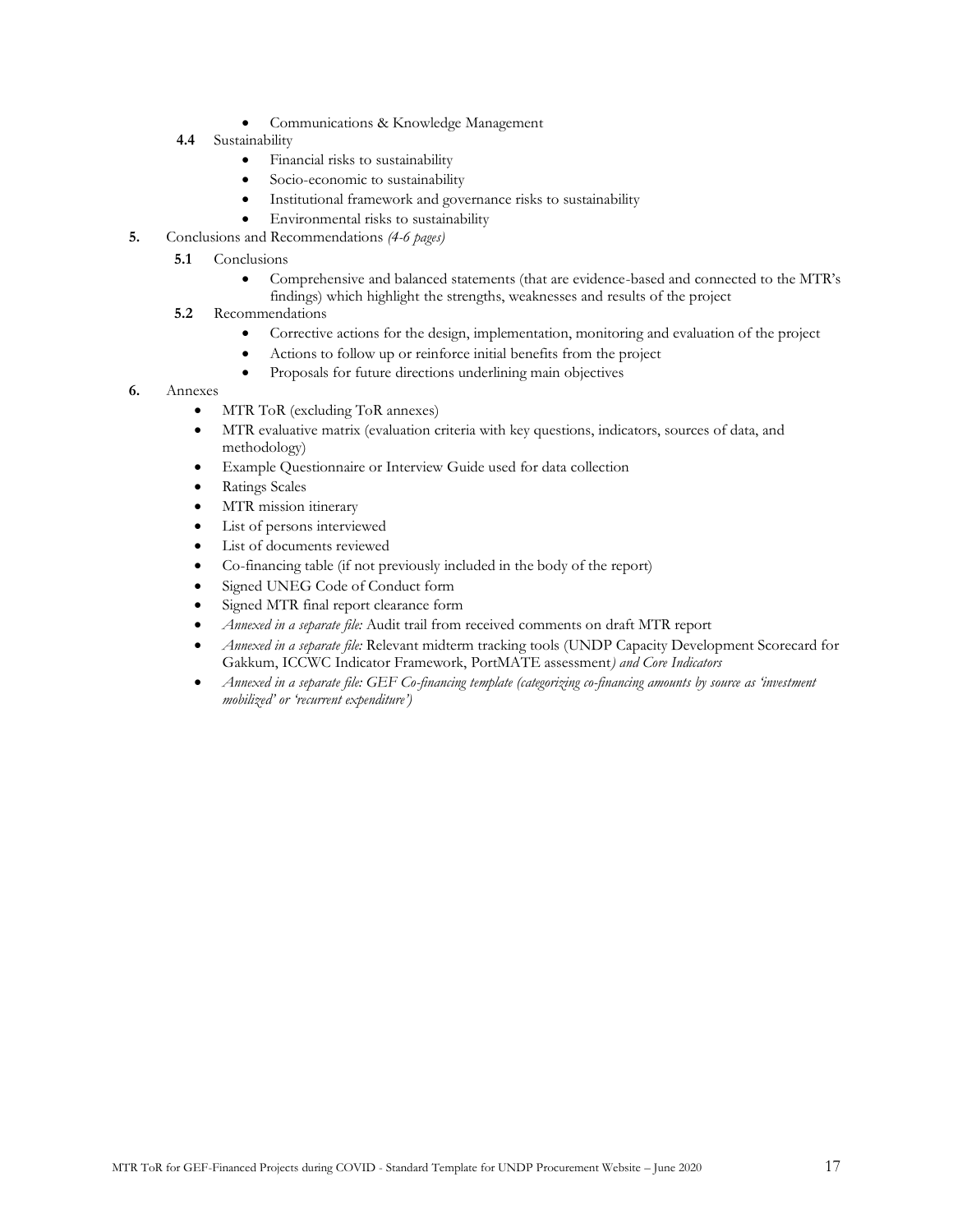## **ToR ANNEX C: Midterm Review Evaluative Matrix Template**

## *(Draft questions to be filled out by the Commissioning Unit with support from the Project Team)*

This Midterm Review Evaluative Matrix must be fully completed/amended by the consultant and included in the MTR inception report and as an Annex to the MTR report. This is a generic list with sample questions.

| <b>Evaluative Questions</b>                                                                                                                                                                                                                                                                                                                                                                                        | Indicators                                                                                                                                                  | <b>Sources</b> | Methodology |  |  |
|--------------------------------------------------------------------------------------------------------------------------------------------------------------------------------------------------------------------------------------------------------------------------------------------------------------------------------------------------------------------------------------------------------------------|-------------------------------------------------------------------------------------------------------------------------------------------------------------|----------------|-------------|--|--|
|                                                                                                                                                                                                                                                                                                                                                                                                                    | Project Strategy: To what extent is the project strategy relevant to country priorities, country ownership,<br>and the best route towards expected results? |                |             |  |  |
| To what extent were the project<br>objectives and outputs aligned<br>with member States' and other<br>project stakeholders'<br>development strategies?                                                                                                                                                                                                                                                             |                                                                                                                                                             |                |             |  |  |
| Were the project's expected<br>accomplishments and<br>indicators of achievements<br>properly designed,<br>timebound and achievable?                                                                                                                                                                                                                                                                                |                                                                                                                                                             |                |             |  |  |
| Progress Towards Results: To what extent have the expected outcomes and objectives of the project been<br>achieved thus far?                                                                                                                                                                                                                                                                                       |                                                                                                                                                             |                |             |  |  |
| How effective was the project<br>in building the capacity of<br>policymaker on ()?                                                                                                                                                                                                                                                                                                                                 |                                                                                                                                                             |                |             |  |  |
| To what extent does the<br>project contribute to the                                                                                                                                                                                                                                                                                                                                                               |                                                                                                                                                             |                |             |  |  |
| objective of enhanced<br>capacity of $()$ to use the<br>tools and mechanisms<br>developed under this project<br>to $()$ ?                                                                                                                                                                                                                                                                                          |                                                                                                                                                             |                |             |  |  |
| Do the project-related<br>activities give the participants                                                                                                                                                                                                                                                                                                                                                         |                                                                                                                                                             |                |             |  |  |
| adequate access to the<br>benefits and implications of<br>the project?                                                                                                                                                                                                                                                                                                                                             |                                                                                                                                                             |                |             |  |  |
| Project Implementation and Adaptive Management: Has the project been implemented efficiently, cost-<br>effectively, and been able to adapt to any changing conditions thus far? To what extent are project-level<br>monitoring and evaluation systems, reporting, and project communications supporting the project's<br>implementation? To what extent has progress been made in the implementation of social and |                                                                                                                                                             |                |             |  |  |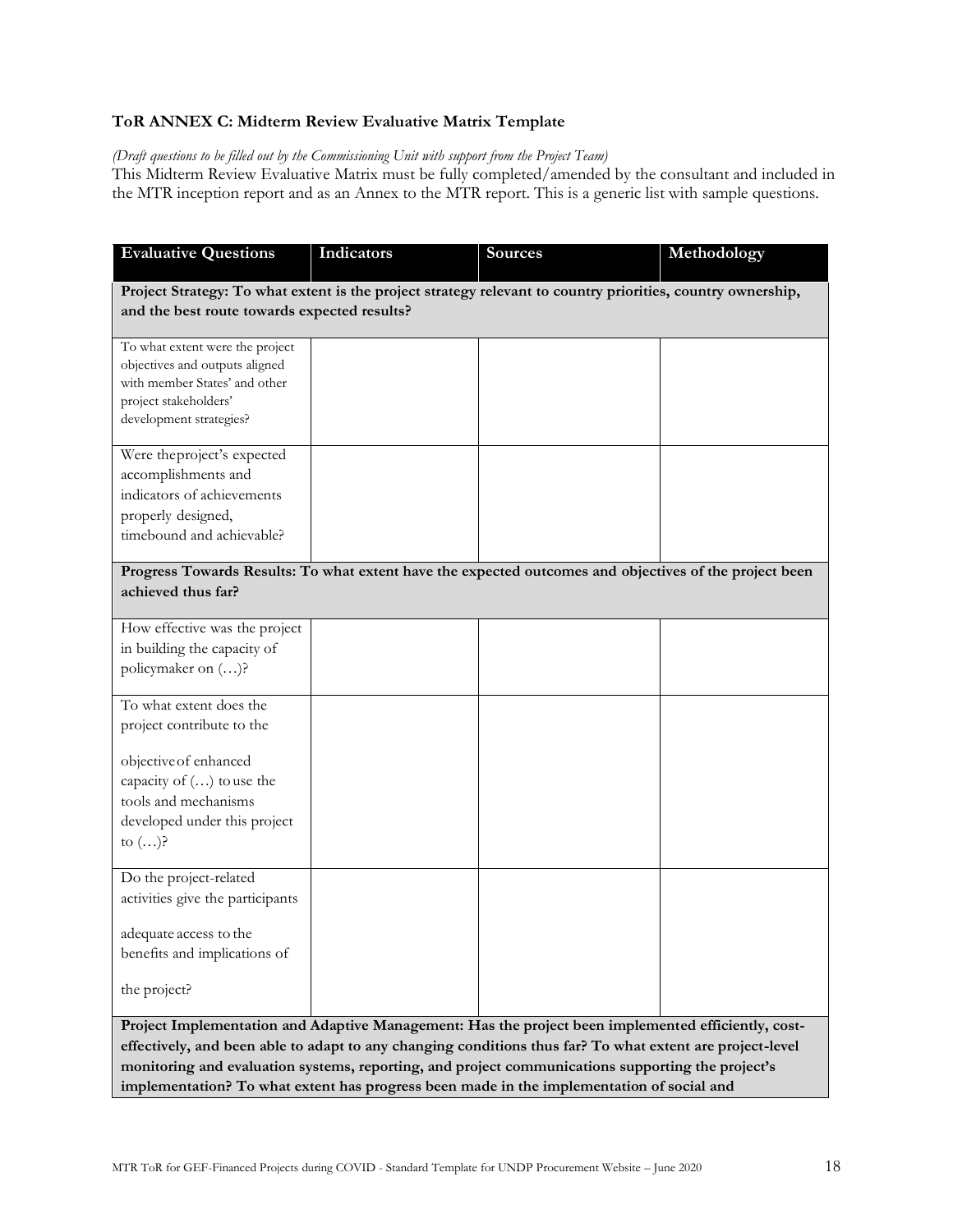| environmental management measures? Have there been changes to the overall project risk rating and/or<br>the identified types of risks as outlined at the CEO Endorsement stage?                       |  |  |  |  |
|-------------------------------------------------------------------------------------------------------------------------------------------------------------------------------------------------------|--|--|--|--|
| What was the level of<br>involvement of (please insert<br>division name) staff in<br>meeting the requests for<br>technical advice?                                                                    |  |  |  |  |
| How efficiently were human<br>and financial resources<br>used to deliver activities and<br>outputs, in coordination<br>with stakeholders?                                                             |  |  |  |  |
| What were the major factors<br>influencing the<br>achievement or non-<br>achievement of the project<br>objectives?                                                                                    |  |  |  |  |
| Sustainability: To what extent are there financial, institutional, socio-economic, and/or environmental<br>risks to sustaining long-term project results?                                             |  |  |  |  |
| To what extent has support<br>from other stakeholders,<br>donors, or other multi-lateral<br>or national partners been<br>obtained to take forward<br>positive outcomes resulting<br>from the project? |  |  |  |  |
| Was there adequate<br>ownership of the project by<br>the end-users, beneficiaries,<br>and was there commitment<br>displayed by them?                                                                  |  |  |  |  |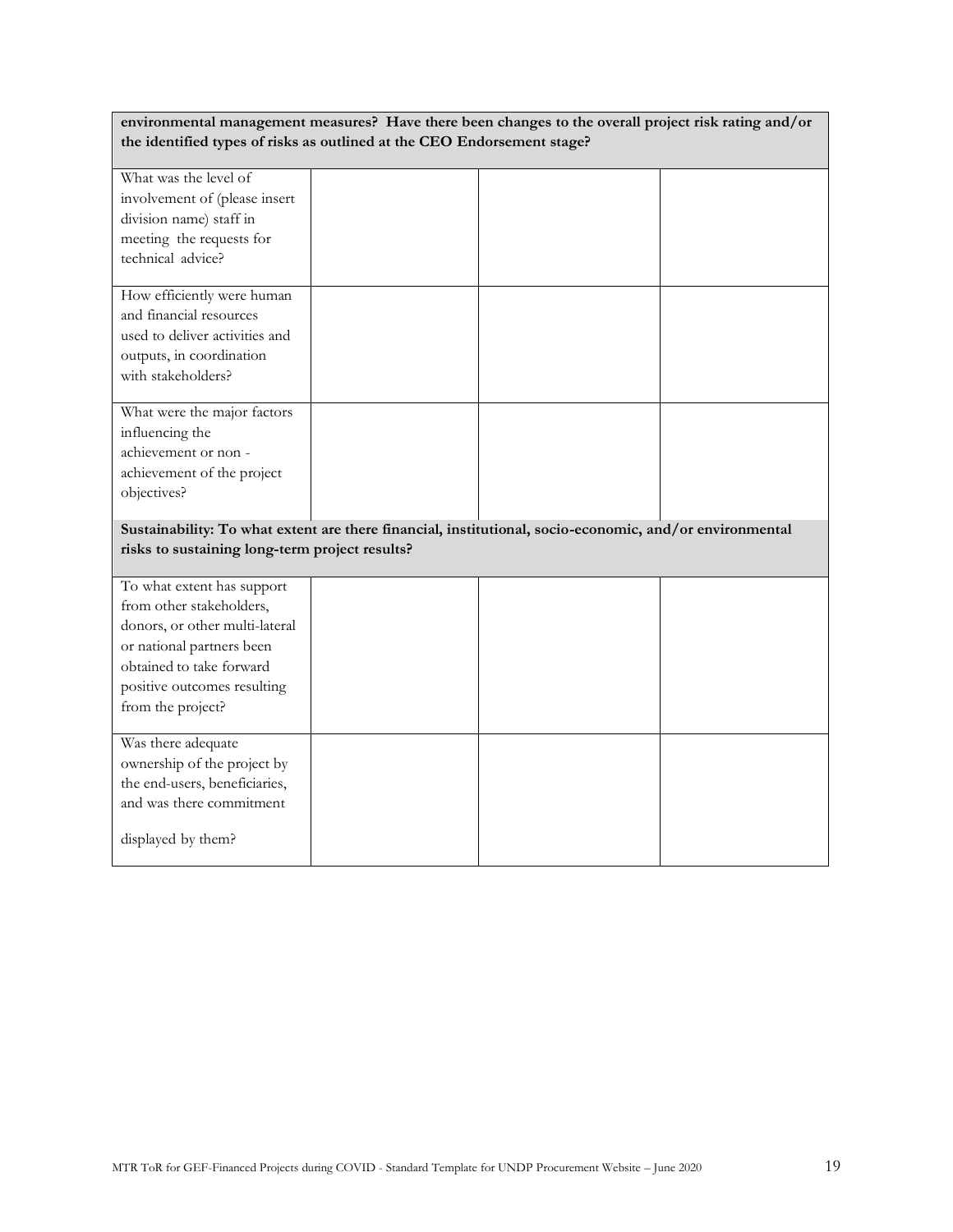## **ToR ANNEX D: UNEG Code of Conduct for Evaluators/Midterm Review Consultants<sup>9</sup>**

#### **Evaluators/Consultants:**

- 1. Must present information that is complete and fair in its assessment of strengths and weaknesses so that decisions or actions taken are well founded.
- 2. Must disclose the full set of evaluation findings along with information on their limitations and have this accessible to all affected by the evaluation with expressed legal rights to receive results.
- 3. Should protect the anonymity and confidentiality of individual informants. They should provide maximum notice, minimize demands on time, and respect people's right not to engage. Evaluators must respect people's right to provide information in confidence and must ensure that sensitive information cannot be traced to its source. Evaluators are not expected to evaluate individuals and must balance an evaluation of management functions with this general principle.
- 4. Sometimes uncover evidence of wrongdoing while conducting evaluations. Such cases must be reported discreetly to the appropriate investigative body. Evaluators should consult with other relevant oversight entities when there is any doubt about if and how issues should be reported.
- 5. Should be sensitive to beliefs, manners and customs and act with integrity and honesty in their relations with all stakeholders. In line with the UN Universal Declaration of Human Rights, evaluators must be sensitive to and address issues of discrimination and gender equality. They should avoid offending the dignity and self-respect of those persons with whom they come in contact in the course of the evaluation. Knowing that evaluation might negatively affect the interests of some stakeholders, evaluators should conduct the evaluation and communicate its purpose and results in a way that clearly respects the stakeholders' dignity and self-worth.
- 6. Are responsible for their performance and their product(s). They are responsible for the clear, accurate and fair written and/or oral presentation of study limitations, findings and recommendations.
- 7. Should reflect sound accounting procedures and be prudent in using the resources of the evaluation.
- 8. Must ensure that independence of judgement is maintained, and that evaluation findings and recommendations are independently presented.
- 9. Must confirm that they have not been involved in designing, executing or advising on the project being evaluated.

#### **MTR Consultant Agreement Form**

Agreement to abide by the Code of Conduct for Evaluation in the UN System:

Name of Consultant:

Name of Consultancy Organization (where relevant):

**I confirm that I have received and understood and will abide by the United Nations Code of Conduct for Evaluation.** 

 $Signed at$   $(Date)$  on  $(Date)$ 

Signature:

<sup>9</sup> <http://www.unevaluation.org/document/detail/100>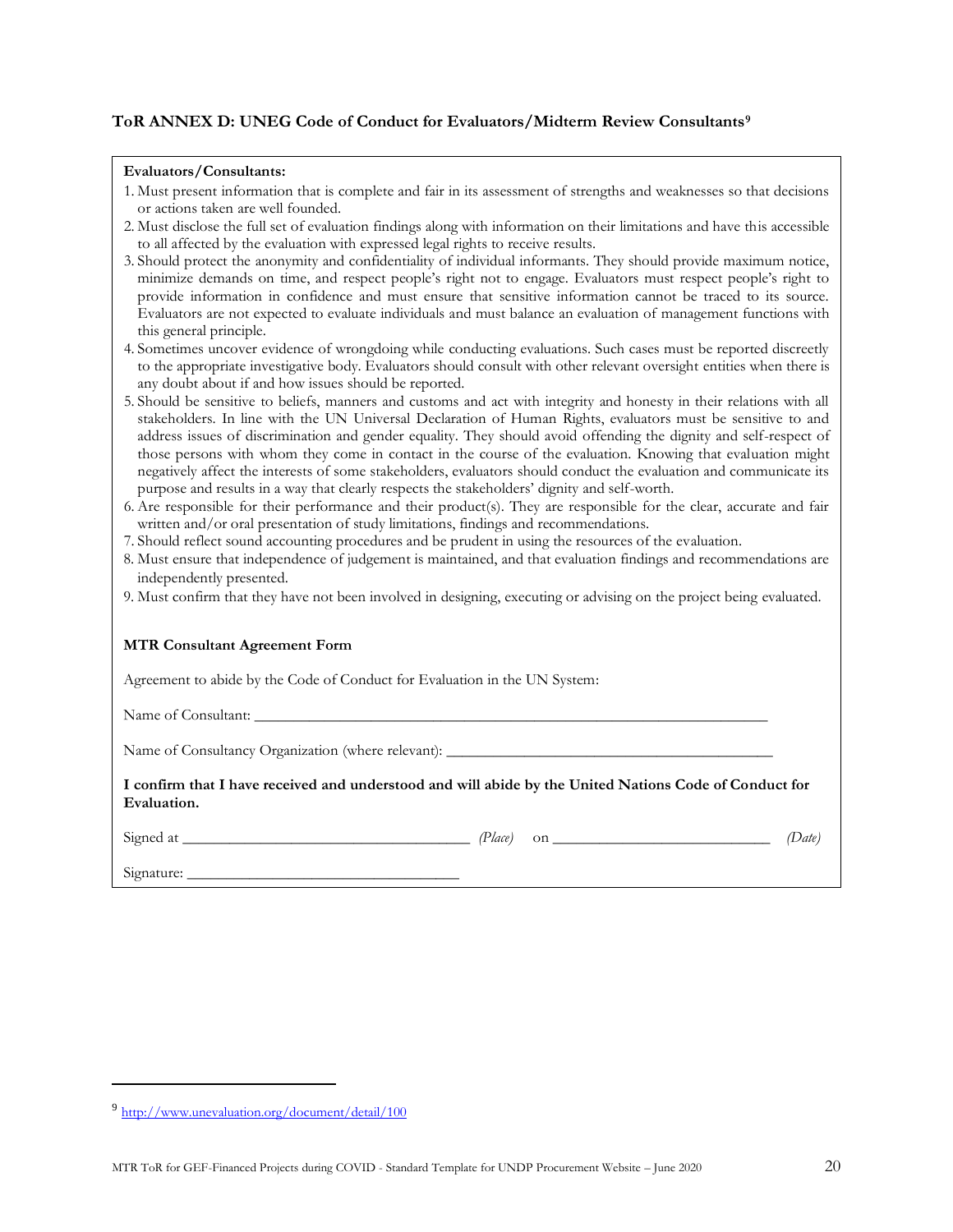## **ToR ANNEX E: MTR Ratings & Achievement Summary Table + Rating Scales**

| Measure                 | <b>MTR Rating</b>                         | <b>Achievement Description</b> |
|-------------------------|-------------------------------------------|--------------------------------|
|                         |                                           |                                |
| <b>Project Strategy</b> | N/A                                       |                                |
| <b>Progress Towards</b> | Objective Achievement                     |                                |
| Results                 | Rating: (rate 6 pt. scale)                |                                |
|                         |                                           |                                |
|                         | Outcome 1                                 |                                |
|                         | Achievement Rating:                       |                                |
|                         | (rate 6 pt. scale)                        |                                |
|                         |                                           |                                |
|                         | Outcome 2                                 |                                |
|                         | Achievement Rating:                       |                                |
|                         | (rate 6 pt. scale)                        |                                |
|                         | Outcome 3                                 |                                |
|                         |                                           |                                |
|                         | Achievement Rating:<br>(rate 6 pt. scale) |                                |
|                         |                                           |                                |
|                         | Etc.                                      |                                |
|                         |                                           |                                |
| Project                 | (rate 6 pt. scale)                        |                                |
| Implementation &        |                                           |                                |
| Adaptive                |                                           |                                |
| Management              |                                           |                                |
|                         |                                           |                                |
| Sustainability          | (rate 4 pt. scale)                        |                                |
|                         |                                           |                                |

## **MTR Ratings & Achievement Summary Table for Combatting illegal and unsustainable trade in endangered species in Indonesia**

|                | <b>Ratings for Progress Towards Results:</b> (one rating for each outcome and for the objective) |                                                                                                                                                                                                       |  |  |  |
|----------------|--------------------------------------------------------------------------------------------------|-------------------------------------------------------------------------------------------------------------------------------------------------------------------------------------------------------|--|--|--|
| 6              | <b>Highly Satisfactory</b><br>(HS)                                                               | The objective/outcome is expected to achieve or exceed all its end-of-project targets, without major<br>shortcomings. The progress towards the objective/outcome can be presented as "good practice". |  |  |  |
| 5              | Satisfactory (S)                                                                                 | The objective/outcome is expected to achieve most of its end-of-project targets, with only minor<br>shortcomings.                                                                                     |  |  |  |
| $\overline{4}$ | Moderately<br>Satisfactory (MS)                                                                  | The objective/outcome is expected to achieve most of its end-of-project targets but with significant<br>shortcomings.                                                                                 |  |  |  |
| 3              | Moderately<br>Unsatisfactory (HU)                                                                | The objective/outcome is expected to achieve its end-of-project targets with major shortcomings.                                                                                                      |  |  |  |
| $\overline{2}$ | Unsatisfactory (U)                                                                               | The objective/outcome is expected not to achieve most of its end-of-project targets.                                                                                                                  |  |  |  |
| $\mathbf{1}$   | Highly<br>Unsatisfactory (HU)                                                                    | The objective/outcome has failed to achieve its midterm targets and is not expected to achieve any<br>of its end-of-project targets.                                                                  |  |  |  |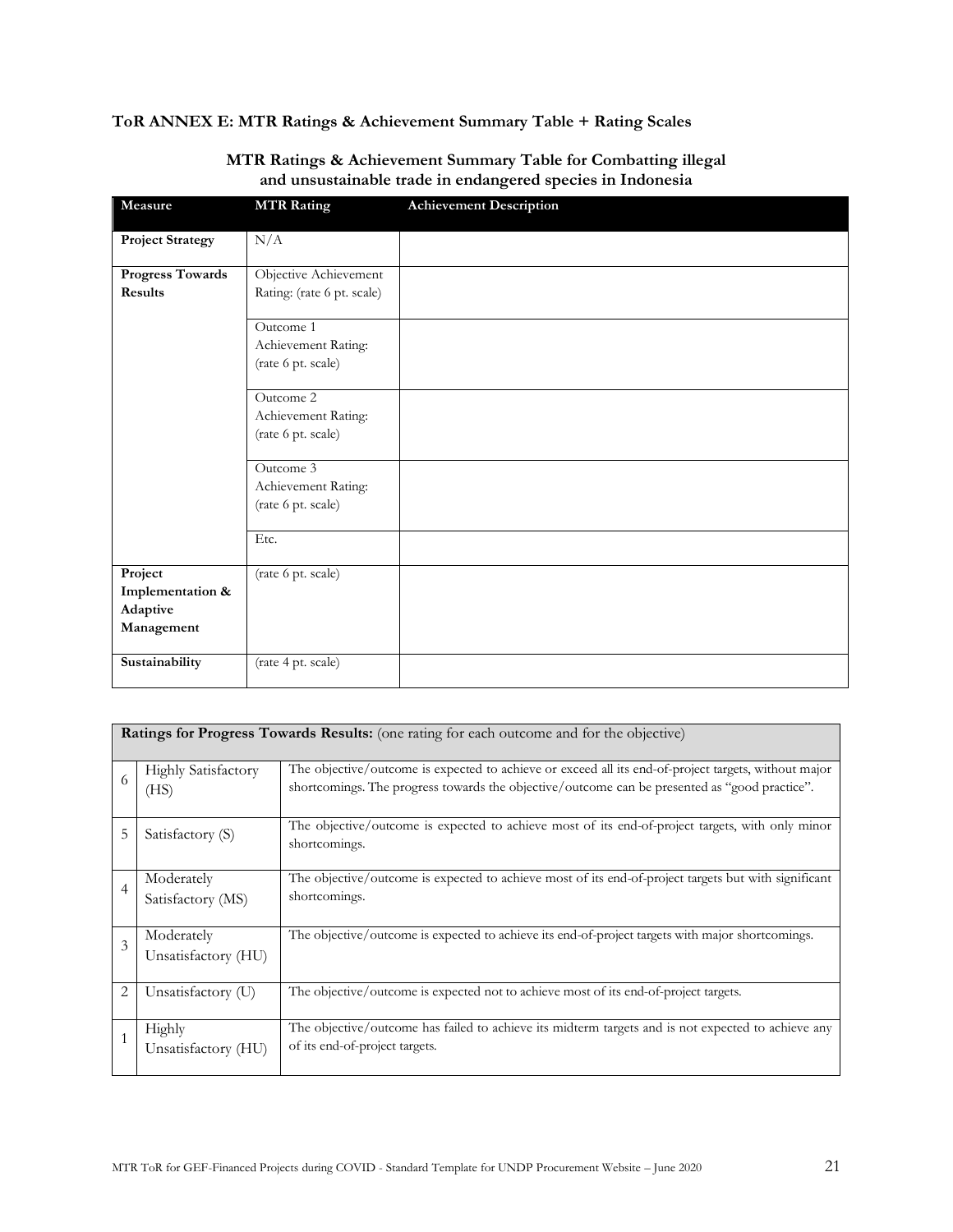|  |  | Ratings for Project Implementation & Adaptive Management: (one overall rating) |
|--|--|--------------------------------------------------------------------------------|
|  |  |                                                                                |

| 6              | <b>Highly Satisfactory</b><br>(HS) | Implementation of all seven components – management arrangements, work planning, finance and<br>co-finance, project-level monitoring and evaluation systems, stakeholder engagement, reporting, and<br>communications – is leading to efficient and effective project implementation and adaptive<br>management. The project can be presented as "good practice". |
|----------------|------------------------------------|-------------------------------------------------------------------------------------------------------------------------------------------------------------------------------------------------------------------------------------------------------------------------------------------------------------------------------------------------------------------|
| 5              | Satisfactory (S)                   | Implementation of most of the seven components is leading to efficient and effective project<br>implementation and adaptive management except for only few that are subject to remedial action.                                                                                                                                                                   |
| 4              | Moderately<br>Satisfactory (MS)    | Implementation of some of the seven components is leading to efficient and effective project<br>implementation and adaptive management, with some components requiring remedial action.                                                                                                                                                                           |
| 3              | Moderately<br>Unsatisfactory (MU)  | Implementation of some of the seven components is not leading to efficient and effective project<br>implementation and adaptive, with most components requiring remedial action.                                                                                                                                                                                  |
| $\overline{2}$ | Unsatisfactory (U)                 | Implementation of most of the seven components is not leading to efficient and effective project<br>implementation and adaptive management.                                                                                                                                                                                                                       |
|                | Highly<br>Unsatisfactory (HU)      | Implementation of none of the seven components is leading to efficient and effective project<br>implementation and adaptive management.                                                                                                                                                                                                                           |

|   | <b>Ratings for Sustainability:</b> (one overall rating) |                                                                                                                                                                |  |  |  |
|---|---------------------------------------------------------|----------------------------------------------------------------------------------------------------------------------------------------------------------------|--|--|--|
|   | Likely $(L)$                                            | Negligible risks to sustainability, with key outcomes on track to be achieved by the project's closure and<br>expected to continue into the foreseeable future |  |  |  |
| 3 | Moderately Likely<br>(ML)                               | Moderate risks, but expectations that at least some outcomes will be sustained due to the progress<br>towards results on outcomes at the Midterm Review        |  |  |  |
|   | Moderately Unlikely<br>(MU)                             | Significant risk that key outcomes will not carry on after project closure, although some outputs and<br>activities should carry on                            |  |  |  |
|   | Unlikely (U)                                            | Severe risks that project outcomes as well as key outputs will not be sustained                                                                                |  |  |  |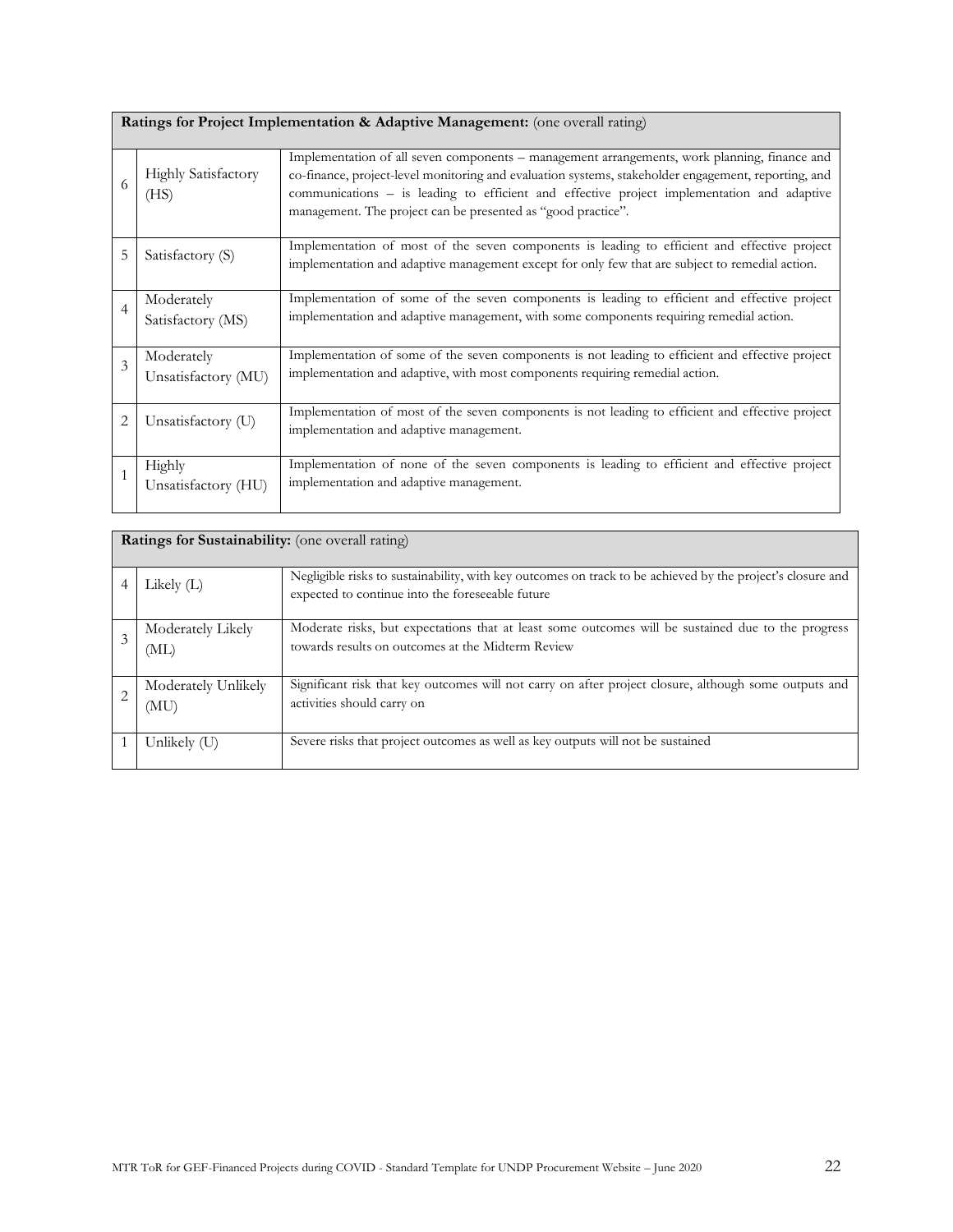## **ToR ANNEX F: MTR Report Clearance Form**

|  |  | (to be completed and signed by the Commissioning Unit and RTA and included in the final document) |  |
|--|--|---------------------------------------------------------------------------------------------------|--|
|  |  |                                                                                                   |  |

| Midterm Review Report Reviewed and Cleared By:          |                                                                                                                                                                                                                                                                                                                                                                                                               |
|---------------------------------------------------------|---------------------------------------------------------------------------------------------------------------------------------------------------------------------------------------------------------------------------------------------------------------------------------------------------------------------------------------------------------------------------------------------------------------|
| Commissioning Unit (M&E Focal Point)                    |                                                                                                                                                                                                                                                                                                                                                                                                               |
|                                                         |                                                                                                                                                                                                                                                                                                                                                                                                               |
|                                                         |                                                                                                                                                                                                                                                                                                                                                                                                               |
| Regional Technical Advisor (Nature, Climate and Energy) |                                                                                                                                                                                                                                                                                                                                                                                                               |
|                                                         |                                                                                                                                                                                                                                                                                                                                                                                                               |
|                                                         | Date: $\frac{1}{\sqrt{1-\frac{1}{2}}\sqrt{1-\frac{1}{2}}\sqrt{1-\frac{1}{2}}\sqrt{1-\frac{1}{2}}\sqrt{1-\frac{1}{2}}\sqrt{1-\frac{1}{2}}\sqrt{1-\frac{1}{2}}\sqrt{1-\frac{1}{2}}\sqrt{1-\frac{1}{2}}\sqrt{1-\frac{1}{2}}\sqrt{1-\frac{1}{2}}\sqrt{1-\frac{1}{2}}\sqrt{1-\frac{1}{2}}\sqrt{1-\frac{1}{2}}\sqrt{1-\frac{1}{2}}\sqrt{1-\frac{1}{2}}\sqrt{1-\frac{1}{2}}\sqrt{1-\frac{1}{2}}\sqrt{1-\frac{1}{2}}$ |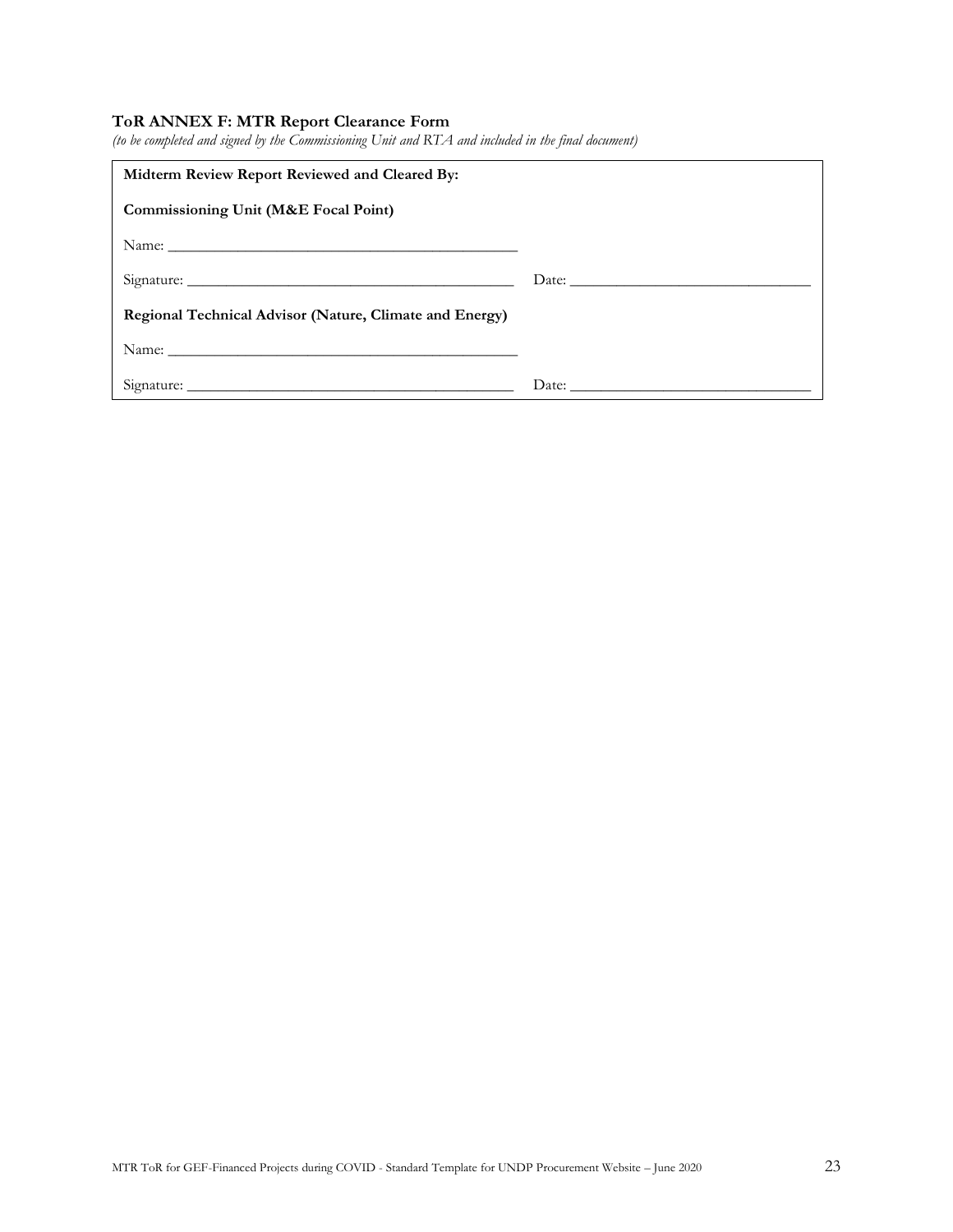#### **ToR ANNEX G: Audit Trail Template**

*Note:* The following is a template for the MTR Team to show how the received comments on the draft MTR report have (or have not) been incorporated into the final MTR report. This audit trail should be included as an annex in the final MTR report.

#### **To the comments received on (date) from the Midterm Review of Combatting illegal and unsustainable trade in endangered species in Indonesia (UNDP Project ID-PIMS 5391)**

*The following comments were provided in track changes to the draft Midterm Review report; they are referenced by institution ("Author" column) and not by the person's name, and track change comment number ("#" column):*

| Author | # | Para No./<br>comment<br>location | Comment/Feedback on the draft<br><b>MTR</b> report | MTR team<br>response and actions<br>taken |
|--------|---|----------------------------------|----------------------------------------------------|-------------------------------------------|
|        |   |                                  |                                                    |                                           |
|        |   |                                  |                                                    |                                           |
|        |   |                                  |                                                    |                                           |
|        |   |                                  |                                                    |                                           |
|        |   |                                  |                                                    |                                           |
|        |   |                                  |                                                    |                                           |
|        |   |                                  |                                                    |                                           |
|        |   |                                  |                                                    |                                           |
|        |   |                                  |                                                    |                                           |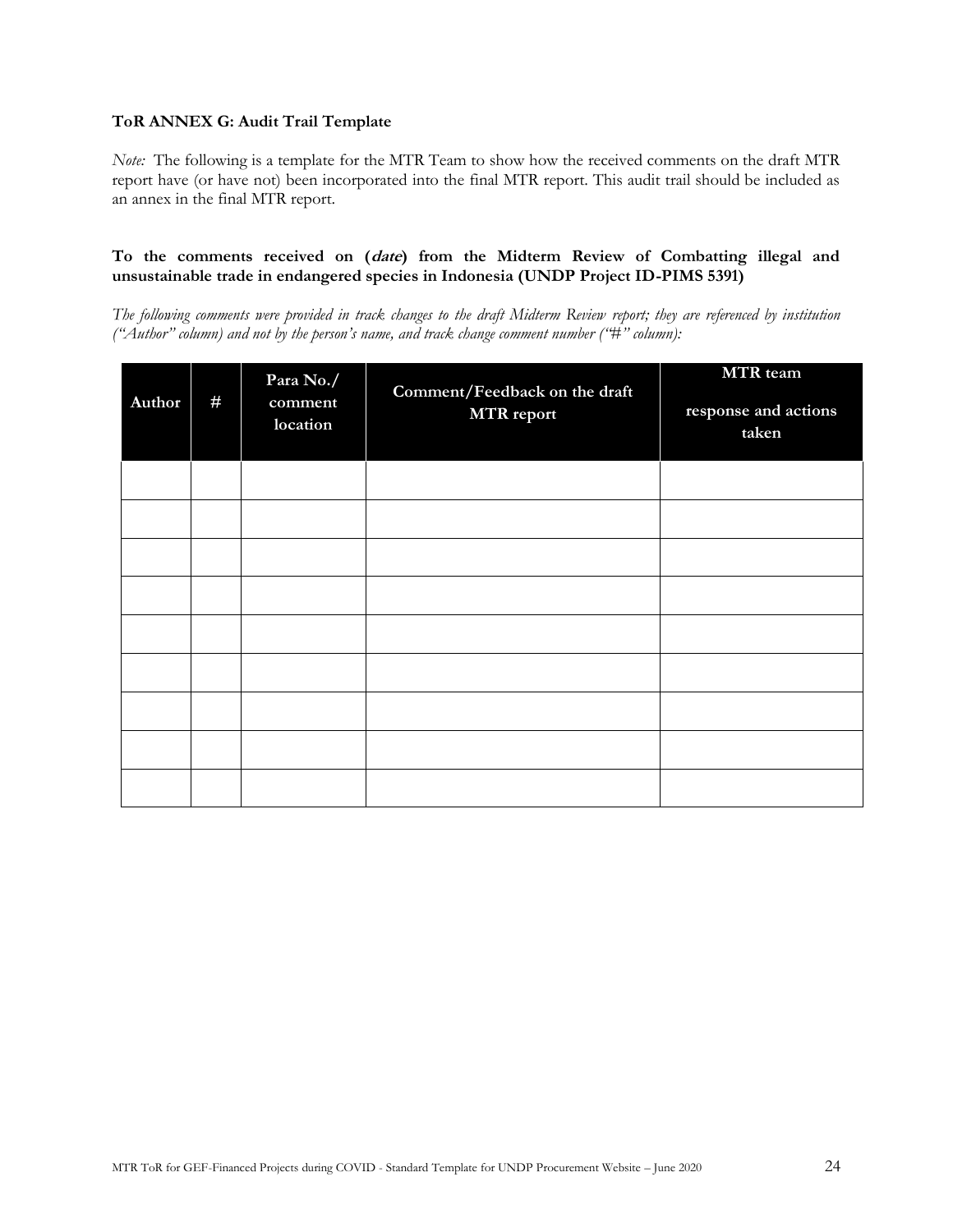## **ToR ANNEX H: Progress Towards Results Matrix**

## **Table. Progress Towards Results Matrix (Achievement of outcomes against End-of-project Targets)**

| <b>Project Strategy</b>                                                                                                                                                                           | Indicator <sup>10</sup>                                                                                                                                                                                                                                                                     | <b>Baseline Level<sup>11</sup></b>                                                                                                          | Level in 3rd PIR<br>(self-reported)                                                                                                                                                                                                                                                                                                                                                                                                                                                                                                                                                                                                  | Midterm Target <sup>12</sup>                                                                                                                                                                                                                                                                                                                     | End-of-project<br>Target                                                                                                                                                    | Midterm Level &<br>Assessment <sup>13</sup> | Achievement<br>Rating <sup>14</sup> | Justification for<br>Rating |
|---------------------------------------------------------------------------------------------------------------------------------------------------------------------------------------------------|---------------------------------------------------------------------------------------------------------------------------------------------------------------------------------------------------------------------------------------------------------------------------------------------|---------------------------------------------------------------------------------------------------------------------------------------------|--------------------------------------------------------------------------------------------------------------------------------------------------------------------------------------------------------------------------------------------------------------------------------------------------------------------------------------------------------------------------------------------------------------------------------------------------------------------------------------------------------------------------------------------------------------------------------------------------------------------------------------|--------------------------------------------------------------------------------------------------------------------------------------------------------------------------------------------------------------------------------------------------------------------------------------------------------------------------------------------------|-----------------------------------------------------------------------------------------------------------------------------------------------------------------------------|---------------------------------------------|-------------------------------------|-----------------------------|
| Objective:<br>To reduce the<br>volume of<br>unsustainable<br>wildlife trade and<br>the rate of loss of<br>globally significant<br>biodiversity in<br>Indonesia and East<br>and South-East<br>Asia | 0.1: Extent to<br>which legal or<br>policy or<br>institutional<br>frameworks<br>are in place for<br>conservation,<br>sustainable<br>use, and access<br>and benefit<br>sharing of<br>natural<br>resources,<br>biodiversity<br>and<br>ecosystems.<br>(IRRF Output)<br>2.5 indicator<br>2.5.1) | $UU5/1990$ need to<br>be revised (the<br>current law has not<br>specifically<br>addressed IWT<br>issue;<br>PP7/1999 has not<br>been revised | Midterm target level<br>achieved.<br>1. For PermenLHK No<br>447/2003 (Regulation<br>of the Ministry of<br>Environment and<br><b>Forestry Number</b><br>$447/2003$ related to<br>Procedure for Taking,<br>Captivating, and<br>Circulation of Plants and<br>Wildlife currently under<br>review by Legal<br>Department, Directorate<br>General of Natural<br>Resources, and<br>Ecosystem<br>Conservation. The<br>process of PermenLHK<br>447 revision postponed<br>due to the Government<br>of Indonesia's Omnibus<br>Law drafting. The CIWT<br>Project and Directorate<br>of Biodiversity<br>Conservation will<br>continue the process | At least 3<br>additional<br>policies/laws<br>under review;<br>Policy and<br>institutional<br>framework with<br>specification on<br>articles related to<br>IWT PP7/1999,<br>PP8/1999, Permen<br>447/2003<br>Working<br>procedure of DG<br>Gakkum and DG<br>KSDAE, as well as<br>MoEF and<br>Ministry of Marine<br>and Fisheries are<br>developed. | At least 2 additional<br>laws/policies<br>completed<br>Articles on IWT are<br>accommodated in<br>the revised UU 5/90<br>National strategy for<br>combating IWT<br>developed |                                             |                                     |                             |

<sup>10</sup>Populate with data from the Logframe and scorecards

<sup>11</sup> Populate with data from the Project Document

<sup>&</sup>lt;sup>12</sup> If available

<sup>13</sup> Colour code this column only

<sup>14</sup> Use the 6 point Progress Towards Results Rating Scale: HS, S, MS, MU, U, HU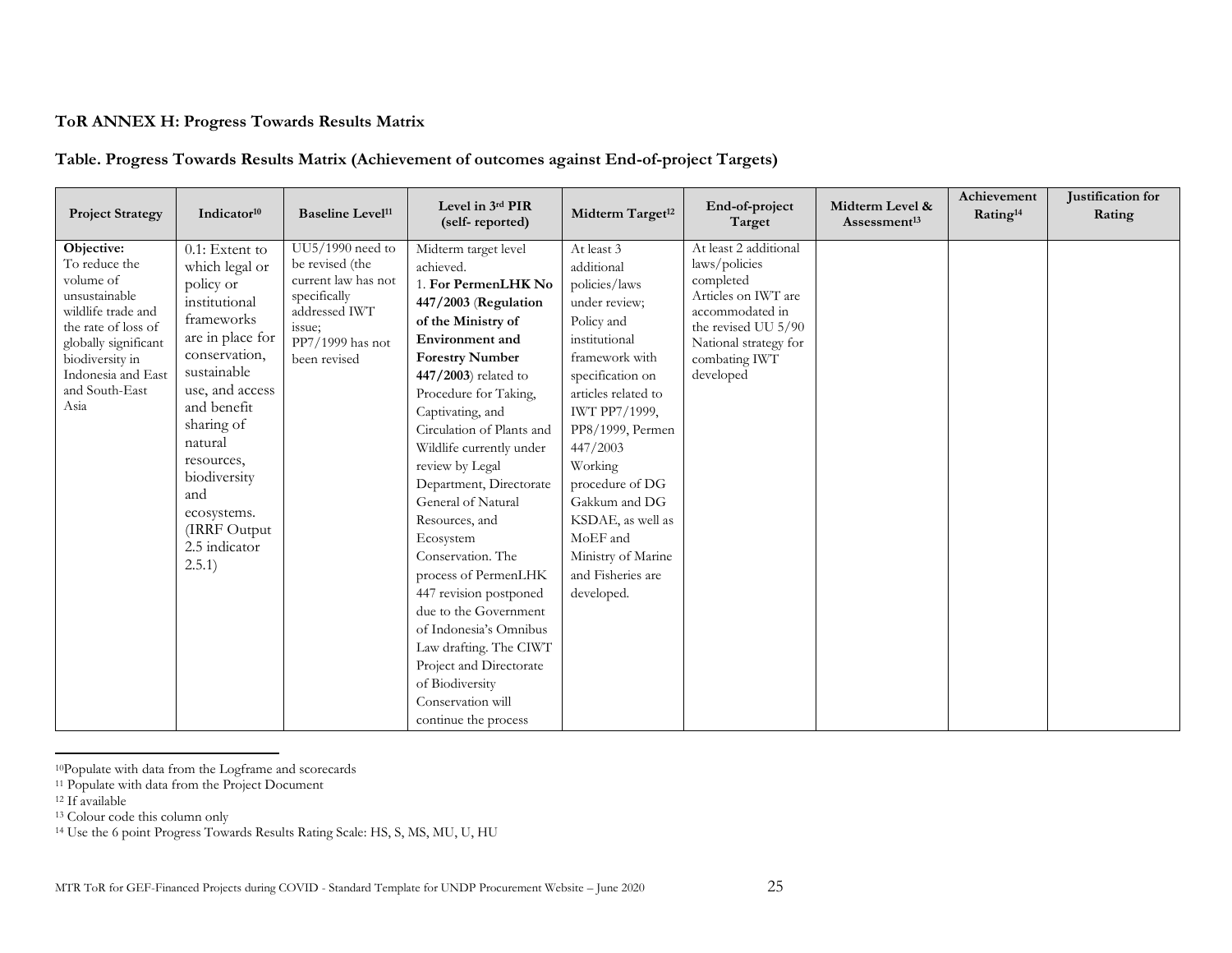| <b>Project Strategy</b> | Indicator <sup>10</sup> | <b>Baseline Level<sup>11</sup></b> | Level in 3rd PIR<br>(self-reported) | Midterm Target <sup>12</sup> | End-of-project<br>Target | Midterm Level &<br>Assessment <sup>13</sup> | Achievement<br>Rating <sup>14</sup> | Justification for<br>Rating |
|-------------------------|-------------------------|------------------------------------|-------------------------------------|------------------------------|--------------------------|---------------------------------------------|-------------------------------------|-----------------------------|
|                         |                         |                                    | after omnibus law                   |                              |                          |                                             |                                     |                             |
|                         |                         |                                    | drafting.                           |                              |                          |                                             |                                     |                             |
|                         |                         |                                    | 2. While, for                       |                              |                          |                                             |                                     |                             |
|                         |                         |                                    | PermenLHK No                        |                              |                          |                                             |                                     |                             |
|                         |                         |                                    | 8/1999 (Regulation of               |                              |                          |                                             |                                     |                             |
|                         |                         |                                    | the Ministry of                     |                              |                          |                                             |                                     |                             |
|                         |                         |                                    | Environment and                     |                              |                          |                                             |                                     |                             |
|                         |                         |                                    | <b>Forestry Number</b>              |                              |                          |                                             |                                     |                             |
|                         |                         |                                    | 8/1999), a ToR has                  |                              |                          |                                             |                                     |                             |
|                         |                         |                                    | been prepared to review             |                              |                          |                                             |                                     |                             |
|                         |                         |                                    | the regulation. The                 |                              |                          |                                             |                                     |                             |
|                         |                         |                                    | consultant expected to              |                              |                          |                                             |                                     |                             |
|                         |                         |                                    | review the state of the             |                              |                          |                                             |                                     |                             |
|                         |                         |                                    | art on existing                     |                              |                          |                                             |                                     |                             |
|                         |                         |                                    | regulations and its                 |                              |                          |                                             |                                     |                             |
|                         |                         |                                    | interconnection with                |                              |                          |                                             |                                     |                             |
|                         |                         |                                    | other agencies'                     |                              |                          |                                             |                                     |                             |
|                         |                         |                                    | regulations, such as                |                              |                          |                                             |                                     |                             |
|                         |                         |                                    | quarantine, customs, etc.           |                              |                          |                                             |                                     |                             |
|                         |                         |                                    | The task will be held on            |                              |                          |                                             |                                     |                             |
|                         |                         |                                    | the second semester of              |                              |                          |                                             |                                     |                             |
|                         |                         |                                    | 2020 and expected to                |                              |                          |                                             |                                     |                             |
|                         |                         |                                    | produce a road map for              |                              |                          |                                             |                                     |                             |
|                         |                         |                                    | improvement on                      |                              |                          |                                             |                                     |                             |
|                         |                         |                                    | combatting illegal                  |                              |                          |                                             |                                     |                             |
|                         |                         |                                    | wildlife regulations from           |                              |                          |                                             |                                     |                             |
|                         |                         |                                    | a law enforcement                   |                              |                          |                                             |                                     |                             |
|                         |                         |                                    | perspective.                        |                              |                          |                                             |                                     |                             |
|                         |                         |                                    | 3. In response to the               |                              |                          |                                             |                                     |                             |
|                         |                         |                                    | absence of a                        |                              |                          |                                             |                                     |                             |
|                         |                         |                                    | comprehensive                       |                              |                          |                                             |                                     |                             |
|                         |                         |                                    | framework that bridges              |                              |                          |                                             |                                     |                             |
|                         |                         |                                    | efforts on law                      |                              |                          |                                             |                                     |                             |
|                         |                         |                                    | enforcement and                     |                              |                          |                                             |                                     |                             |
|                         |                         |                                    | combatting illegal                  |                              |                          |                                             |                                     |                             |
|                         |                         |                                    | wildlife trade, and to              |                              |                          |                                             |                                     |                             |
|                         |                         |                                    | achieve the end of target           |                              |                          |                                             |                                     |                             |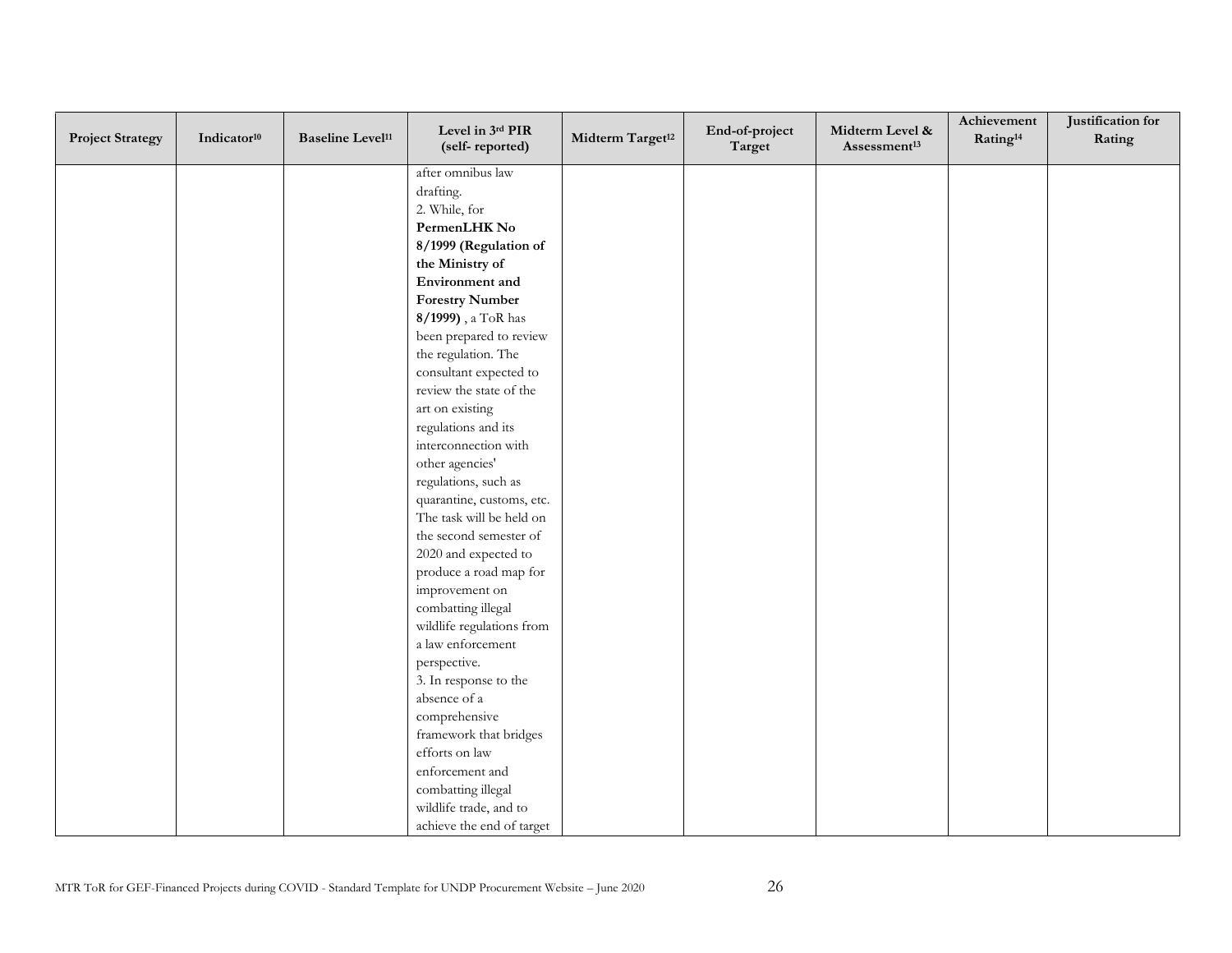| <b>Project Strategy</b> | Indicator <sup>10</sup> | <b>Baseline Level<sup>11</sup></b> | Level in 3rd PIR<br>(self-reported)                  | Midterm Target <sup>12</sup> | End-of-project<br>Target | Midterm Level &<br>Assessment <sup>13</sup> | Achievement<br>Rating <sup>14</sup> | Justification for<br>Rating |
|-------------------------|-------------------------|------------------------------------|------------------------------------------------------|------------------------------|--------------------------|---------------------------------------------|-------------------------------------|-----------------------------|
|                         |                         |                                    | level, CIWT project in                               |                              |                          |                                             |                                     |                             |
|                         |                         |                                    | collaboration with DG                                |                              |                          |                                             |                                     |                             |
|                         |                         |                                    | of Law Enforcement,                                  |                              |                          |                                             |                                     |                             |
|                         |                         |                                    | Ministry of Environment                              |                              |                          |                                             |                                     |                             |
|                         |                         |                                    | and Forestry, initiated                              |                              |                          |                                             |                                     |                             |
|                         |                         |                                    | the development of                                   |                              |                          |                                             |                                     |                             |
|                         |                         |                                    | National Strategy and                                |                              |                          |                                             |                                     |                             |
|                         |                         |                                    | Action Plan for                                      |                              |                          |                                             |                                     |                             |
|                         |                         |                                    | <b>Combatting Illegal and</b>                        |                              |                          |                                             |                                     |                             |
|                         |                         |                                    | Unsustainable Trade                                  |                              |                          |                                             |                                     |                             |
|                         |                         |                                    | in Endangered Wild                                   |                              |                          |                                             |                                     |                             |
|                         |                         |                                    | Animals (Nastra                                      |                              |                          |                                             |                                     |                             |
|                         |                         |                                    | CIWT).                                               |                              |                          |                                             |                                     |                             |
|                         |                         |                                    | The Nastra CIWT by                                   |                              |                          |                                             |                                     |                             |
|                         |                         |                                    | DG of Law                                            |                              |                          |                                             |                                     |                             |
|                         |                         |                                    | Enforcement and                                      |                              |                          |                                             |                                     |                             |
|                         |                         |                                    | CIWT's project is the                                |                              |                          |                                             |                                     |                             |
|                         |                         |                                    | first national strategy in                           |                              |                          |                                             |                                     |                             |
|                         |                         |                                    | the world to use system                              |                              |                          |                                             |                                     |                             |
|                         |                         |                                    | dynamics modeling to                                 |                              |                          |                                             |                                     |                             |
|                         |                         |                                    | compile national strategy                            |                              |                          |                                             |                                     |                             |
|                         |                         |                                    | and action plan for                                  |                              |                          |                                             |                                     |                             |
|                         |                         |                                    | combatting illegal                                   |                              |                          |                                             |                                     |                             |
|                         |                         |                                    | wildlife trade.                                      |                              |                          |                                             |                                     |                             |
|                         |                         |                                    | The study conducted by                               |                              |                          |                                             |                                     |                             |
|                         |                         |                                    | YIARI (Local NGO that                                |                              |                          |                                             |                                     |                             |
|                         |                         |                                    | affiliate<br>with<br>$_{\rm NGO}$<br>International   |                              |                          |                                             |                                     |                             |
|                         |                         |                                    | IARI) and initial results                            |                              |                          |                                             |                                     |                             |
|                         |                         |                                    | has identified 3 dynamic                             |                              |                          |                                             |                                     |                             |
|                         |                         |                                    | pillars of IWT (Ev1-1st                              |                              |                          |                                             |                                     |                             |
|                         |                         |                                    | Draft Nastra CIWT                                    |                              |                          |                                             |                                     |                             |
|                         |                         |                                    | Leverage<br>System                                   |                              |                          |                                             |                                     |                             |
|                         |                         |                                    | Analysis).<br>Namely,                                |                              |                          |                                             |                                     |                             |
|                         |                         |                                    | resilience,<br>organization<br>IWT supply chain, and |                              |                          |                                             |                                     |                             |
|                         |                         |                                    | judicial system. The study                           |                              |                          |                                             |                                     |                             |
|                         |                         |                                    | now pursues the leverage                             |                              |                          |                                             |                                     |                             |
|                         |                         |                                    | using<br>component                                   |                              |                          |                                             |                                     |                             |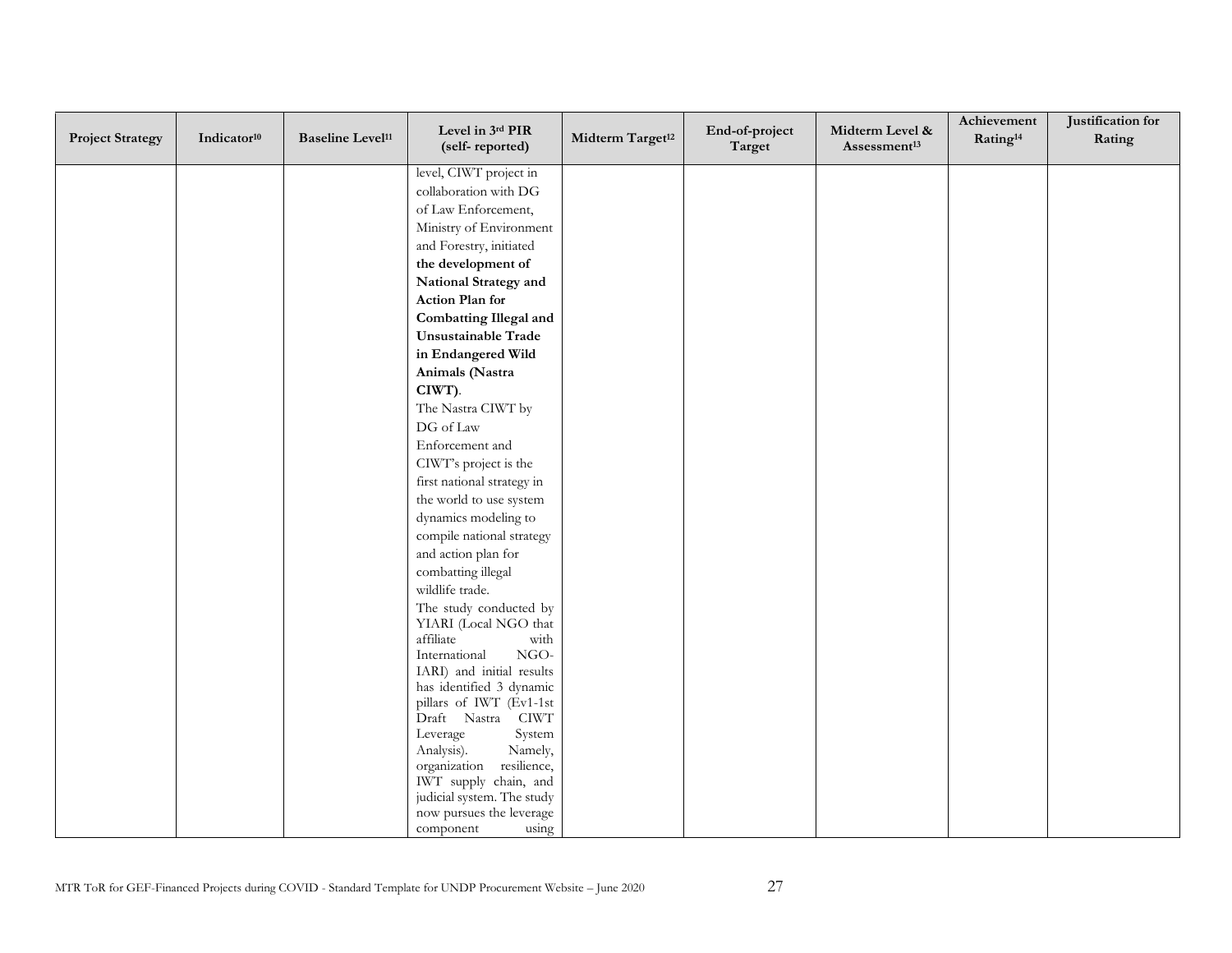| <b>Project Strategy</b> | Indicator <sup>10</sup> | <b>Baseline Level<sup>11</sup></b> | Level in 3rd PIR<br>(self-reported)                        | Midterm Target <sup>12</sup> | End-of-project<br>Target | Midterm Level &<br>Assessment <sup>13</sup> | Achievement<br>Rating <sup>14</sup> | Justification for<br>Rating |
|-------------------------|-------------------------|------------------------------------|------------------------------------------------------------|------------------------------|--------------------------|---------------------------------------------|-------------------------------------|-----------------------------|
|                         |                         |                                    | Analytical<br>Hierarchy                                    |                              |                          |                                             |                                     |                             |
|                         |                         |                                    | Process and Qualitative                                    |                              |                          |                                             |                                     |                             |
|                         |                         |                                    | Politicized<br>Influence                                   |                              |                          |                                             |                                     |                             |
|                         |                         |                                    | Diagram (QPID).                                            |                              |                          |                                             |                                     |                             |
|                         |                         |                                    | 4. To overcome the                                         |                              |                          |                                             |                                     |                             |
|                         |                         |                                    | problem with a legal and                                   |                              |                          |                                             |                                     |                             |
|                         |                         |                                    | scientific approach for<br>prosecution related illegal     |                              |                          |                                             |                                     |                             |
|                         |                         |                                    | wildlife crime, CIWT                                       |                              |                          |                                             |                                     |                             |
|                         |                         |                                    | Project initiated Wildlife                                 |                              |                          |                                             |                                     |                             |
|                         |                         |                                    | <b>Economic Valuation to</b>                               |                              |                          |                                             |                                     |                             |
|                         |                         |                                    | Support<br>Legal                                           |                              |                          |                                             |                                     |                             |
|                         |                         |                                    | Processes. This study                                      |                              |                          |                                             |                                     |                             |
|                         |                         |                                    | conducted by LPPM IPB                                      |                              |                          |                                             |                                     |                             |
|                         |                         |                                    | (Bogor<br>Agriculture                                      |                              |                          |                                             |                                     |                             |
|                         |                         |                                    | University) with three                                     |                              |                          |                                             |                                     |                             |
|                         |                         |                                    | main approaches through<br>market price method,            |                              |                          |                                             |                                     |                             |
|                         |                         |                                    | willingness to pay-                                        |                              |                          |                                             |                                     |                             |
|                         |                         |                                    | method, and cost-based                                     |                              |                          |                                             |                                     |                             |
|                         |                         |                                    | approach, purposed to                                      |                              |                          |                                             |                                     |                             |
|                         |                         |                                    | find the economic value                                    |                              |                          |                                             |                                     |                             |
|                         |                         |                                    | of the 25 most traded                                      |                              |                          |                                             |                                     |                             |
|                         |                         |                                    | species<br>animal<br>in                                    |                              |                          |                                             |                                     |                             |
|                         |                         |                                    | Indonesia.                                                 |                              |                          |                                             |                                     |                             |
|                         |                         |                                    | The benefit of this study<br>as the references for law     |                              |                          |                                             |                                     |                             |
|                         |                         |                                    | enforcers in determined                                    |                              |                          |                                             |                                     |                             |
|                         |                         |                                    | the economic value of                                      |                              |                          |                                             |                                     |                             |
|                         |                         |                                    | animal traded. The value                                   |                              |                          |                                             |                                     |                             |
|                         |                         |                                    | of wildlife in wildlife                                    |                              |                          |                                             |                                     |                             |
|                         |                         |                                    | crime case handling due                                    |                              |                          |                                             |                                     |                             |
|                         |                         |                                    | the prosecution<br>to                                      |                              |                          |                                             |                                     |                             |
|                         |                         |                                    | criticized does not reflect                                |                              |                          |                                             |                                     |                             |
|                         |                         |                                    | the "true value." This                                     |                              |                          |                                             |                                     |                             |
|                         |                         |                                    | study has practical value,<br>as well as scientific value, |                              |                          |                                             |                                     |                             |
|                         |                         |                                    | as a reference for judges                                  |                              |                          |                                             |                                     |                             |
|                         |                         |                                    | and prosecutors for more                                   |                              |                          |                                             |                                     |                             |
|                         |                         |                                    | optimized prosecution.                                     |                              |                          |                                             |                                     |                             |
|                         |                         |                                    | Initial study results                                      |                              |                          |                                             |                                     |                             |
|                         |                         |                                    | showed the optimized                                       |                              |                          |                                             |                                     |                             |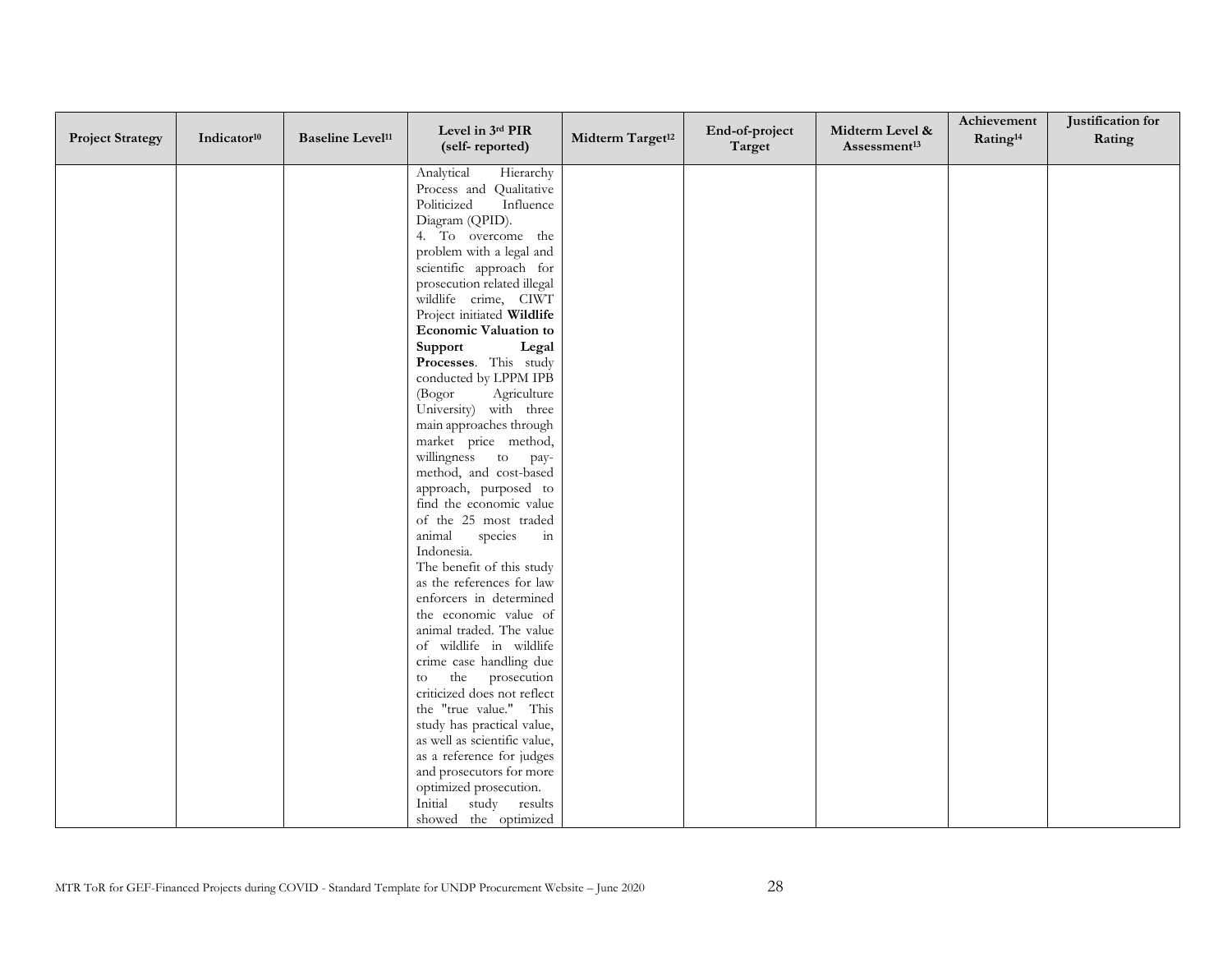| <b>Project Strategy</b> | Indicator <sup>10</sup> | <b>Baseline Level<sup>11</sup></b> | Level in 3rd PIR<br>(self-reported)                  | Midterm Target <sup>12</sup> | End-of-project<br>Target | Midterm Level &<br>Assessment <sup>13</sup> | Achievement<br>Rating <sup>14</sup> | Justification for<br>Rating |
|-------------------------|-------------------------|------------------------------------|------------------------------------------------------|------------------------------|--------------------------|---------------------------------------------|-------------------------------------|-----------------------------|
|                         |                         |                                    | effort to prosecute illegal                          |                              |                          |                                             |                                     |                             |
|                         |                         |                                    | wildlife trade is a                                  |                              |                          |                                             |                                     |                             |
|                         |                         |                                    | combination of market                                |                              |                          |                                             |                                     |                             |
|                         |                         |                                    | price method and cost-                               |                              |                          |                                             |                                     |                             |
|                         |                         |                                    | based approach. The                                  |                              |                          |                                             |                                     |                             |
|                         |                         |                                    | study also suggested the<br>ecological approach for  |                              |                          |                                             |                                     |                             |
|                         |                         |                                    | further study aims a                                 |                              |                          |                                             |                                     |                             |
|                         |                         |                                    | better "true value" for                              |                              |                          |                                             |                                     |                             |
|                         |                         |                                    | wildlife (Ev2-1st Draft                              |                              |                          |                                             |                                     |                             |
|                         |                         |                                    | Economic<br>Value                                    |                              |                          |                                             |                                     |                             |
|                         |                         |                                    | Assessment of Protected                              |                              |                          |                                             |                                     |                             |
|                         |                         |                                    | Wildlife to Support Legal                            |                              |                          |                                             |                                     |                             |
|                         |                         |                                    | Processes).                                          |                              |                          |                                             |                                     |                             |
|                         |                         |                                    | Responded to this initial                            |                              |                          |                                             |                                     |                             |
|                         |                         |                                    | study, Director General                              |                              |                          |                                             |                                     |                             |
|                         |                         |                                    | of Law Enforcement<br>MoEF, Rasio Ridho Sani         |                              |                          |                                             |                                     |                             |
|                         |                         |                                    | appreciated<br>and                                   |                              |                          |                                             |                                     |                             |
|                         |                         |                                    | commented on this study                              |                              |                          |                                             |                                     |                             |
|                         |                         |                                    | as an initial step and                               |                              |                          |                                             |                                     |                             |
|                         |                         |                                    | breakthrough<br>in                                   |                              |                          |                                             |                                     |                             |
|                         |                         |                                    | combatting illegal wildlife                          |                              |                          |                                             |                                     |                             |
|                         |                         |                                    | trade (Ev3-MoM FGD                                   |                              |                          |                                             |                                     |                             |
|                         |                         |                                    | Economic<br>Value                                    |                              |                          |                                             |                                     |                             |
|                         |                         |                                    | Assessment of Protected                              |                              |                          |                                             |                                     |                             |
|                         |                         |                                    | Wildlife)                                            |                              |                          |                                             |                                     |                             |
|                         |                         |                                    | 5. Through<br>CIWT's                                 |                              |                          |                                             |                                     |                             |
|                         |                         |                                    | microgrant, the project<br>initiated a collaboration |                              |                          |                                             |                                     |                             |
|                         |                         |                                    | with The Indonesian                                  |                              |                          |                                             |                                     |                             |
|                         |                         |                                    | Financial<br>Transaction                             |                              |                          |                                             |                                     |                             |
|                         |                         |                                    | Reports and Analysis                                 |                              |                          |                                             |                                     |                             |
|                         |                         |                                    | Centre (PPATK/Pusat                                  |                              |                          |                                             |                                     |                             |
|                         |                         |                                    | Pelaporan dan Analisis                               |                              |                          |                                             |                                     |                             |
|                         |                         |                                    | Transaksi<br>Keuangan)                               |                              |                          |                                             |                                     |                             |
|                         |                         |                                    | developed a Guidelines                               |                              |                          |                                             |                                     |                             |
|                         |                         |                                    | on how to use money                                  |                              |                          |                                             |                                     |                             |
|                         |                         |                                    | laundering regime to                                 |                              |                          |                                             |                                     |                             |
|                         |                         |                                    | combat wildlife crime.<br>Currently, crime-related   |                              |                          |                                             |                                     |                             |
|                         |                         |                                    | illegal wildlife trade                               |                              |                          |                                             |                                     |                             |
|                         |                         |                                    |                                                      |                              |                          |                                             |                                     |                             |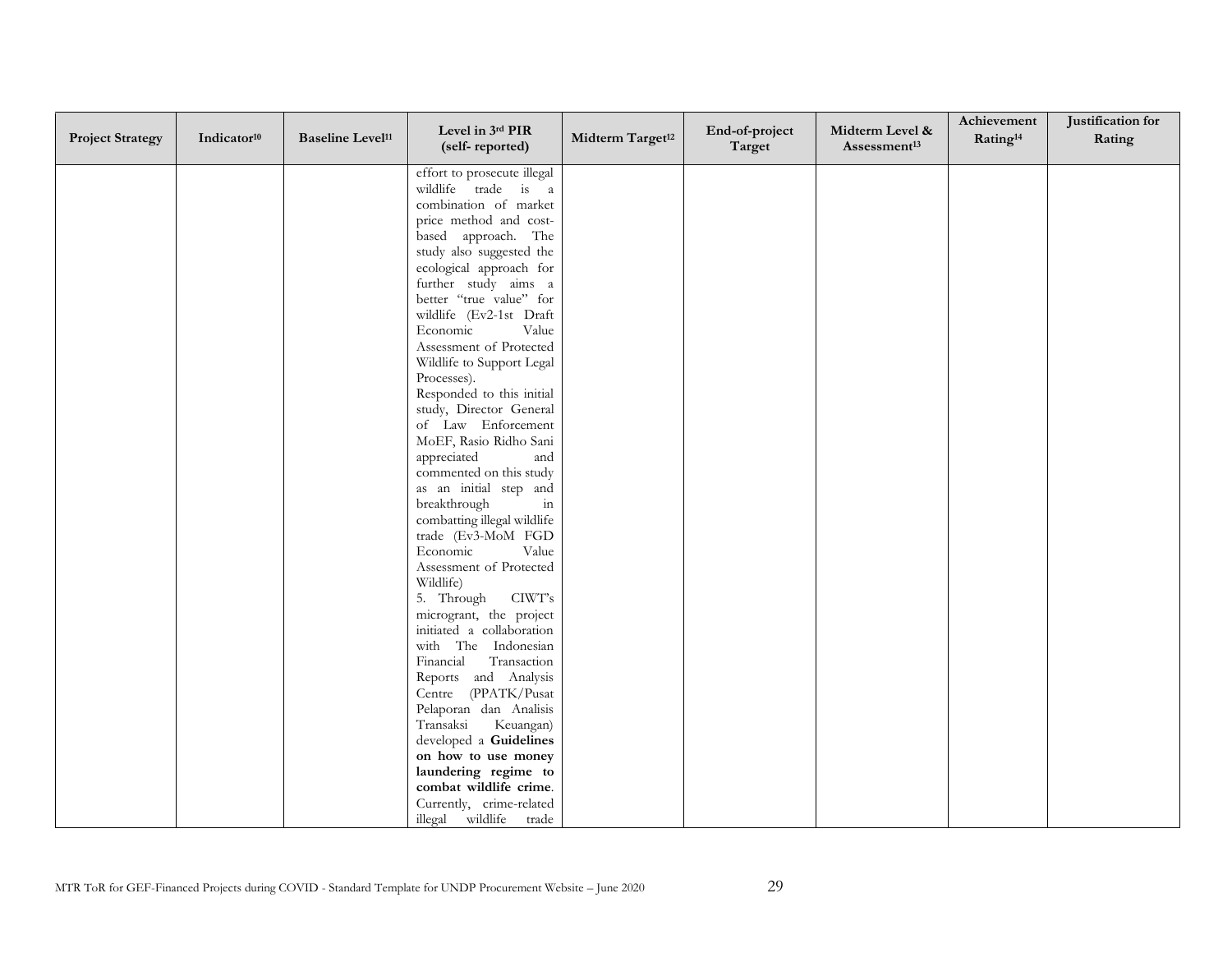| <b>Project Strategy</b> | Indicator <sup>10</sup> | <b>Baseline Level<sup>11</sup></b> | Level in 3rd PIR<br>(self-reported)             | Midterm Target <sup>12</sup> | End-of-project<br>Target | Midterm Level &<br>Assessment <sup>13</sup> | Achievement<br>Rating <sup>14</sup> | Justification for<br>Rating |
|-------------------------|-------------------------|------------------------------------|-------------------------------------------------|------------------------------|--------------------------|---------------------------------------------|-------------------------------------|-----------------------------|
|                         |                         |                                    | became a predicate of                           |                              |                          |                                             |                                     |                             |
|                         |                         |                                    | crime in Act No. 8/2020<br>on Prevention of the |                              |                          |                                             |                                     |                             |
|                         |                         |                                    | Money Laundering (Ev4-                          |                              |                          |                                             |                                     |                             |
|                         |                         |                                    | [Draft] Guidelines on                           |                              |                          |                                             |                                     |                             |
|                         |                         |                                    | How to use money                                |                              |                          |                                             |                                     |                             |
|                         |                         |                                    | laundering regime to                            |                              |                          |                                             |                                     |                             |
|                         |                         |                                    | combat wildlife crime).                         |                              |                          |                                             |                                     |                             |
|                         |                         |                                    | 6. To promote and                               |                              |                          |                                             |                                     |                             |
|                         |                         |                                    | localize national Fatwa<br>of Indonesian Ulama  |                              |                          |                                             |                                     |                             |
|                         |                         |                                    | Council (MUI) on                                |                              |                          |                                             |                                     |                             |
|                         |                         |                                    | Combatting Wildlife                             |                              |                          |                                             |                                     |                             |
|                         |                         |                                    | Crime, several activities                       |                              |                          |                                             |                                     |                             |
|                         |                         |                                    | using religious approach                        |                              |                          |                                             |                                     |                             |
|                         |                         |                                    | has conducted in several                        |                              |                          |                                             |                                     |                             |
|                         |                         |                                    | cities.                                         |                              |                          |                                             |                                     |                             |
|                         |                         |                                    | - Jakarta, attended by 15                       |                              |                          |                                             |                                     |                             |
|                         |                         |                                    | peoples. Attendees came                         |                              |                          |                                             |                                     |                             |
|                         |                         |                                    | from Dewan                                      |                              |                          |                                             |                                     |                             |
|                         |                         |                                    | Kemakmuran Masjid                               |                              |                          |                                             |                                     |                             |
|                         |                         |                                    | (DKM/Mosque                                     |                              |                          |                                             |                                     |                             |
|                         |                         |                                    | Prosperity Council) from                        |                              |                          |                                             |                                     |                             |
|                         |                         |                                    | around Pramuka Bird                             |                              |                          |                                             |                                     |                             |
|                         |                         |                                    | Market. The market was                          |                              |                          |                                             |                                     |                             |
|                         |                         |                                    | renowned as the biggest                         |                              |                          |                                             |                                     |                             |
|                         |                         |                                    | animal market in Jakarta                        |                              |                          |                                             |                                     |                             |
|                         |                         |                                    | and Indonesia.                                  |                              |                          |                                             |                                     |                             |
|                         |                         |                                    | - Medan, North                                  |                              |                          |                                             |                                     |                             |
|                         |                         |                                    | Sumatera, attended by                           |                              |                          |                                             |                                     |                             |
|                         |                         |                                    | local MUI and Regional                          |                              |                          |                                             |                                     |                             |
|                         |                         |                                    | Police Office of North                          |                              |                          |                                             |                                     |                             |
|                         |                         |                                    | Sumatera.                                       |                              |                          |                                             |                                     |                             |
|                         |                         |                                    | -Surabaya, East Java,                           |                              |                          |                                             |                                     |                             |
|                         |                         |                                    | attended by 30 peoples.                         |                              |                          |                                             |                                     |                             |
|                         |                         |                                    | Attendees came from                             |                              |                          |                                             |                                     |                             |
|                         |                         |                                    | young Muslim preachers                          |                              |                          |                                             |                                     |                             |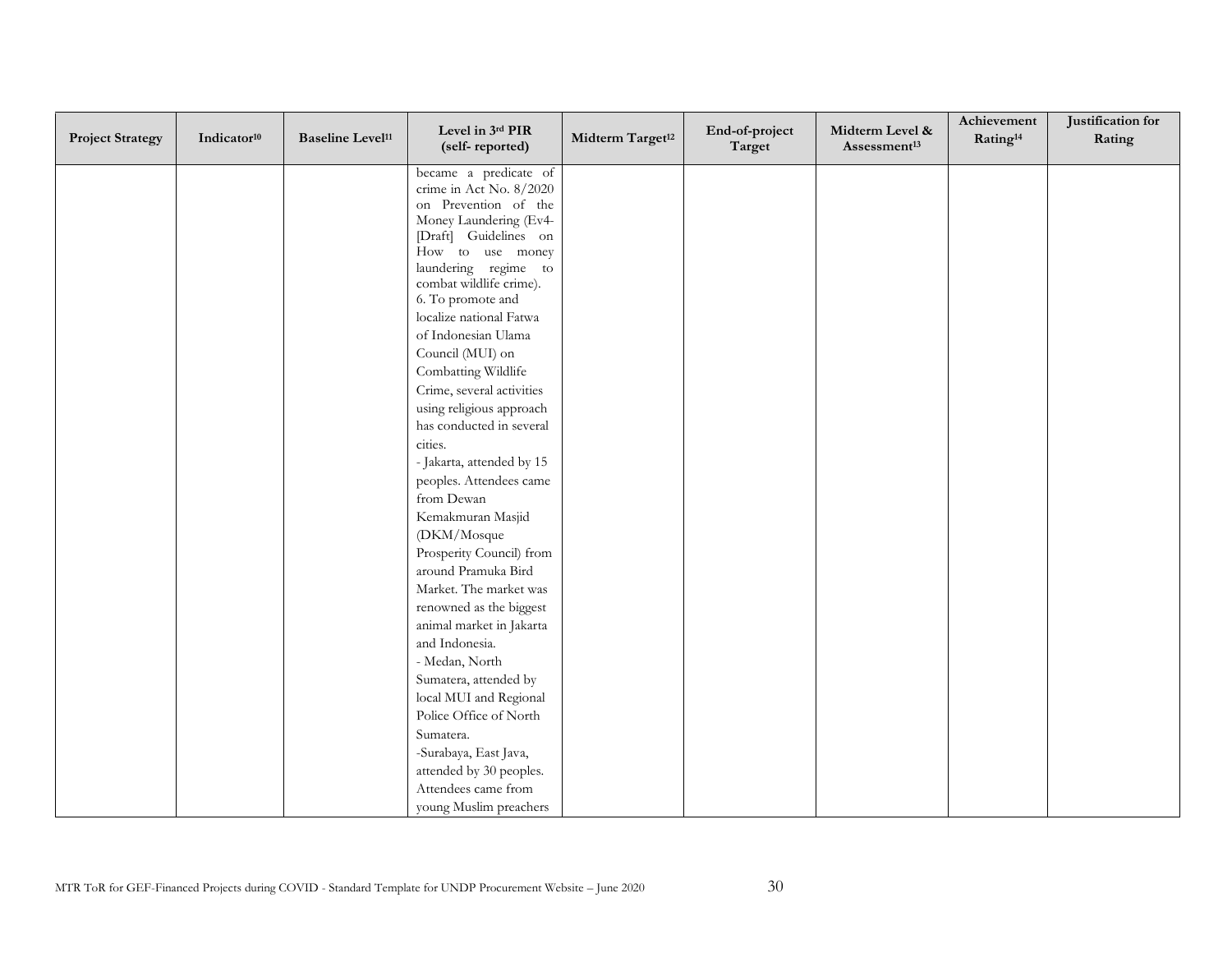| <b>Project Strategy</b> | Indicator <sup>10</sup>                                                                                                                                                                                                                                                                                                                                                   | <b>Baseline Level<sup>11</sup></b> | Level in 3rd PIR<br>(self-reported)                                                                                                                                                                                                                                                                                                                                                                                                                                                                                                                                                                                                                                                                                                                                                                                                                                                                                                                                  | Midterm Target <sup>12</sup>                                                                                                                                                                                 | End-of-project<br>Target                                                                                                                                                                                                        | Midterm Level &<br>Assessment <sup>13</sup> | Achievement<br>Rating <sup>14</sup> | Justification for<br>Rating |
|-------------------------|---------------------------------------------------------------------------------------------------------------------------------------------------------------------------------------------------------------------------------------------------------------------------------------------------------------------------------------------------------------------------|------------------------------------|----------------------------------------------------------------------------------------------------------------------------------------------------------------------------------------------------------------------------------------------------------------------------------------------------------------------------------------------------------------------------------------------------------------------------------------------------------------------------------------------------------------------------------------------------------------------------------------------------------------------------------------------------------------------------------------------------------------------------------------------------------------------------------------------------------------------------------------------------------------------------------------------------------------------------------------------------------------------|--------------------------------------------------------------------------------------------------------------------------------------------------------------------------------------------------------------|---------------------------------------------------------------------------------------------------------------------------------------------------------------------------------------------------------------------------------|---------------------------------------------|-------------------------------------|-----------------------------|
|                         | 0.2: Number<br>of direct<br>project<br>beneficiaries:<br>- Number of<br>government<br>agency staff<br>including<br>enforcement<br>officers who<br>improved their<br>knowledge<br>and skills on<br><b>IWT</b> due to<br>the project<br>(m/f)<br>- Number of<br>local people in<br>project<br>demonstration<br>areas<br>benefiting<br>from<br>engagement in<br>conservation | $\theta$                           | from Surabaya and its<br>surrounding areas.<br>- Jakarta, socialization of<br>Fatwa MUI conducted in<br>International Conference<br>on Law, Religion,<br>Culture, and Culture in<br>Achieving Sustainable<br>Development held by<br>Nasional University<br>(Universitas Nasional)<br>on October 31, 2019<br>(Ev5-WWF Microgrant<br>Final Report).<br>a. 530 personnel (53%<br>against midterm target<br>level or 25% against the<br>end of target level) have<br>improved their<br>knowledge of IWT<br>through training, focus<br>group discussions, and<br>workshops.<br>1. Enhancing knowledge<br>on animal handling in<br>illegal wildlife operation,<br>the project compiled<br>standard operating<br>procedures (SOP) on<br>animal handling for<br>primates, mammals,<br>reptiles, and birds for<br>Police Officer (Polhut).<br>With the availability of<br>these guidelines is<br>expected animal handling<br>process by Polhut can be<br>carried out properly | At least 1000<br>personnel have<br>improved<br>knowledge on<br>IWT (500m/500f);<br>At least 300 local<br>people in project<br>demo areas benefit<br>directly from<br>project<br>intervention<br>(150m/150f); | At least 2100<br>personal have<br>improved knowledge<br>on $\text{IWT}\hspace{1pt}$<br>(1050m/1050f);<br>At least 600 local<br>people in project<br>demo areas benefit<br>directly from project<br>intervention<br>(300m/300f); |                                             |                                     |                             |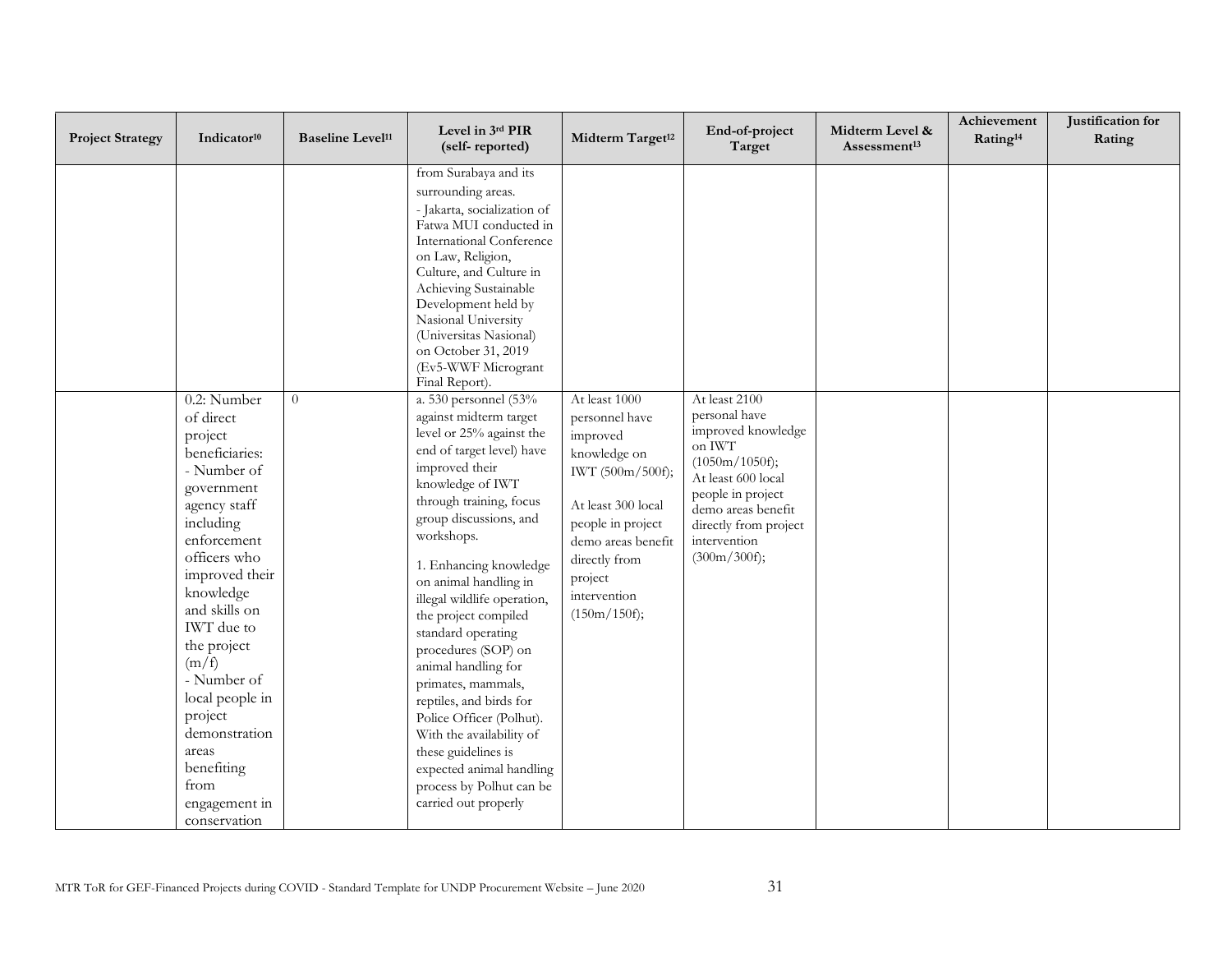| <b>Project Strategy</b> | Indicator <sup>10</sup>                                              | <b>Baseline Level<sup>11</sup></b> | Level in 3rd PIR<br>(self-reported)                                                                                                                                                                                                                                                                                                                                                                                                                                                                                                                                                                                                                                                                                                                                                                                                        | Midterm Target <sup>12</sup> | End-of-project<br>Target | Midterm Level &<br>Assessment <sup>13</sup> | Achievement<br>Rating <sup>14</sup> | Justification for<br>Rating |
|-------------------------|----------------------------------------------------------------------|------------------------------------|--------------------------------------------------------------------------------------------------------------------------------------------------------------------------------------------------------------------------------------------------------------------------------------------------------------------------------------------------------------------------------------------------------------------------------------------------------------------------------------------------------------------------------------------------------------------------------------------------------------------------------------------------------------------------------------------------------------------------------------------------------------------------------------------------------------------------------------------|------------------------------|--------------------------|---------------------------------------------|-------------------------------------|-----------------------------|
| (m/f)                   | activities,<br>reduced HWC<br>impacts and<br>improved<br>livelihoods |                                    | (Ev12-SOP Animal<br>Handling).<br>2. The project in<br>cooperation with The<br>Indonesian Institute of<br>Sciences (LIPI)<br>developed SOP of<br>collecting and<br>handling biological<br>material from wild<br>animals and plants by<br>morphological and<br>DNA analysis. The<br>project's hope that this<br>guide could support<br>proper and<br>comprehensive law<br>enforcement on wildlife<br>crime; and other<br>activities such as wildlife<br>survey and monitoring<br>(Ev13- Guideline<br>Morphological Analysis)<br>(Ev14 Guideline Genetic<br>Analysis).<br>b. Reduced HWC<br>conflicts, CIWT's project<br>has conducted several<br>HWC training and<br>community-based<br>training for local<br>communities:<br>1. HWC training,<br>through microgrant held<br>by WWF, has been<br>conducted in Krueng<br>Saee watershed area |                              |                          |                                             |                                     |                             |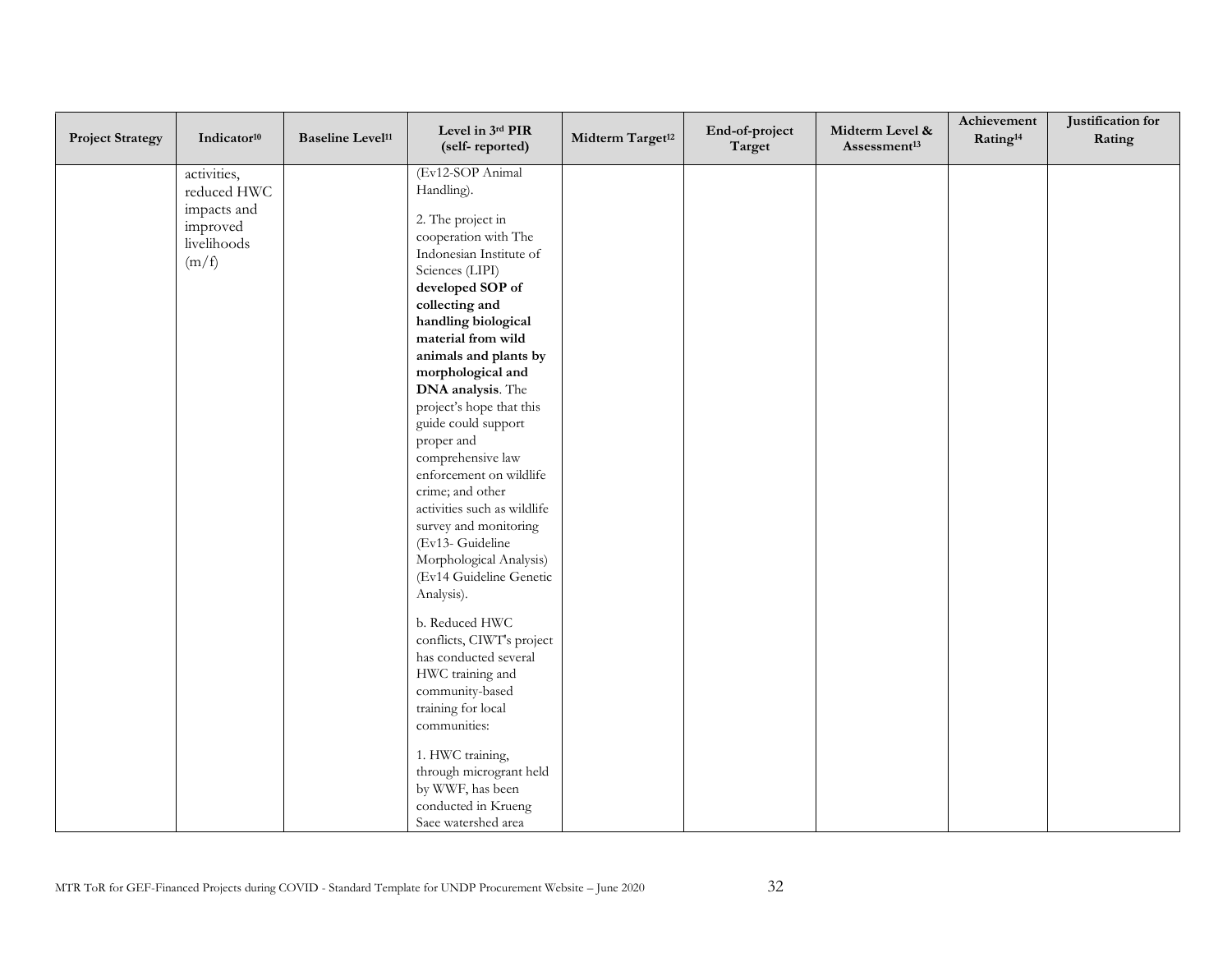| <b>Project Strategy</b> | Indicator <sup>10</sup> | <b>Baseline Level<sup>11</sup></b> | Level in 3rd PIR<br>(self-reported) | Midterm Target <sup>12</sup> | End-of-project<br>Target | Midterm Level &<br>Assessment <sup>13</sup> | Achievement<br>Rating <sup>14</sup> | Justification for<br>Rating |
|-------------------------|-------------------------|------------------------------------|-------------------------------------|------------------------------|--------------------------|---------------------------------------------|-------------------------------------|-----------------------------|
|                         |                         |                                    | (DAS); Village of Alue              |                              |                          |                                             |                                     |                             |
|                         |                         |                                    | Limeng, Krueng Sabe,                |                              |                          |                                             |                                     |                             |
|                         |                         |                                    | and Pintu Rime, district            |                              |                          |                                             |                                     |                             |
|                         |                         |                                    | of Bireun. The training             |                              |                          |                                             |                                     |                             |
|                         |                         |                                    | attended by 25 local                |                              |                          |                                             |                                     |                             |
|                         |                         |                                    | peoples (20 males, 5                |                              |                          |                                             |                                     |                             |
|                         |                         |                                    | females). The HWC                   |                              |                          |                                             |                                     |                             |
|                         |                         |                                    | training materials                  |                              |                          |                                             |                                     |                             |
|                         |                         |                                    | covered conservation                |                              |                          |                                             |                                     |                             |
|                         |                         |                                    | and conflict mitigation             |                              |                          |                                             |                                     |                             |
|                         |                         |                                    | with the elephant (Ev5-             |                              |                          |                                             |                                     |                             |
|                         |                         |                                    | WWF Microgrant Final                |                              |                          |                                             |                                     |                             |
|                         |                         |                                    | Report).                            |                              |                          |                                             |                                     |                             |
|                         |                         |                                    | 2. A training workshop              |                              |                          |                                             |                                     |                             |
|                         |                         |                                    | carried out in the Masigit          |                              |                          |                                             |                                     |                             |
|                         |                         |                                    | Karembi Forest                      |                              |                          |                                             |                                     |                             |
|                         |                         |                                    | Conservation Area                   |                              |                          |                                             |                                     |                             |
|                         |                         |                                    | delivered through                   |                              |                          |                                             |                                     |                             |
|                         |                         |                                    | microgrant by YIARI.                |                              |                          |                                             |                                     |                             |
|                         |                         |                                    | The training intended to            |                              |                          |                                             |                                     |                             |
|                         |                         |                                    | raise the capacities of             |                              |                          |                                             |                                     |                             |
|                         |                         |                                    | local conservation                  |                              |                          |                                             |                                     |                             |
|                         |                         |                                    | groups and volunteers. A            |                              |                          |                                             |                                     |                             |
|                         |                         |                                    | total of 14 peoples from            |                              |                          |                                             |                                     |                             |
|                         |                         |                                    | the local community                 |                              |                          |                                             |                                     |                             |
|                         |                         |                                    | attended the training.              |                              |                          |                                             |                                     |                             |
|                         |                         |                                    | The training on ecology             |                              |                          |                                             |                                     |                             |
|                         |                         |                                    | and conservation as a               |                              |                          |                                             |                                     |                             |
|                         |                         |                                    | part of community-based             |                              |                          |                                             |                                     |                             |
|                         |                         |                                    | patrols around habitat              |                              |                          |                                             |                                     |                             |
|                         |                         |                                    | areas of slow loris.                |                              |                          |                                             |                                     |                             |
|                         |                         |                                    | Increased involvement               |                              |                          |                                             |                                     |                             |
|                         |                         |                                    | of local communities in             |                              |                          |                                             |                                     |                             |
|                         |                         |                                    | community-based patrols             |                              |                          |                                             |                                     |                             |
|                         |                         |                                    | aimed to prevent                    |                              |                          |                                             |                                     |                             |
|                         |                         |                                    | poaching and reduced                |                              |                          |                                             |                                     |                             |
|                         |                         |                                    | hunting and trading                 |                              |                          |                                             |                                     |                             |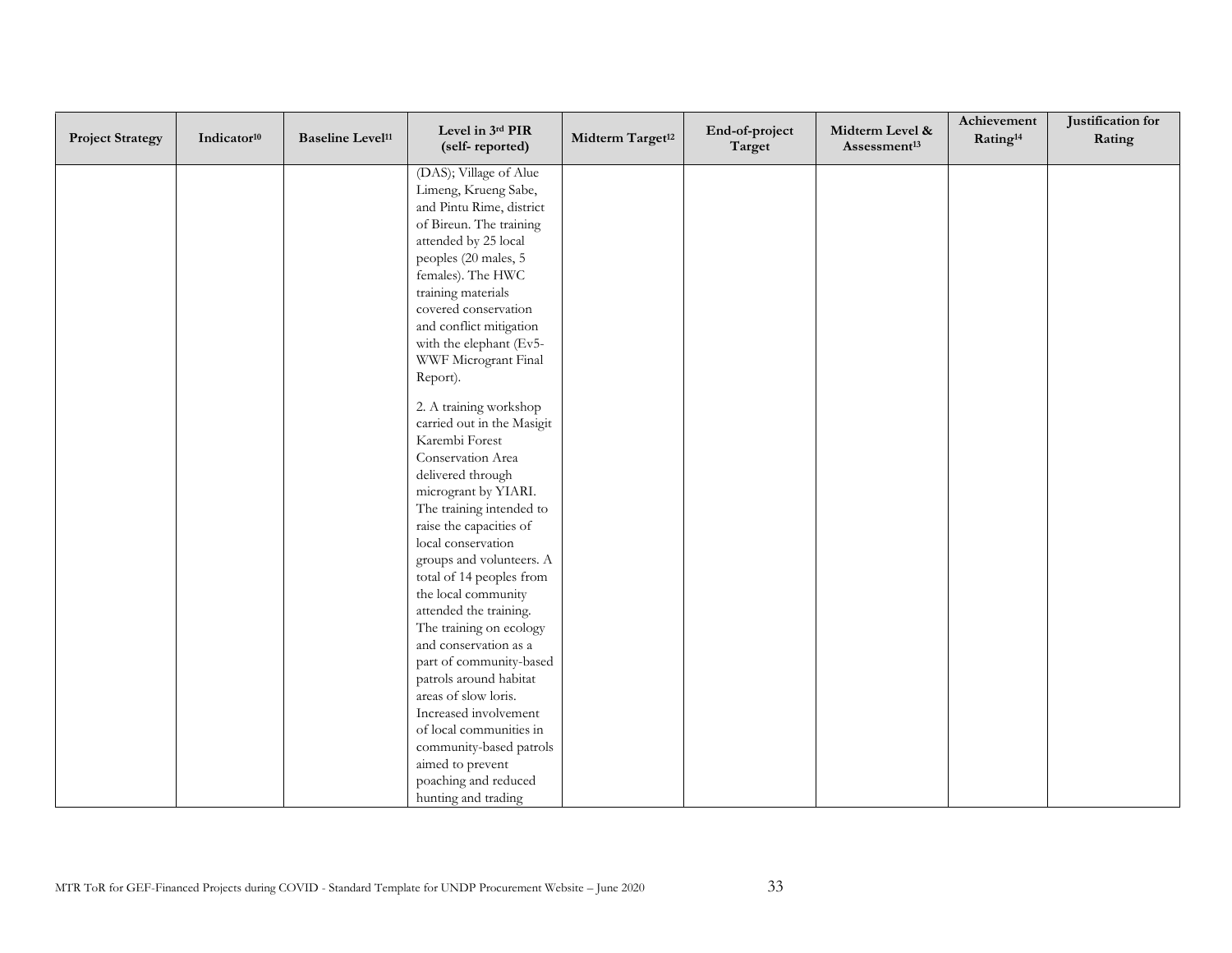| <b>Project Strategy</b> | Indicator <sup>10</sup> | <b>Baseline Level<sup>11</sup></b> | Level in 3rd PIR<br>(self-reported)                                                                                                                                                                                                                                                                                                                                                                                                                                                                                                                                                                                                                                                                                                                                  | Midterm Target <sup>12</sup> | End-of-project<br>Target | Midterm Level &<br>Assessment <sup>13</sup> | Achievement<br>Rating <sup>14</sup> | Justification for<br>Rating |
|-------------------------|-------------------------|------------------------------------|----------------------------------------------------------------------------------------------------------------------------------------------------------------------------------------------------------------------------------------------------------------------------------------------------------------------------------------------------------------------------------------------------------------------------------------------------------------------------------------------------------------------------------------------------------------------------------------------------------------------------------------------------------------------------------------------------------------------------------------------------------------------|------------------------------|--------------------------|---------------------------------------------|-------------------------------------|-----------------------------|
|                         |                         |                                    | around habitat areas<br>(Ev6).<br>3. A training of<br>workshops for local<br>communities has been<br>conducted in Gunung<br>Sawal Wildlife Reserve,<br>West Java. The training<br>attended by 15 local<br>people around the<br>release sites of slow loris.<br>The participants now<br>actively assisting the<br>release project of slow<br>loris by YIARI (Ev6-<br>YIARI Microgrant Final<br>Report).<br>4. Workshops on<br>identifying threats to the<br>habitat of wildlife have<br>been conducted in 2<br>villages around Gunung<br>Sawal Wildlife Reserve,<br>West Java. The training<br>attended by 50 people<br>among other village<br>government officials,<br>community figures, and<br>local activists. This<br>training intended to raise<br>awareness on |                              |                          |                                             |                                     |                             |
|                         |                         |                                    | community-based illegal<br>wildlife poaching<br>preventions (Ev6-YIARI<br>Microgrant Final<br>Report).                                                                                                                                                                                                                                                                                                                                                                                                                                                                                                                                                                                                                                                               |                              |                          |                                             |                                     |                             |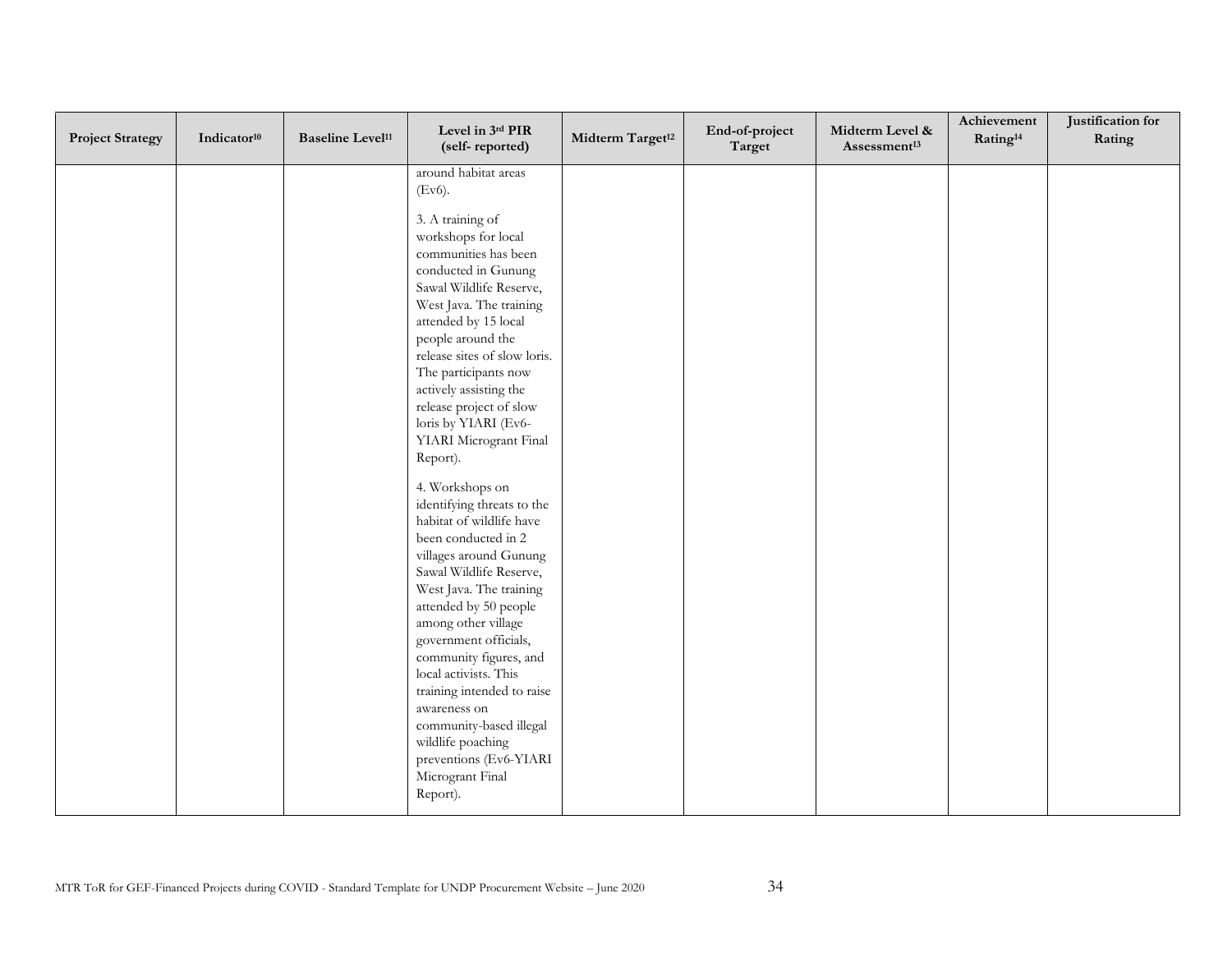| <b>Project Strategy</b> | Indicator <sup>10</sup> | <b>Baseline Level<sup>11</sup></b> | Level in 3rd PIR<br>(self-reported)            | Midterm Target <sup>12</sup> | End-of-project<br>Target | Midterm Level &<br>Assessment <sup>13</sup> | Achievement<br>Rating <sup>14</sup> | Justification for<br>Rating |
|-------------------------|-------------------------|------------------------------------|------------------------------------------------|------------------------------|--------------------------|---------------------------------------------|-------------------------------------|-----------------------------|
|                         |                         |                                    | c. Development of                              |                              |                          |                                             |                                     |                             |
|                         |                         |                                    | livelihood alternative                         |                              |                          |                                             |                                     |                             |
|                         |                         |                                    | programs to reduce                             |                              |                          |                                             |                                     |                             |
|                         |                         |                                    | illegal wildlife trade has                     |                              |                          |                                             |                                     |                             |
|                         |                         |                                    | been conducted in                              |                              |                          |                                             |                                     |                             |
|                         |                         |                                    | Northern Sumatera and                          |                              |                          |                                             |                                     |                             |
|                         |                         |                                    | West Java:                                     |                              |                          |                                             |                                     |                             |
|                         |                         |                                    | 1. The training of non-                        |                              |                          |                                             |                                     |                             |
|                         |                         |                                    | wood forest products                           |                              |                          |                                             |                                     |                             |
|                         |                         |                                    | (HHBK) on beekeeping<br>has been conducted in  |                              |                          |                                             |                                     |                             |
|                         |                         |                                    | Village of Ranto Perlak,                       |                              |                          |                                             |                                     |                             |
|                         |                         |                                    | Sub-District of Perlak,                        |                              |                          |                                             |                                     |                             |
|                         |                         |                                    | East Aceh Regency. The                         |                              |                          |                                             |                                     |                             |
|                         |                         |                                    | training attended by 23                        |                              |                          |                                             |                                     |                             |
|                         |                         |                                    | local peoples (18 males,                       |                              |                          |                                             |                                     |                             |
|                         |                         |                                    | 6 females) on                                  |                              |                          |                                             |                                     |                             |
|                         |                         |                                    | management and                                 |                              |                          |                                             |                                     |                             |
|                         |                         |                                    | development of                                 |                              |                          |                                             |                                     |                             |
|                         |                         |                                    | beekeeping of kelulut                          |                              |                          |                                             |                                     |                             |
|                         |                         |                                    | (stingless bee) or "linot"                     |                              |                          |                                             |                                     |                             |
|                         |                         |                                    | in the local dialect (Ev5-                     |                              |                          |                                             |                                     |                             |
|                         |                         |                                    | WWF Microgrant Final                           |                              |                          |                                             |                                     |                             |
|                         |                         |                                    | Report).                                       |                              |                          |                                             |                                     |                             |
|                         |                         |                                    | 2. Social mapping on                           |                              |                          |                                             |                                     |                             |
|                         |                         |                                    | livelihood alternatives                        |                              |                          |                                             |                                     |                             |
|                         |                         |                                    | has been conducted in                          |                              |                          |                                             |                                     |                             |
|                         |                         |                                    | Tanjungsari Village,                           |                              |                          |                                             |                                     |                             |
|                         |                         |                                    | Sadanaya subdistrict,                          |                              |                          |                                             |                                     |                             |
|                         |                         |                                    | Ciamis Regency. This                           |                              |                          |                                             |                                     |                             |
|                         |                         |                                    | village had a direct<br>border to Gunung Sawal |                              |                          |                                             |                                     |                             |
|                         |                         |                                    | Wildlife Reserve. The                          |                              |                          |                                             |                                     |                             |
|                         |                         |                                    | population of                                  |                              |                          |                                             |                                     |                             |
|                         |                         |                                    | Tanjungsari Village                            |                              |                          |                                             |                                     |                             |
|                         |                         |                                    | reached 4.435 people                           |                              |                          |                                             |                                     |                             |
|                         |                         |                                    | (2.265 males and 2.170)                        |                              |                          |                                             |                                     |                             |
|                         |                         |                                    | females. Using                                 |                              |                          |                                             |                                     |                             |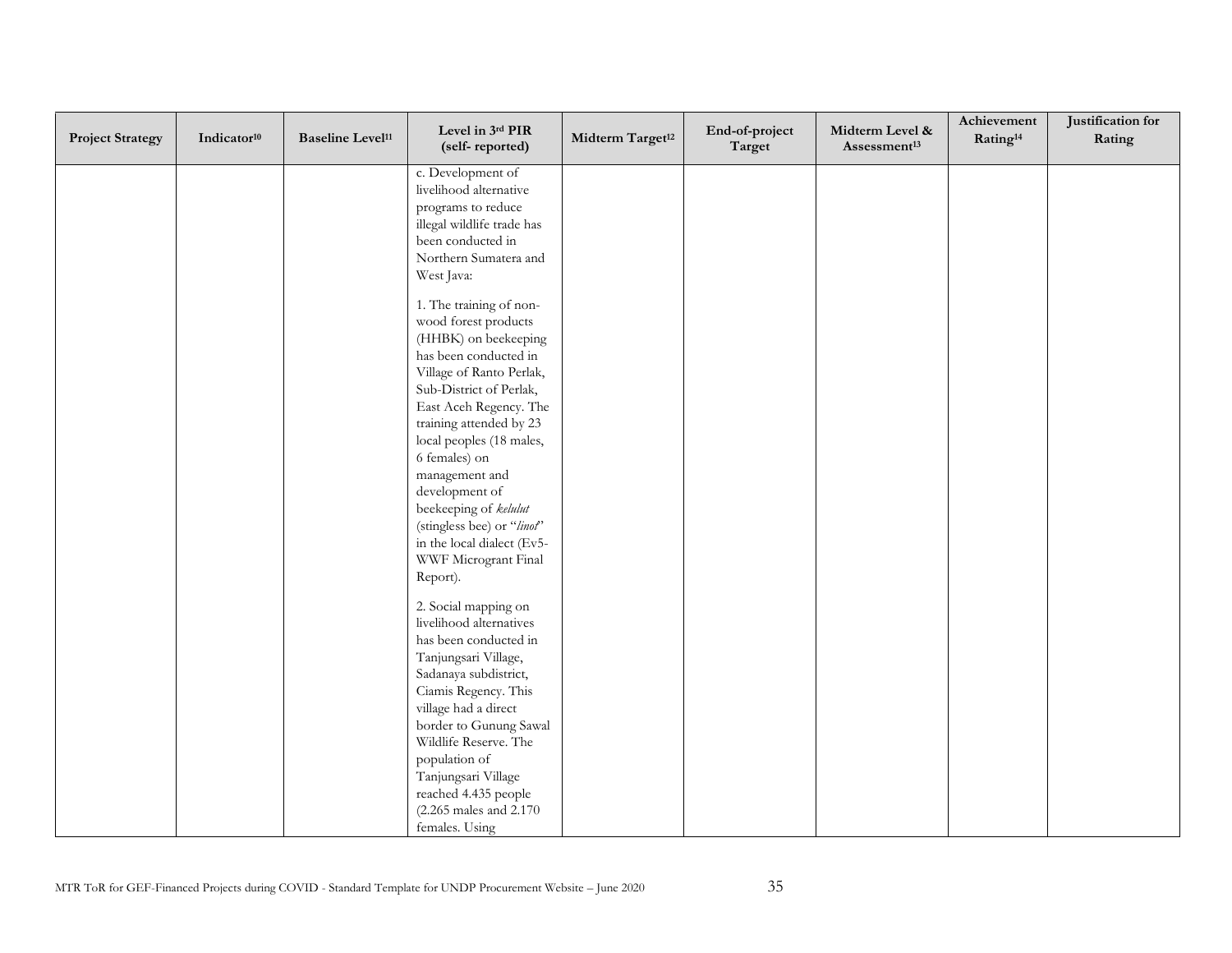| <b>Project Strategy</b> | Indicator <sup>10</sup> | <b>Baseline Level<sup>11</sup></b>      | Level in 3rd PIR<br>(self-reported)               | Midterm Target <sup>12</sup> | End-of-project<br>Target                 | Midterm Level &<br>Assessment <sup>13</sup> | Achievement<br>Rating <sup>14</sup> | Justification for<br>Rating |
|-------------------------|-------------------------|-----------------------------------------|---------------------------------------------------|------------------------------|------------------------------------------|---------------------------------------------|-------------------------------------|-----------------------------|
|                         |                         |                                         | Sustainable Livelihood                            |                              |                                          |                                             |                                     |                             |
|                         |                         |                                         | Analysis (SLA) dan                                |                              |                                          |                                             |                                     |                             |
|                         |                         |                                         | SWOT Analysis,                                    |                              |                                          |                                             |                                     |                             |
|                         |                         |                                         | recommended                                       |                              |                                          |                                             |                                     |                             |
|                         |                         |                                         | establishment Desa<br>Wisata Tanjungsari          |                              |                                          |                                             |                                     |                             |
|                         |                         |                                         | "Sahabat                                          |                              |                                          |                                             |                                     |                             |
|                         |                         |                                         | Kukang"/Tourist Village                           |                              |                                          |                                             |                                     |                             |
|                         |                         |                                         | of Tanjungsari "Friends                           |                              |                                          |                                             |                                     |                             |
|                         |                         |                                         | of Loris" as an                                   |                              |                                          |                                             |                                     |                             |
|                         |                         |                                         | alternative livelihood                            |                              |                                          |                                             |                                     |                             |
|                         |                         |                                         | (Ev6-YIARI Microgrant                             |                              |                                          |                                             |                                     |                             |
|                         |                         |                                         | Final Report).                                    |                              |                                          |                                             |                                     |                             |
|                         |                         |                                         |                                                   |                              |                                          |                                             |                                     |                             |
|                         |                         |                                         | 3. Focus Group<br>Discussions with village        |                              |                                          |                                             |                                     |                             |
|                         |                         |                                         | representatives have                              |                              |                                          |                                             |                                     |                             |
|                         |                         |                                         | been conducted in Tegal                           |                              |                                          |                                             |                                     |                             |
|                         |                         |                                         | Hamlet, Mekarsari                                 |                              |                                          |                                             |                                     |                             |
|                         |                         |                                         | Village, Pasir Jambu                              |                              |                                          |                                             |                                     |                             |
|                         |                         |                                         | subdistrict, Bandung                              |                              |                                          |                                             |                                     |                             |
|                         |                         |                                         | Regency to identify                               |                              |                                          |                                             |                                     |                             |
|                         |                         |                                         | current and alternative                           |                              |                                          |                                             |                                     |                             |
|                         |                         |                                         | livelihoods. It was agreed                        |                              |                                          |                                             |                                     |                             |
|                         |                         |                                         | with the target                                   |                              |                                          |                                             |                                     |                             |
|                         |                         |                                         | community to use of                               |                              |                                          |                                             |                                     |                             |
|                         |                         |                                         | cattle manure would be a                          |                              |                                          |                                             |                                     |                             |
|                         |                         |                                         | useful product for using                          |                              |                                          |                                             |                                     |                             |
|                         |                         |                                         | in the biodigester (Ev6-                          |                              |                                          |                                             |                                     |                             |
|                         |                         |                                         | YIAR Microgrant Final                             |                              |                                          |                                             |                                     |                             |
|                         |                         |                                         | Report).                                          |                              |                                          |                                             |                                     |                             |
|                         |                         |                                         | While, gender equality                            |                              |                                          |                                             |                                     |                             |
|                         |                         |                                         | not easily fulfilled, due to                      |                              |                                          |                                             |                                     |                             |
|                         |                         |                                         | the limited availability of                       |                              |                                          |                                             |                                     |                             |
|                         |                         |                                         | female forest police.                             |                              |                                          |                                             |                                     |                             |
|                         | 0.3: Expert             | 4666 wild animals<br>are seized from 34 | Mid and end of project<br>target levels have been | Increasing number            | Increasing number<br>of settled cases on |                                             |                                     |                             |
|                         | evaluation of           | protected species                       | achieved (100%).                                  | of cases                     | <b>IWT</b>                               |                                             |                                     |                             |
|                         | IWT annual              |                                         |                                                   | prosecuted                   |                                          |                                             |                                     |                             |
|                         | volume                  |                                         |                                                   |                              |                                          |                                             |                                     |                             |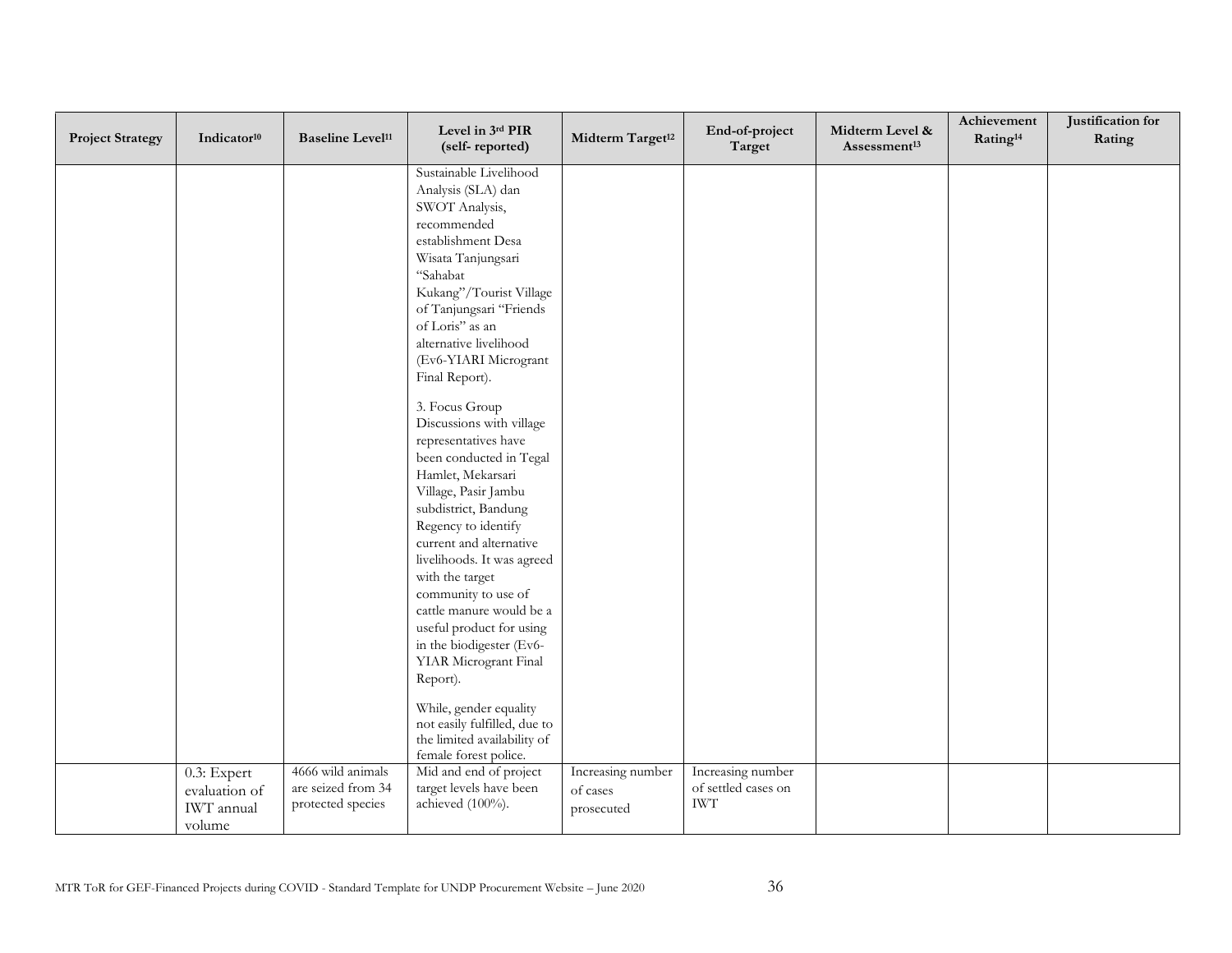| <b>Project Strategy</b> | Indicator <sup>10</sup>                                                                                                     | <b>Baseline Level<sup>11</sup></b>                                                                                                                          | Level in 3rd PIR<br>(self-reported)                                                                                                                                                                                                                                                                                                                                                                                                                                                                                                                                                                                                                                                                                                                                   | Midterm Target <sup>12</sup>    | End-of-project<br>Target        | Midterm Level &<br>Assessment <sup>13</sup> | Achievement<br>Rating <sup>14</sup> | Justification for<br>Rating |
|-------------------------|-----------------------------------------------------------------------------------------------------------------------------|-------------------------------------------------------------------------------------------------------------------------------------------------------------|-----------------------------------------------------------------------------------------------------------------------------------------------------------------------------------------------------------------------------------------------------------------------------------------------------------------------------------------------------------------------------------------------------------------------------------------------------------------------------------------------------------------------------------------------------------------------------------------------------------------------------------------------------------------------------------------------------------------------------------------------------------------------|---------------------------------|---------------------------------|---------------------------------------------|-------------------------------------|-----------------------------|
|                         | (number of<br>animal<br>specimens-<br>body parts or<br>live animals) in<br>Indonesia<br>based on the<br>WCS IWT<br>database | 51 cases prosecuted<br>(LAKIP 2016)<br>Source: LAKIP,<br>Gakkum 2016                                                                                        | Based on data from<br>Directorate of Criminal<br>Law Enforcement,<br>Directorate General of<br>Law Enforcement on<br>Environment and<br>Forestry, Ministry of<br>Environment and Forest<br>showed an increasing<br>number of cases<br>prosecuted and settled<br>cases on illegal wildlife<br>trade.<br>The data of the number<br>of cases prosecuted from<br>2016-2019 was 51, 55,<br>41, and 65, respectively<br>(Ev7-LAKIP DG of<br>Law Enforcement 2019).<br>While for settled cases<br>was 51 (2016), 55 (2017),<br>41 (2018), and 65 (2019).<br>(Ev7-LAKIP DG of<br>Law Enforcement 2019).<br>Compared to the<br>previous year, LAKIP<br>Gakkum not used as a<br>data source due to a lack<br>of access for data<br>compilation. For years<br>come, LAKIP Gakkum |                                 |                                 |                                             |                                     |                             |
|                         |                                                                                                                             |                                                                                                                                                             | would be used as an<br>official data source.                                                                                                                                                                                                                                                                                                                                                                                                                                                                                                                                                                                                                                                                                                                          |                                 |                                 |                                             |                                     |                             |
|                         | 0.4: Number<br>of individuals<br>of IWT<br>flagship<br>species<br>(Sumatran<br>Tiger,<br>Sumatran                           | 2015: Tiger (5<br>poached); Elephant<br>(7 poached); Rhino<br>(1 poached);<br>Anoa (10 poached),<br>Babirusa (12),<br>Black-crested<br>macaque $(\sim 200)$ | To identify on poached<br>flagship species, the<br>Project will conduct a<br>magnitude on wildlife<br>trade in the second<br>semester of 2020. A ToR<br>has been prepared by<br>PMU.                                                                                                                                                                                                                                                                                                                                                                                                                                                                                                                                                                                  | >20% reduction<br>from baseline | >40% reduction<br>from baseline |                                             |                                     |                             |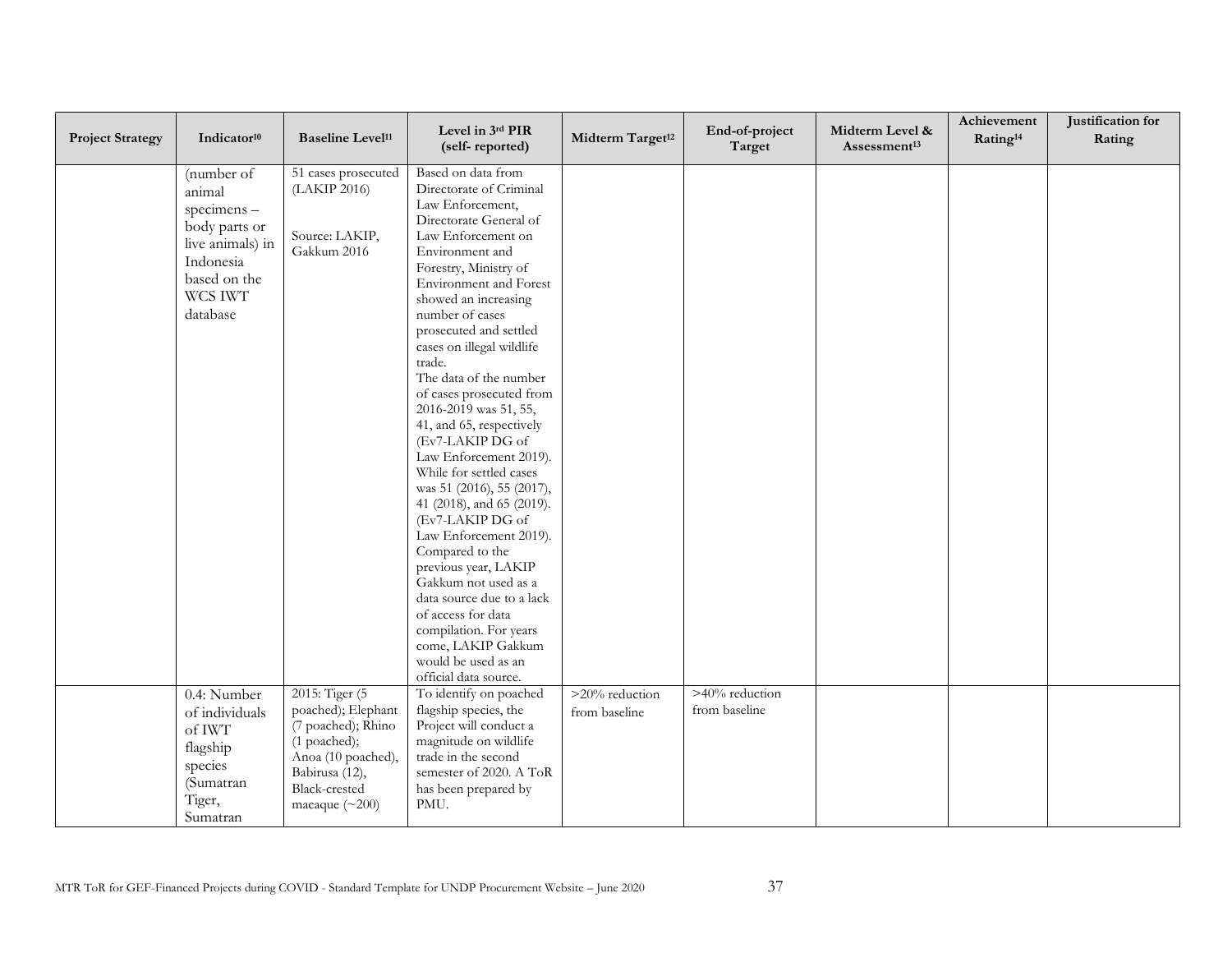| <b>Project Strategy</b> | Indicator <sup>10</sup> | <b>Baseline Level<sup>11</sup></b> | Level in 3rd PIR<br>(self-reported)             | Midterm Target <sup>12</sup> | End-of-project<br>Target | Midterm Level &<br>Assessment <sup>13</sup> | Achievement<br>Rating <sup>14</sup> | Justification for<br>Rating |
|-------------------------|-------------------------|------------------------------------|-------------------------------------------------|------------------------------|--------------------------|---------------------------------------------|-------------------------------------|-----------------------------|
|                         | Rhinoceros,<br>Sumatran |                                    | One of effort to reduce<br>poaching as a direct |                              |                          |                                             |                                     |                             |
|                         | Elephant,               |                                    | threat to wildlife, CIWT                        |                              |                          |                                             |                                     |                             |
|                         | Black-crested           |                                    | Project supported                               |                              |                          |                                             |                                     |                             |
|                         |                         |                                    | protected area                                  |                              |                          |                                             |                                     |                             |
|                         | macaque,                |                                    | management conducted                            |                              |                          |                                             |                                     |                             |
|                         | Anoa and                |                                    | snare removal in two                            |                              |                          |                                             |                                     |                             |
|                         | Babirusa)               |                                    | project demonstration                           |                              |                          |                                             |                                     |                             |
|                         | killed by               |                                    | areas.                                          |                              |                          |                                             |                                     |                             |
|                         | poachers                |                                    | As stated by both                               |                              |                          |                                             |                                     |                             |
|                         | annually in the         |                                    | Director General of Law                         |                              |                          |                                             |                                     |                             |
|                         | 2 project               |                                    | Enforcement of<br>Environment and               |                              |                          |                                             |                                     |                             |
|                         | demonstration           |                                    | Forestry and Director                           |                              |                          |                                             |                                     |                             |
|                         | areas                   |                                    | General of Natural                              |                              |                          |                                             |                                     |                             |
|                         |                         |                                    | Resources and                                   |                              |                          |                                             |                                     |                             |
|                         |                         |                                    | Ecosystem                                       |                              |                          |                                             |                                     |                             |
|                         |                         |                                    | Conservation, Ministry                          |                              |                          |                                             |                                     |                             |
|                         |                         |                                    | of Environment and                              |                              |                          |                                             |                                     |                             |
|                         |                         |                                    | Forestry, Indonesia now                         |                              |                          |                                             |                                     |                             |
|                         |                         |                                    | faced snares as a serious                       |                              |                          |                                             |                                     |                             |
|                         |                         |                                    | threat to Indonesian                            |                              |                          |                                             |                                     |                             |
|                         |                         |                                    | wildlife.                                       |                              |                          |                                             |                                     |                             |
|                         |                         |                                    | Directorate of Forest                           |                              |                          |                                             |                                     |                             |
|                         |                         |                                    | Protection, Ministry of                         |                              |                          |                                             |                                     |                             |
|                         |                         |                                    | Environment and                                 |                              |                          |                                             |                                     |                             |
|                         |                         |                                    | Forestry, supported by                          |                              |                          |                                             |                                     |                             |
|                         |                         |                                    | CIWT, conducted 4                               |                              |                          |                                             |                                     |                             |
|                         |                         |                                    | (four) snare removal<br>patrols:                |                              |                          |                                             |                                     |                             |
|                         |                         |                                    | $\bullet$ In August 2019, 8                     |                              |                          |                                             |                                     |                             |
|                         |                         |                                    | teams from GLNP                                 |                              |                          |                                             |                                     |                             |
|                         |                         |                                    | conducted 10 days patrol                        |                              |                          |                                             |                                     |                             |
|                         |                         |                                    | and found 108 mesh                              |                              |                          |                                             |                                     |                             |
|                         |                         |                                    | snares.                                         |                              |                          |                                             |                                     |                             |
|                         |                         |                                    | • BKSDA Aceh                                    |                              |                          |                                             |                                     |                             |
|                         |                         |                                    | conducted 10-day patrols                        |                              |                          |                                             |                                     |                             |
|                         |                         |                                    | in September 2019,                              |                              |                          |                                             |                                     |                             |
|                         |                         |                                    | covered a total area of                         |                              |                          |                                             |                                     |                             |
|                         |                         |                                    | 276.075 ha(s). Five teams                       |                              |                          |                                             |                                     |                             |
|                         |                         |                                    | found and destroyed 63                          |                              |                          |                                             |                                     |                             |
|                         |                         |                                    | mesh snares.                                    |                              |                          |                                             |                                     |                             |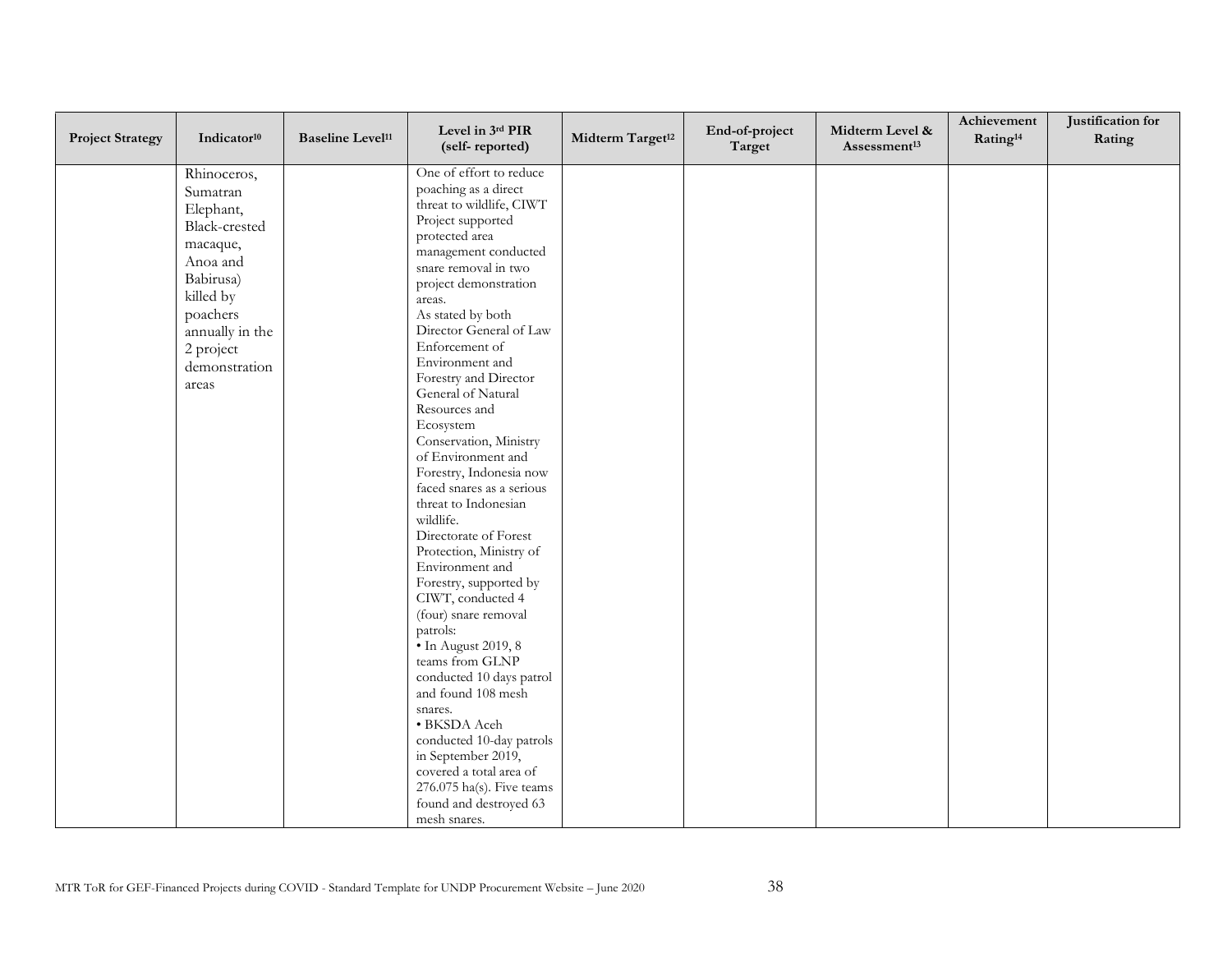| <b>Project Strategy</b>                                                                                                                                                                                                                                              | Indicator <sup>10</sup>                                                                                                                                                                                                                                                                                             | <b>Baseline Level<sup>11</sup></b> | Level in 3rd PIR<br>(self-reported)                                                                                                                                                                                                                                                                                                                                                                                                                                                                                                                                                                    | Midterm Target <sup>12</sup>                                                                                                                                                                                                                              | End-of-project<br>Target                                                        | Midterm Level &<br>Assessment <sup>13</sup> | Achievement<br>Rating <sup>14</sup> | Justification for<br>Rating |
|----------------------------------------------------------------------------------------------------------------------------------------------------------------------------------------------------------------------------------------------------------------------|---------------------------------------------------------------------------------------------------------------------------------------------------------------------------------------------------------------------------------------------------------------------------------------------------------------------|------------------------------------|--------------------------------------------------------------------------------------------------------------------------------------------------------------------------------------------------------------------------------------------------------------------------------------------------------------------------------------------------------------------------------------------------------------------------------------------------------------------------------------------------------------------------------------------------------------------------------------------------------|-----------------------------------------------------------------------------------------------------------------------------------------------------------------------------------------------------------------------------------------------------------|---------------------------------------------------------------------------------|---------------------------------------------|-------------------------------------|-----------------------------|
|                                                                                                                                                                                                                                                                      |                                                                                                                                                                                                                                                                                                                     |                                    | · Between November-<br>December 2019, eight<br>teams from BBKSDA<br>Riau conducted a 10-day<br>patrol covered a total<br>area of 226,319,09 ha.<br>They found and<br>destroyed 170 mesh<br>snares.<br>· In December 2019, 12<br>teams from BNWNP<br>conducted a 10-day<br>patrol covered distance<br>of 70 km and 600 ha<br>total area. The teams<br>found a massive 945<br>meshes.                                                                                                                                                                                                                    |                                                                                                                                                                                                                                                           |                                                                                 |                                             |                                     |                             |
| Outcome 1:<br>Effective national<br>framework for<br>managing wildlife<br>trade.<br>Strengthened<br>national policy,<br>legal and<br>institutional<br>framework for<br>regulating illegal<br>commercial<br>wildlife trade and<br>combating illegal<br>wildlife trade | 1.1: The<br>following key<br>legislation<br>gaps are<br>addressed by<br>improved<br><b>IWT</b><br>legislation<br>documents<br>approved by<br>Government:<br>-Minimum<br>fines and<br>sentences<br>increased to<br>provide<br>deterrent<br>effect;<br>-Non-native<br>endangered<br>species<br>including<br>elephant, | $\theta$                           | Based on data from<br>Directorate of Forest<br>Protection, Directorate<br>General of Law<br>Enforcement on<br>Environment and<br>Forestry, Ministry of<br>Environment and<br>Forestry, 12 operations<br>of illegal wildlife trade<br>conducted for the year<br>2019. The number of<br>wildlife and its body<br>parts seized from those<br>trafficking operations<br>167 and 1.270,<br>respectively (Ev7-<br>LAKIP DG of Law<br>Enforcement 2019).<br>While related to fines<br>and sentences analysis,<br>the CIWT project<br>collaborates with the<br>Directorate of Criminal<br>Law Enforcement will | -Minimum fines<br>increase by 25%<br>Average sentences<br>increase by 10%<br>on baseline.<br>Indonesian<br>protected species<br>list updated to<br>include all CITES<br>Appendix 1 and<br>globally threatened<br>species, including<br>non-native species | All key gaps<br>incorporated in the<br>issued legislation and<br>be implemented |                                             |                                     |                             |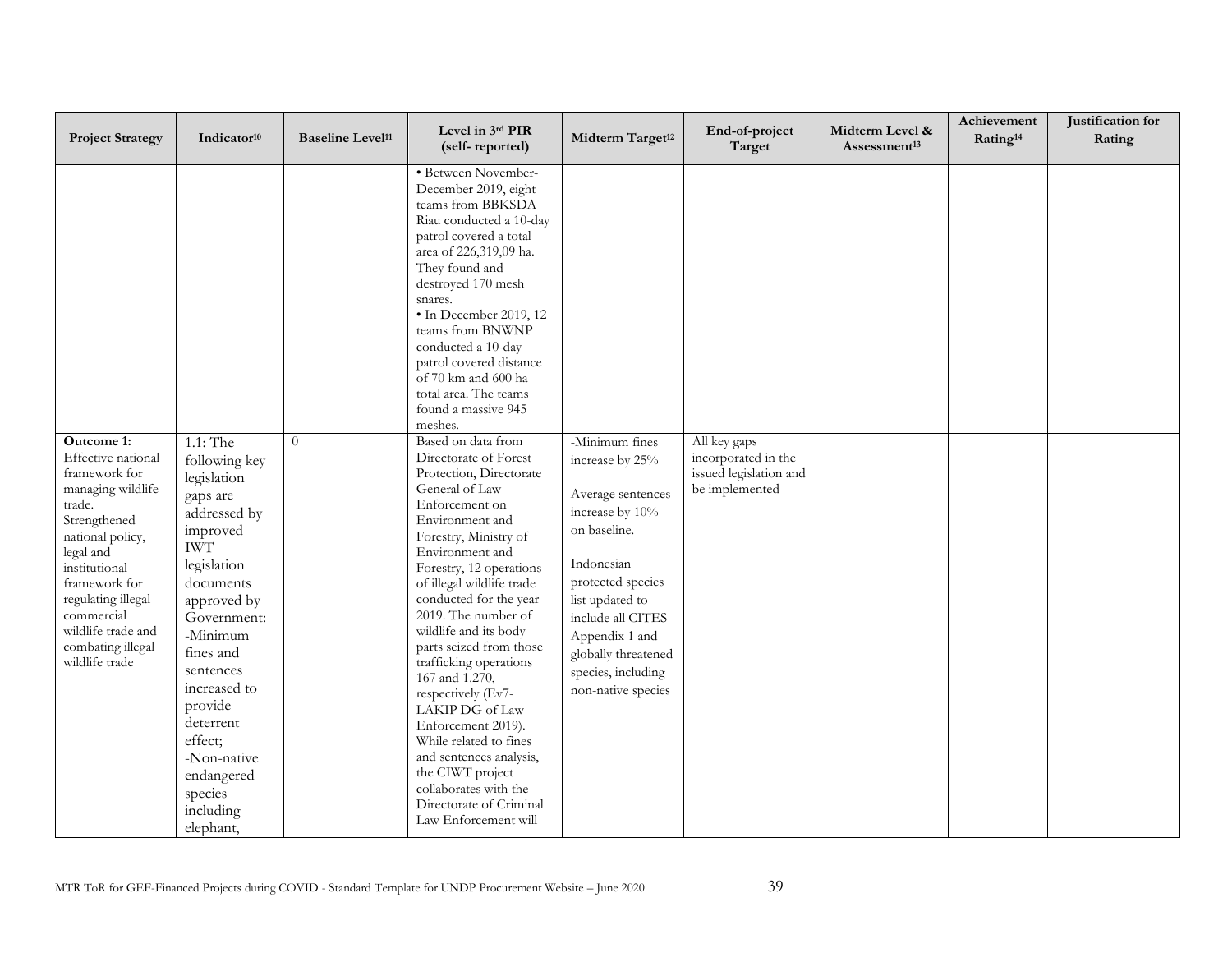| <b>Project Strategy</b> | Indicator <sup>10</sup>                                                                                                                                                                 | <b>Baseline Level<sup>11</sup></b> | Level in 3rd PIR<br>(self-reported)                                                                                                                                                                                                                                                                                                                               | Midterm Target <sup>12</sup> | End-of-project<br>Target | Midterm Level &<br>Assessment <sup>13</sup> | Achievement<br>Rating <sup>14</sup> | Justification for<br>Rating |
|-------------------------|-----------------------------------------------------------------------------------------------------------------------------------------------------------------------------------------|------------------------------------|-------------------------------------------------------------------------------------------------------------------------------------------------------------------------------------------------------------------------------------------------------------------------------------------------------------------------------------------------------------------|------------------------------|--------------------------|---------------------------------------------|-------------------------------------|-----------------------------|
|                         | rhinoceros, big<br>cat and<br>pangolin<br>species given<br>legal<br>protection<br>-Indonesian<br>protected<br>species list<br>updated to<br>include all                                 |                                    | conduct a deep-dive<br>analysis on fines and<br>sentences based on cases<br>prosecuted in the second<br>semester of 2020.<br>The project initiated to<br>compile a syllabus for<br>illegal wildlife trade. The<br>syllabus compiled by the<br>Human Resources<br>Counselling and<br>Development Agency                                                            |                              |                          |                                             |                                     |                             |
|                         | <b>CITES</b><br>Appendix 1<br>and globally<br>threatened<br>species<br>- Authority of<br>forestry civil<br>investigators<br>improved<br>Detention/pri<br>son evaluation<br>for creating |                                    | (BP2SDM) Ministry of<br>Environment and<br>Forestry consists of four<br>modules: Wildlife<br>Conservation;<br>International<br>Cooperation on<br>Combatting Illegal<br>Wildlife Trade; First<br>Handling Action on<br>Criminal Wildlife Trade;<br>and Administration on<br>Captivating and<br>Circulation of Wildlife.<br>A Focus Group                           |                              |                          |                                             |                                     |                             |
|                         | deterrent<br>effect and<br>rehabilitation<br>for criminals.<br>- Online trade<br>regulation to<br>address online<br>wildlife<br>trafficking.                                            |                                    | Discussion conducted<br>with representatives of<br>Training Centre of<br>Indonesian Attorney<br>General, Training Centre<br>of Criminal Investigation<br>Agency Indonesian<br>National Police; Training<br>Centre of Financial<br>Transaction Reports and<br>Analysis Centre<br>(PPATK/Pusat<br>Pelaporan dan Analisis<br>Transaksi Keuangan);<br>Human Resources |                              |                          |                                             |                                     |                             |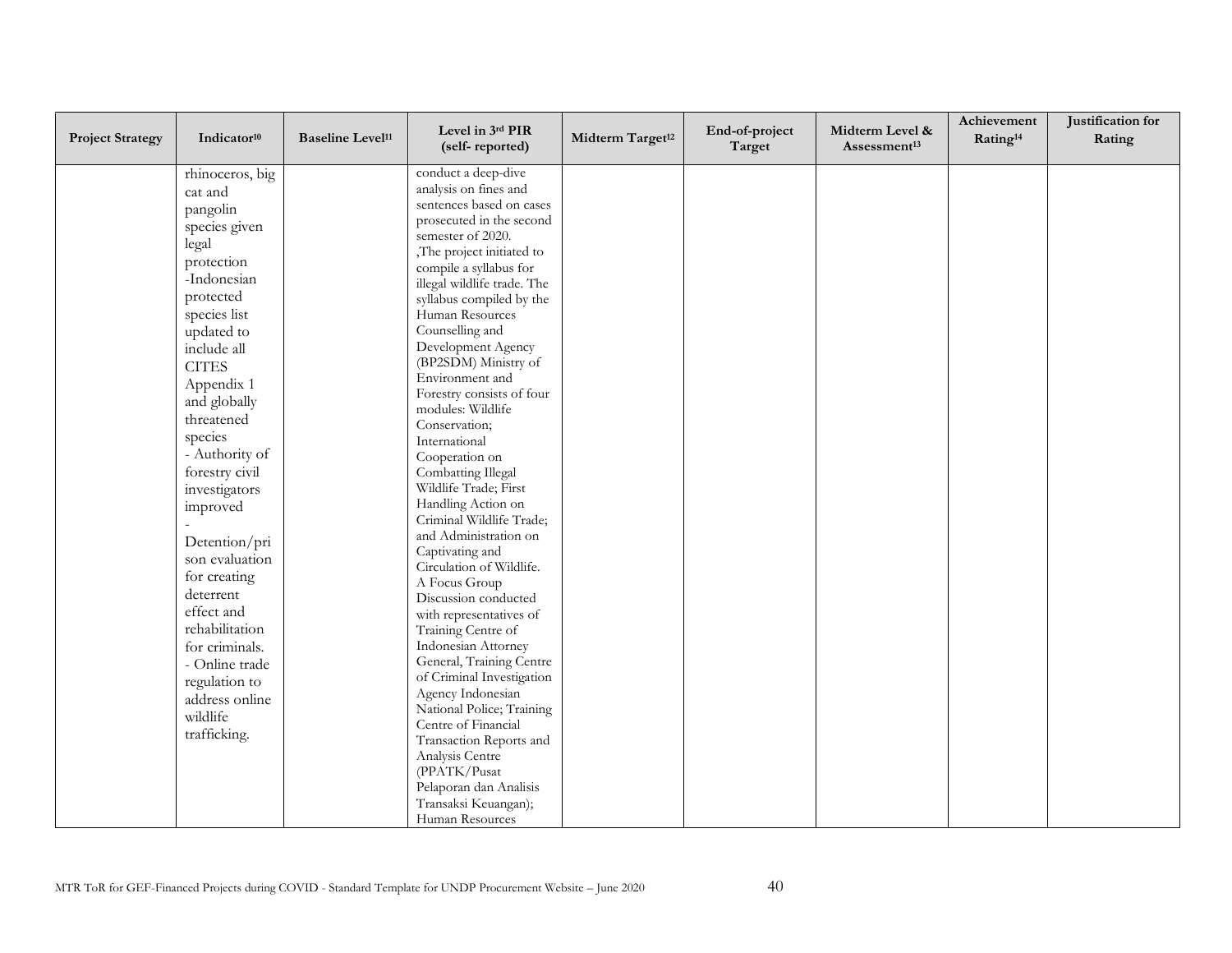| <b>Project Strategy</b> | Indicator <sup>10</sup>                                                                                                                                                 | <b>Baseline Level<sup>11</sup></b> | Level in 3rd PIR<br>(self-reported)                                                                                                                                                                                                                                                                                                                                                                                                                                                                                                                                                                                                                                                             | Midterm Target <sup>12</sup>                                                                           | End-of-project<br>Target                                                                          | Midterm Level &<br>Assessment <sup>13</sup> | Achievement<br>Rating <sup>14</sup> | Justification for<br>Rating |
|-------------------------|-------------------------------------------------------------------------------------------------------------------------------------------------------------------------|------------------------------------|-------------------------------------------------------------------------------------------------------------------------------------------------------------------------------------------------------------------------------------------------------------------------------------------------------------------------------------------------------------------------------------------------------------------------------------------------------------------------------------------------------------------------------------------------------------------------------------------------------------------------------------------------------------------------------------------------|--------------------------------------------------------------------------------------------------------|---------------------------------------------------------------------------------------------------|---------------------------------------------|-------------------------------------|-----------------------------|
|                         |                                                                                                                                                                         |                                    | Agency of Ministry of<br>Maritime and Fisheries<br>Affairs; and Animal<br>Quarantine Center<br>Ministry of Agriculture<br>(Ev8- MoM FGD<br>Syllabus for illegal<br>wildlife trade). The latest<br>progress, the project has<br>intensive communication<br>with BP2SDM for the<br>legalization of training<br>syllabus and to be<br>recognized as a standard<br>for combating illegal<br>wildlife trade syllabus in<br>Ministry of Environment<br>an and Forestry<br>particularly.<br>Related CITES, the<br>project has intensive<br>collaboration with<br>Directorate of<br>Biodiversity<br>Conservation, DG<br>KSDAE on data<br>collection for CITES<br>related illegal wildlife<br>smuggling. |                                                                                                        |                                                                                                   |                                             |                                     |                             |
|                         | $1.2:$ Inter-<br>agency<br>taskforce in<br>place and<br>operational as<br>indicated/mea<br>sured by the<br>signing of an<br>inter-agency<br>agreements<br>targeting IWT | $\overline{0}$                     | Mid and end of project<br>target level have been<br>achieved (100%).<br>Despite accomplishment<br>at the end of the project<br>target level, inter-agency<br>cooperation still<br>conducted with other<br>law enforcers. Snare<br>removal patrols and<br>illegal wildlife operations<br>involve the Indonesian<br>National Police (Ev7-                                                                                                                                                                                                                                                                                                                                                         | Inter-agency<br>taskforce in place<br>and operational;<br>1 inter agency<br>collaboration<br>agreement | Inter-agency<br>taskforce<br>operational;<br>1 formal inter agency<br>collaboration<br>agreements |                                             |                                     |                             |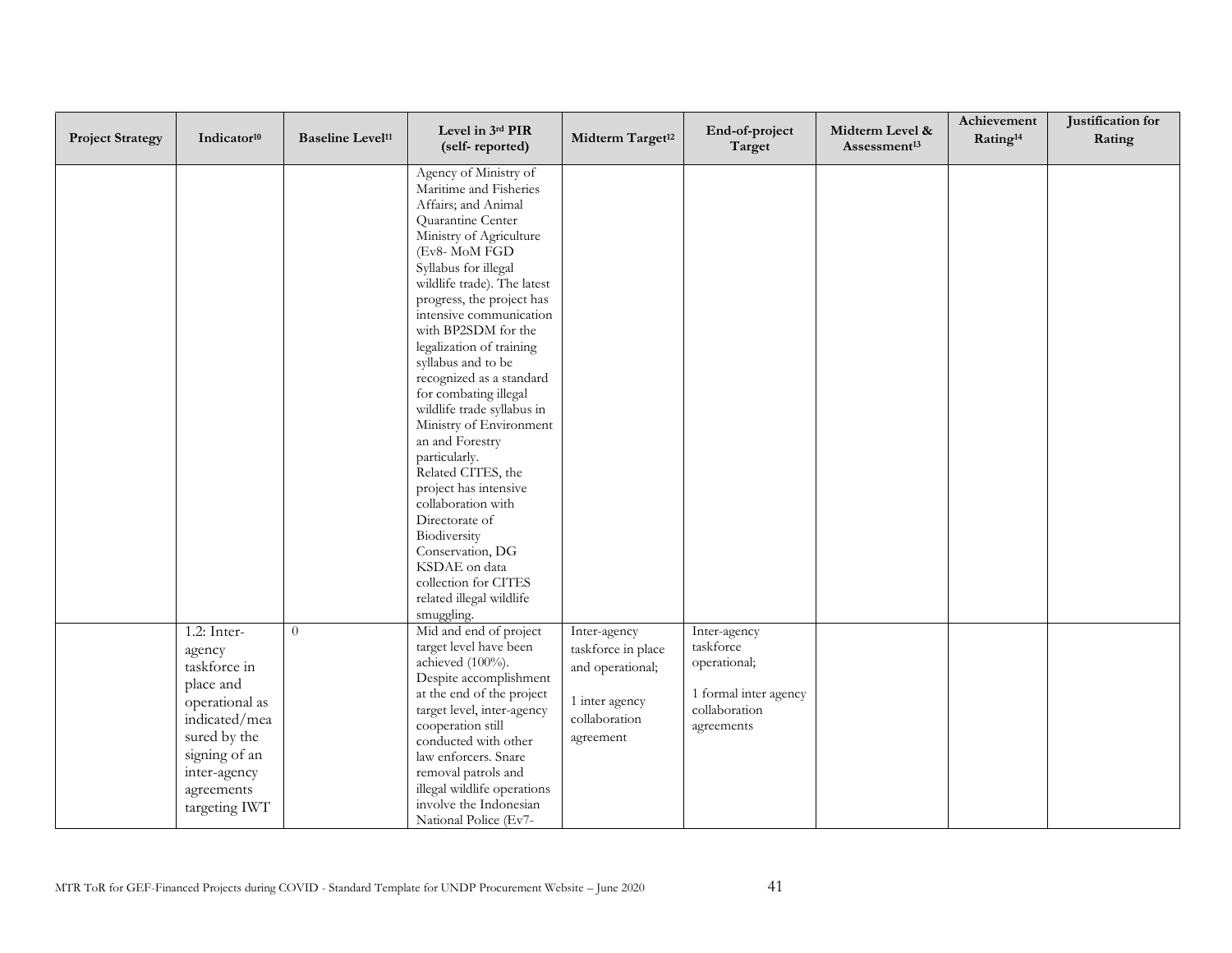| <b>Project Strategy</b> | Indicator <sup>10</sup> | <b>Baseline Level<sup>11</sup></b> | Level in 3rd PIR<br>(self-reported)               | Midterm Target <sup>12</sup> | End-of-project<br>Target | Midterm Level &<br>Assessment <sup>13</sup> | Achievement<br>Rating <sup>14</sup> | Justification for<br>Rating |
|-------------------------|-------------------------|------------------------------------|---------------------------------------------------|------------------------------|--------------------------|---------------------------------------------|-------------------------------------|-----------------------------|
|                         |                         |                                    | LAKIP DG of Law                                   |                              |                          |                                             |                                     |                             |
|                         |                         |                                    | Enforcement 2019), as                             |                              |                          |                                             |                                     |                             |
|                         |                         |                                    | well as, Indonesian                               |                              |                          |                                             |                                     |                             |
|                         |                         |                                    | Customs Office on data                            |                              |                          |                                             |                                     |                             |
|                         |                         |                                    | collection of smuggling                           |                              |                          |                                             |                                     |                             |
|                         |                         |                                    | and repatriation.                                 |                              |                          |                                             |                                     |                             |
|                         |                         |                                    | The project supported                             |                              |                          |                                             |                                     |                             |
|                         |                         |                                    | the Directorate of Forest                         |                              |                          |                                             |                                     |                             |
|                         |                         |                                    | Protection conducted                              |                              |                          |                                             |                                     |                             |
|                         |                         |                                    | collaborations with the                           |                              |                          |                                             |                                     |                             |
|                         |                         |                                    | Indonesian Attorney                               |                              |                          |                                             |                                     |                             |
|                         |                         |                                    | General Office,<br>Indonesian National            |                              |                          |                                             |                                     |                             |
|                         |                         |                                    | Police, and other                                 |                              |                          |                                             |                                     |                             |
|                         |                         |                                    | ministries (Ev7-LAKIP                             |                              |                          |                                             |                                     |                             |
|                         |                         |                                    | DG of Law                                         |                              |                          |                                             |                                     |                             |
|                         |                         |                                    | Enforcement 2019). The                            |                              |                          |                                             |                                     |                             |
|                         |                         |                                    | project also involved                             |                              |                          |                                             |                                     |                             |
|                         |                         |                                    | other law enforcers                               |                              |                          |                                             |                                     |                             |
|                         |                         |                                    | compile a syllabus on                             |                              |                          |                                             |                                     |                             |
|                         |                         |                                    | combatting illegal                                |                              |                          |                                             |                                     |                             |
|                         |                         |                                    | wildlife trade, as pointed                        |                              |                          |                                             |                                     |                             |
|                         |                         |                                    | out in 1.1.                                       |                              |                          |                                             |                                     |                             |
|                         |                         |                                    | To support other law                              |                              |                          |                                             |                                     |                             |
|                         |                         |                                    | enforcers on combatting                           |                              |                          |                                             |                                     |                             |
|                         |                         |                                    | illegal wildlife trade, the                       |                              |                          |                                             |                                     |                             |
|                         |                         |                                    | project has a plan to                             |                              |                          |                                             |                                     |                             |
|                         |                         |                                    | compile a mobile                                  |                              |                          |                                             |                                     |                             |
|                         |                         |                                    | application to identify                           |                              |                          |                                             |                                     |                             |
|                         |                         |                                    | protected wildlife                                |                              |                          |                                             |                                     |                             |
|                         |                         |                                    | species. A ToR has been                           |                              |                          |                                             |                                     |                             |
|                         |                         |                                    | compiled by PMU. This                             |                              |                          |                                             |                                     |                             |
|                         |                         |                                    | android and IOS based                             |                              |                          |                                             |                                     |                             |
|                         |                         |                                    | application would be                              |                              |                          |                                             |                                     |                             |
|                         |                         |                                    | expected came out as a                            |                              |                          |                                             |                                     |                             |
|                         |                         |                                    | big help for law                                  |                              |                          |                                             |                                     |                             |
|                         |                         |                                    | enforcers in the field<br>such as forest rangers, |                              |                          |                                             |                                     |                             |
|                         |                         |                                    | customs, polices, and                             |                              |                          |                                             |                                     |                             |
|                         |                         |                                    | coast guards in wildlife                          |                              |                          |                                             |                                     |                             |
|                         |                         |                                    | identification. Hampered                          |                              |                          |                                             |                                     |                             |
|                         |                         |                                    | by a lack of technical                            |                              |                          |                                             |                                     |                             |
|                         |                         |                                    |                                                   |                              |                          |                                             |                                     |                             |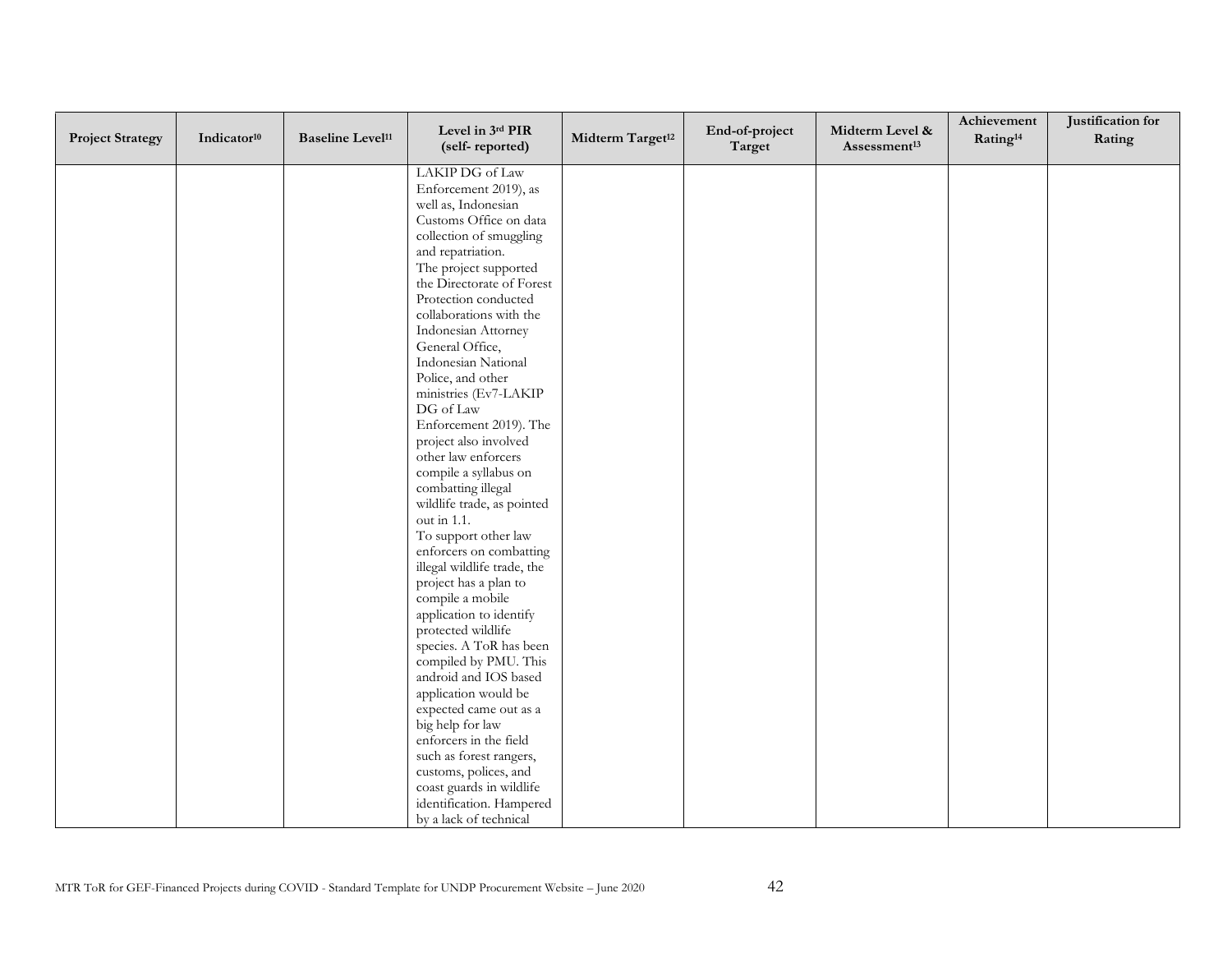| <b>Project Strategy</b> | Indicator <sup>10</sup> | <b>Baseline Level<sup>11</sup></b> | Level in 3rd PIR<br>(self-reported)                | Midterm Target <sup>12</sup> | End-of-project<br>Target | Midterm Level &<br>Assessment <sup>13</sup> | Achievement<br>Rating <sup>14</sup> | Justification for<br>Rating |
|-------------------------|-------------------------|------------------------------------|----------------------------------------------------|------------------------------|--------------------------|---------------------------------------------|-------------------------------------|-----------------------------|
|                         |                         |                                    | knowledge became a big                             |                              |                          |                                             |                                     |                             |
|                         |                         |                                    | concern for law                                    |                              |                          |                                             |                                     |                             |
|                         |                         |                                    | enforcers related to their                         |                              |                          |                                             |                                     |                             |
|                         |                         |                                    | duty to identify                                   |                              |                          |                                             |                                     |                             |
|                         |                         |                                    | protected and non-                                 |                              |                          |                                             |                                     |                             |
|                         |                         |                                    | protected wildlife. This                           |                              |                          |                                             |                                     |                             |
|                         |                         |                                    | application expected to<br>accelerate decisions in |                              |                          |                                             |                                     |                             |
|                         |                         |                                    | the identification of                              |                              |                          |                                             |                                     |                             |
|                         |                         |                                    | illegal wildlife in the                            |                              |                          |                                             |                                     |                             |
|                         |                         |                                    | field.                                             |                              |                          |                                             |                                     |                             |
|                         |                         |                                    | The project also                                   |                              |                          |                                             |                                     |                             |
|                         |                         |                                    | supported Directorate                              |                              |                          |                                             |                                     |                             |
|                         |                         |                                    | General of Law                                     |                              |                          |                                             |                                     |                             |
|                         |                         |                                    | Enforcement on                                     |                              |                          |                                             |                                     |                             |
|                         |                         |                                    | Environment and                                    |                              |                          |                                             |                                     |                             |
|                         |                         |                                    | Forestry and Indonesian                            |                              |                          |                                             |                                     |                             |
|                         |                         |                                    | National Police Office to                          |                              |                          |                                             |                                     |                             |
|                         |                         |                                    | set up a Mutual Legal                              |                              |                          |                                             |                                     |                             |
|                         |                         |                                    | Assistance (MLA) with                              |                              |                          |                                             |                                     |                             |
|                         |                         |                                    | the Dutch Government                               |                              |                          |                                             |                                     |                             |
|                         |                         |                                    | through Dutch Embassy                              |                              |                          |                                             |                                     |                             |
|                         |                         |                                    | in Indonesia in August<br>2019. This MLA dubbed    |                              |                          |                                             |                                     |                             |
|                         |                         |                                    | as the first MLA in                                |                              |                          |                                             |                                     |                             |
|                         |                         |                                    | Indonesia related to                               |                              |                          |                                             |                                     |                             |
|                         |                         |                                    | illegal wildlife trade                             |                              |                          |                                             |                                     |                             |
|                         |                         |                                    | (Ev7-LAKIP DG of                                   |                              |                          |                                             |                                     |                             |
|                         |                         |                                    | Law Enforcement 2019).                             |                              |                          |                                             |                                     |                             |
|                         |                         |                                    | To strengthen                                      |                              |                          |                                             |                                     |                             |
|                         |                         |                                    | coordination between                               |                              |                          |                                             |                                     |                             |
|                         |                         |                                    | the task force initiated by                        |                              |                          |                                             |                                     |                             |
|                         |                         |                                    | Bitung Municipality, a                             |                              |                          |                                             |                                     |                             |
|                         |                         |                                    | ToR has been compiled                              |                              |                          |                                             |                                     |                             |
|                         |                         |                                    | by Environment Agency                              |                              |                          |                                             |                                     |                             |
|                         |                         |                                    | of Bitung with the                                 |                              |                          |                                             |                                     |                             |
|                         |                         |                                    | project to arrange a                               |                              |                          |                                             |                                     |                             |
|                         |                         |                                    | coordination workshop.                             |                              |                          |                                             |                                     |                             |
|                         |                         |                                    | The activity slightly                              |                              |                          |                                             |                                     |                             |
|                         |                         |                                    | needs to change due to                             |                              |                          |                                             |                                     |                             |
|                         |                         |                                    | Covid-19 pandemics and                             |                              |                          |                                             |                                     |                             |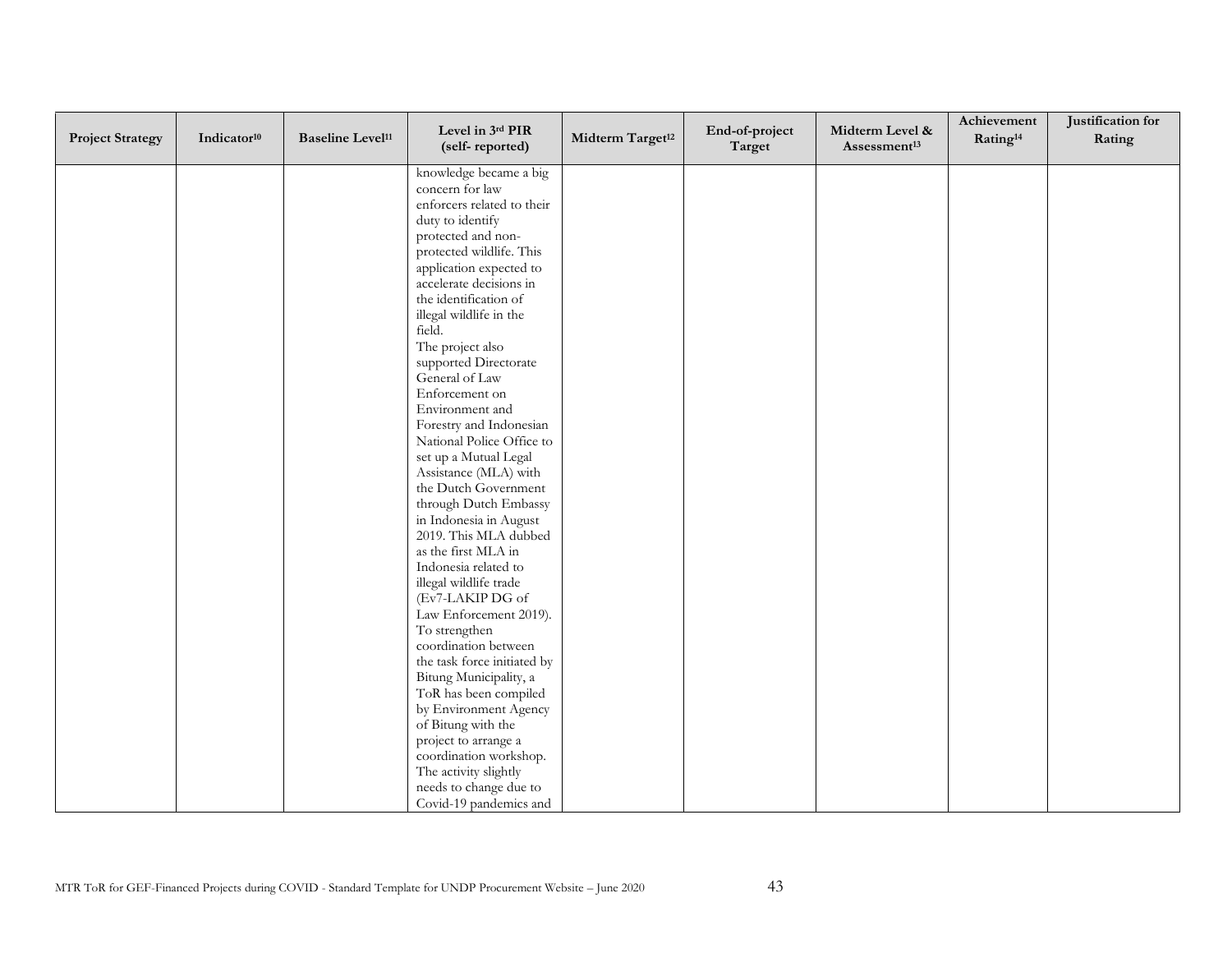| <b>Project Strategy</b>                                                                                                                                                                                                                                                                                 | Indicator <sup>10</sup>                                                                                                                                                                                                                                                                                                                                                | <b>Baseline Level<sup>11</sup></b>                                                                                                                                          | Level in 3rd PIR<br>(self-reported)                                                                                                                                                                                                                                                                                                                                                                                                                                                                                                                                                                                                                                                                                                                                                                                                                                                                                                                                                     | Midterm Target <sup>12</sup>                                                                                                                                                                          | End-of-project<br>Target                                                                                                                                                                                      | Midterm Level &<br>Assessment <sup>13</sup> | Achievement<br>Rating <sup>14</sup> | Justification for<br>Rating |
|---------------------------------------------------------------------------------------------------------------------------------------------------------------------------------------------------------------------------------------------------------------------------------------------------------|------------------------------------------------------------------------------------------------------------------------------------------------------------------------------------------------------------------------------------------------------------------------------------------------------------------------------------------------------------------------|-----------------------------------------------------------------------------------------------------------------------------------------------------------------------------|-----------------------------------------------------------------------------------------------------------------------------------------------------------------------------------------------------------------------------------------------------------------------------------------------------------------------------------------------------------------------------------------------------------------------------------------------------------------------------------------------------------------------------------------------------------------------------------------------------------------------------------------------------------------------------------------------------------------------------------------------------------------------------------------------------------------------------------------------------------------------------------------------------------------------------------------------------------------------------------------|-------------------------------------------------------------------------------------------------------------------------------------------------------------------------------------------------------|---------------------------------------------------------------------------------------------------------------------------------------------------------------------------------------------------------------|---------------------------------------------|-------------------------------------|-----------------------------|
|                                                                                                                                                                                                                                                                                                         |                                                                                                                                                                                                                                                                                                                                                                        |                                                                                                                                                                             | will be conducted in the<br>second semester of 2020.                                                                                                                                                                                                                                                                                                                                                                                                                                                                                                                                                                                                                                                                                                                                                                                                                                                                                                                                    |                                                                                                                                                                                                       |                                                                                                                                                                                                               |                                             |                                     |                             |
| Outcome 2:<br>Institutional<br>capacity for<br>implementation<br>and enforcement<br>at the national and<br>international<br>levels.<br>Strengthened<br>institutional<br>capacity for<br>regulatory<br>coordination,<br>implementation<br>and enforcement<br>at the national and<br>international levels | 2.1:<br>Strengthened<br>institutional<br>capacity to<br>combat IWT<br>as indicated by<br>i) the ICCWC<br>Indicator<br>Framework<br>$(note -$<br>baselines to be<br>determined in<br>year 1)<br>ii) UNDP<br>Capacity<br>Development<br>Scorecard for<br>Gakkum (see<br>Annex 18)<br>$\overline{111}$ )<br>Operational<br>status of<br>Gakkum's<br>Information<br>System | i)ICCWC Indicator<br>Framework -<br><b>Baseline</b> scores<br><b>TBD</b><br>ii)UNDP CD<br>Scorecard Baseline<br>Score: 60%<br>iii) Operational<br>database within<br>Gakkum | - Series of workshops to<br>enhance capacity of<br>Directorate General of<br>Law Enforcement on<br>Environment and<br>Forestry has been<br>conducted. The project<br>also compiled a series of<br>SOP's on animal<br>handling and a syllabus<br>on combatting illegal<br>wildlife trade.<br>- The project has<br>compiled TOR's to<br>update ICCWC Indicator<br>Framework, and CD<br>Scorecard. The activities<br>slightly postponed due to<br>Covid-19 pandemics.<br>The project will continue<br>to update the scorecards<br>in the second semester<br>of 2020.<br>- Related Gakkum's<br>Information System, the<br>project has contributed<br>to the setup Gakkum's<br>Operation Room and<br>enhance the capacity of<br>the Gakkum's staffs on<br>advanced intelligence<br>training on online<br>wildlife trade. Based on<br>online patrols, the<br>Directorate of Forest<br>Protection found 1.513<br>online wildlife trade<br>activities between<br>October 2017-December<br>2019. | i)ICCWC<br>Indicator<br>Framework -<br>Midterm targets<br><b>TBD</b><br>ii)UNDP CD<br>Scorecard Midterm<br>Target:70%<br>iii) Data sharing<br>agreements<br>enacted between<br>government<br>agencies | i)ICCWC Indicator<br>Framework - Project<br>Completion targets<br>TBD<br>ii)UNDP CD<br>Scorecard EOP<br>Target: 80%<br>iii) Information<br>System is fully<br>operational and<br>operated by trained<br>staff |                                             |                                     |                             |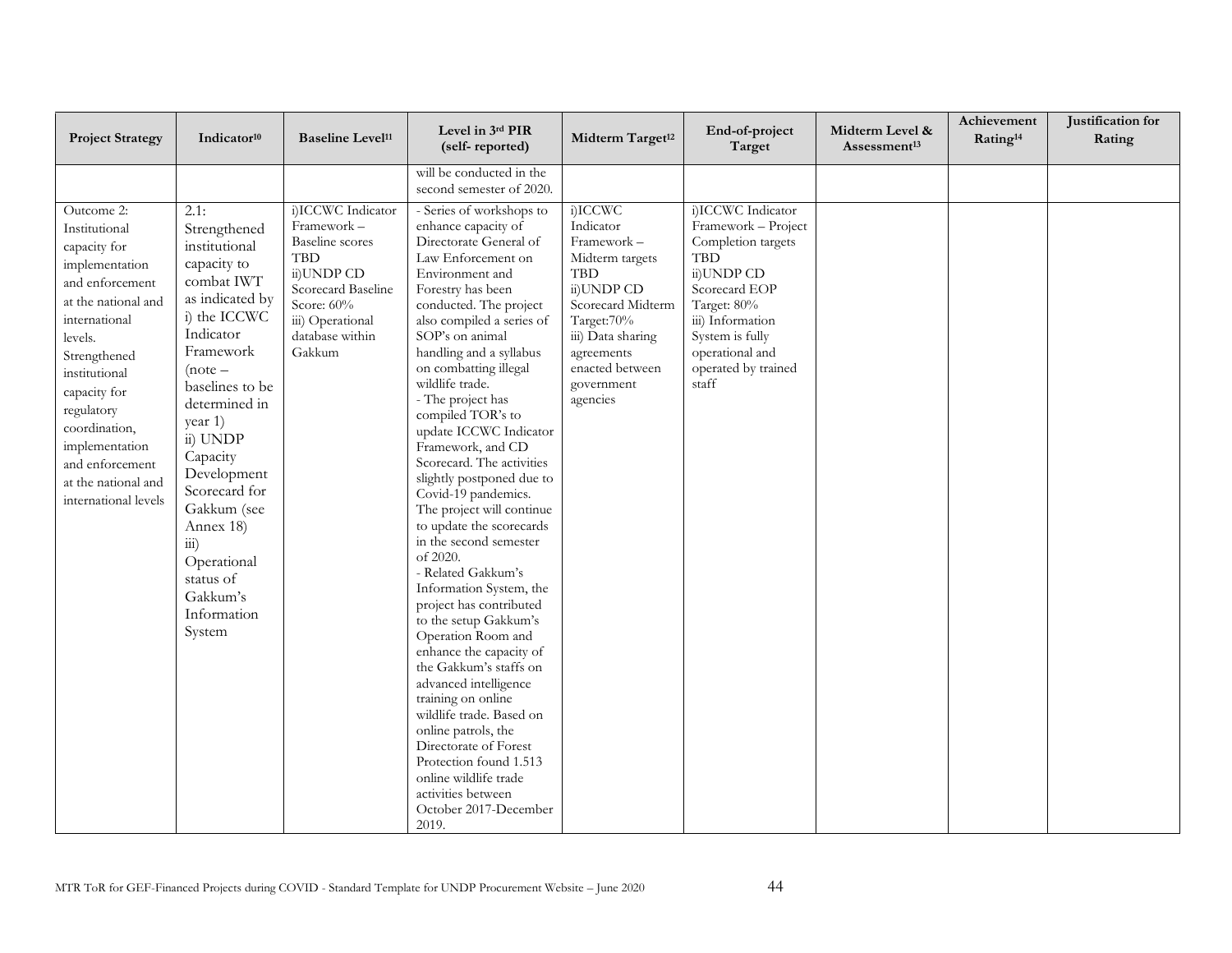| <b>Project Strategy</b> | Indicator <sup>10</sup> | <b>Baseline Level<sup>11</sup></b>     | Level in 3rd PIR<br>(self-reported)                      | Midterm Target <sup>12</sup> | End-of-project<br>Target | Midterm Level &<br>Assessment <sup>13</sup> | Achievement<br>Rating <sup>14</sup> | Justification for<br>Rating |
|-------------------------|-------------------------|----------------------------------------|----------------------------------------------------------|------------------------------|--------------------------|---------------------------------------------|-------------------------------------|-----------------------------|
|                         | 2.2:                    | Official national                      | Mid and end of project                                   | Official national            | Official national        |                                             |                                     |                             |
|                         | - Annual                | statistics on                          | target levels have been                                  | statistics on                | statistics on            |                                             |                                     |                             |
|                         | number                  | seizures/arrests                       | achieved (100%).                                         | seizure/arrests and          | seizures/arrests and     |                                             |                                     |                             |
|                         | seizures/               | and prosecutions                       | Refers to official national<br>statistics on arrests and | prosecutions                 | prosecutions             |                                             |                                     |                             |
|                         | arrests                 | From mid-2015 to                       | prosecutions of illegal                                  | >10% increase in             | >25% increase in         |                                             |                                     |                             |
|                         | - Annual                | mid-2016: The                          | wildlife trade by                                        | seizures/arrests             | seizures/arrests from    |                                             |                                     |                             |
|                         | number of               | WCU facilitated                        | Directorate of Criminal                                  | from baseline                | baseline                 |                                             |                                     |                             |
|                         | successful              | law enforcement                        | Law Enforcement, DG                                      | $>50\%$ cases                | $>75\%$ cases            |                                             |                                     |                             |
|                         | prosecutions            | operations for 31                      | of Law Enforcement,                                      | prosecuted                   | prosecuted               |                                             |                                     |                             |
|                         |                         | cases with 55                          | MoEF, for the year                                       |                              |                          |                                             |                                     |                             |
|                         |                         | people arrested and                    | 2016, as the baseline,                                   |                              |                          |                                             |                                     |                             |
|                         |                         | taken to court. Of                     | showed 51 cases of                                       |                              |                          |                                             |                                     |                             |
|                         |                         | those with a known                     | arrests and prosecuted.                                  |                              |                          |                                             |                                     |                             |
|                         |                         | outcome, 41 were                       | For the year 2019, the<br>number of cases of             |                              |                          |                                             |                                     |                             |
|                         |                         | prosecuted (100%<br>prosecution). This | arrests and prosecuted                                   |                              |                          |                                             |                                     |                             |
|                         |                         | is for terrestrial                     | arose to 65 cases of                                     |                              |                          |                                             |                                     |                             |
|                         |                         | species in Sumatra                     | arrests and prosecuted. It                               |                              |                          |                                             |                                     |                             |
|                         |                         | and Java.                              | shows a 27,5% increase                                   |                              |                          |                                             |                                     |                             |
|                         |                         |                                        | of the arrests from                                      |                              |                          |                                             |                                     |                             |
|                         |                         |                                        | baseline, surpassed end                                  |                              |                          |                                             |                                     |                             |
|                         |                         |                                        | of the project target                                    |                              |                          |                                             |                                     |                             |
|                         |                         |                                        | level.                                                   |                              |                          |                                             |                                     |                             |
|                         |                         |                                        | Meanwhile, the number                                    |                              |                          |                                             |                                     |                             |
|                         |                         |                                        | of cases prosecuted                                      |                              |                          |                                             |                                     |                             |
|                         |                         |                                        | shows 65 cases or 100%                                   |                              |                          |                                             |                                     |                             |
|                         |                         |                                        | cases prosecuted. The                                    |                              |                          |                                             |                                     |                             |
|                         |                         |                                        | score is surely enough to<br>surpass the end of the      |                              |                          |                                             |                                     |                             |
|                         |                         |                                        | project target level, as                                 |                              |                          |                                             |                                     |                             |
|                         |                         |                                        | requested (Ev7-LAKIP                                     |                              |                          |                                             |                                     |                             |
|                         |                         |                                        | DG of Law                                                |                              |                          |                                             |                                     |                             |
|                         |                         |                                        | Enforcement 2019).                                       |                              |                          |                                             |                                     |                             |
|                         | 2.3:                    | No transnational                       | The midterm target has                                   | 1 transnational              | 3 transnational          |                                             |                                     |                             |
|                         | - Annual                | operations                             | been achieved.                                           | operation/seizure            | operations/seizures      |                                             |                                     |                             |
|                         | number of               |                                        | To reach the end of the                                  |                              |                          |                                             |                                     |                             |
|                         |                         |                                        | project target level, the                                |                              |                          |                                             |                                     |                             |
|                         | joined up               |                                        | project will conduct one                                 |                              |                          |                                             |                                     |                             |
|                         | transnational           |                                        | transnational repatriation                               |                              |                          |                                             |                                     |                             |
|                         | counter-IWT             |                                        | (for Indonesian endemic                                  |                              |                          |                                             |                                     |                             |
|                         | operations-             |                                        | birds) from Philippines                                  |                              |                          |                                             |                                     |                             |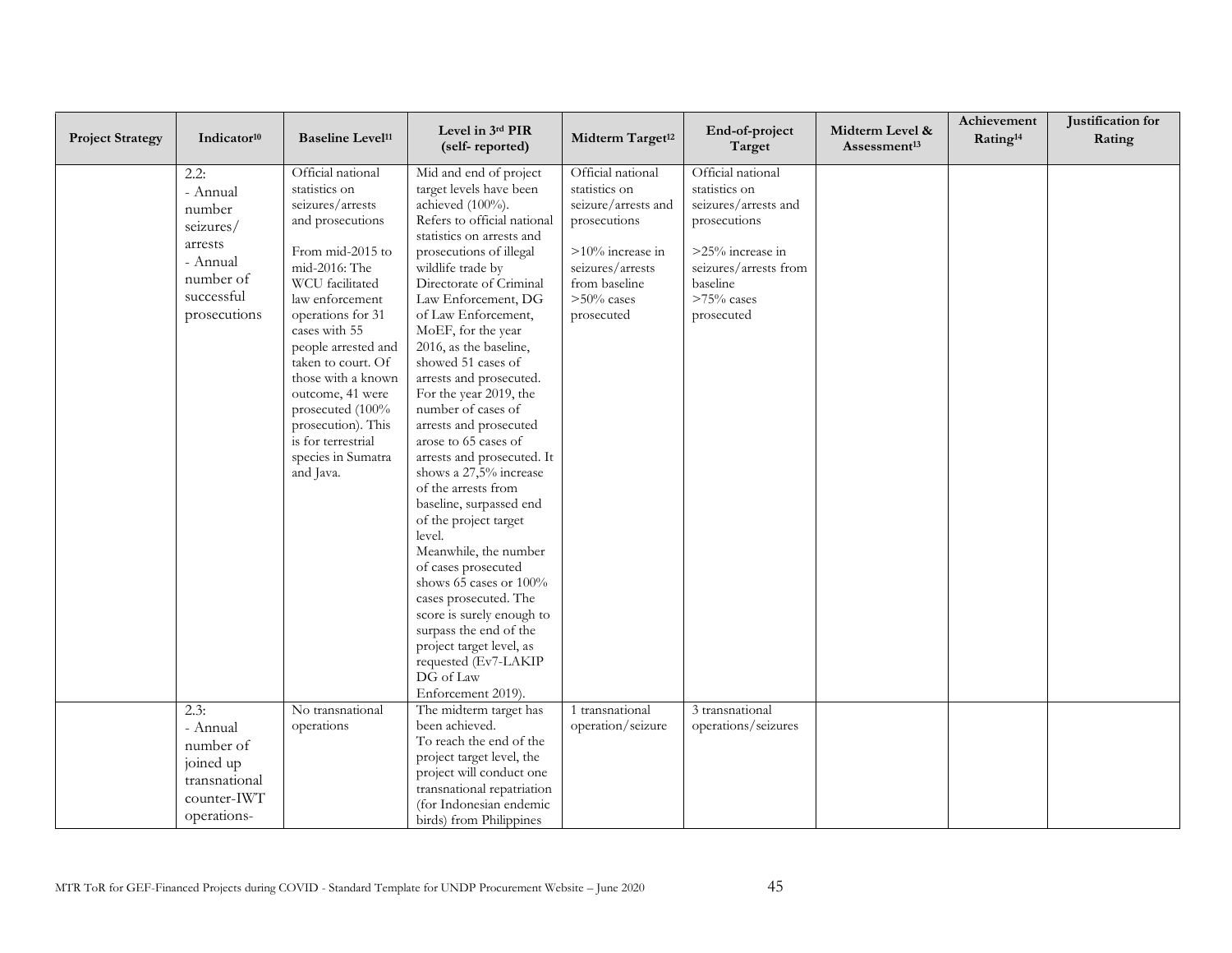| <b>Project Strategy</b>                                                                                                                                                                                                                                                               | Indicator <sup>10</sup>                                                                                                                                                                                                                                                                                   | <b>Baseline Level<sup>11</sup></b>                                                                                                           | Level in 3rd PIR<br>(self-reported)                                                                                                                                                                                                                               | Midterm Target <sup>12</sup>                              | End-of-project<br>Target                                      | Midterm Level &<br>Assessment <sup>13</sup> | Achievement<br>Rating <sup>14</sup> | Justification for<br>Rating |
|---------------------------------------------------------------------------------------------------------------------------------------------------------------------------------------------------------------------------------------------------------------------------------------|-----------------------------------------------------------------------------------------------------------------------------------------------------------------------------------------------------------------------------------------------------------------------------------------------------------|----------------------------------------------------------------------------------------------------------------------------------------------|-------------------------------------------------------------------------------------------------------------------------------------------------------------------------------------------------------------------------------------------------------------------|-----------------------------------------------------------|---------------------------------------------------------------|---------------------------------------------|-------------------------------------|-----------------------------|
|                                                                                                                                                                                                                                                                                       | - Annual<br>number of<br>seizures as a<br>result of<br>transnational<br>counter-IWT<br>operations                                                                                                                                                                                                         |                                                                                                                                              | to Indonesia. The<br>activity will be<br>conducted in the second<br>semester of 2020 (July<br>21, 2020).                                                                                                                                                          |                                                           |                                                               |                                             |                                     |                             |
| Outcome 3:<br>Scaling-up<br>improved<br>enforcement<br>strategy at key<br>trade ports and<br>connected<br>ecosystems.<br>Improved<br>enforcement<br>strategy<br>demonstrated and<br>scaled up at key<br>trade ports and<br>connected<br>subnational<br>regions with key<br>ecosystems | 3.1:<br>Enforcement<br>effectiveness at<br>5 key trade<br>ports (Jakarta,<br>Surabaya,<br>Bitung, Belawan<br>and Kualanamu<br>airport),<br>indicated by:<br>- Annual<br>PortMATE<br>assessment tool<br>scores (average<br>score for<br>KSDA,<br>Customs, Port<br>Management<br>Authority at<br>each port) | PortMATE<br>Baseline scores:<br>Surabaya (Tg<br>Perak):17.00<br>Belawan: 18.67<br>(Jakarta, Bitung and<br>Kualanamu to be<br>done in Year 1) | The project has<br>compiled ToR's to<br>update the PortMate<br>scores in Bitung,<br>Surabaya, and Belawan.<br>The activities need<br>slightly to change, due to<br>Covid-19 pandemics.<br>The project will update<br>the score in the second<br>semester of 2020. | $25\%$ increase over<br>baseline score                    | 50% increase over<br>baseline score                           |                                             |                                     |                             |
|                                                                                                                                                                                                                                                                                       | 3.2:<br>Effective<br>enforcement of<br>two subnational<br>regions known<br>to include<br>significant<br>wildlife trade<br>routes,<br>measured by:                                                                                                                                                         | 4666 wild animals<br>seized from 34<br>protected species<br>Source: LAKIP,<br>Gakkum 2016                                                    | Mid and end of project<br>target levels have been<br>achieved (100%).<br>Based on data from<br>Directorate of Criminal<br>Law Enforcement,<br>Directorate General of<br>Law Enforcement on<br>Environment and<br>Forestry, Ministry of                            | Increasing number<br>of cases<br>prosecuted<br>$(c.10\%)$ | Increasing number<br>of settled cases on<br>IWT by $\ldots\%$ |                                             |                                     |                             |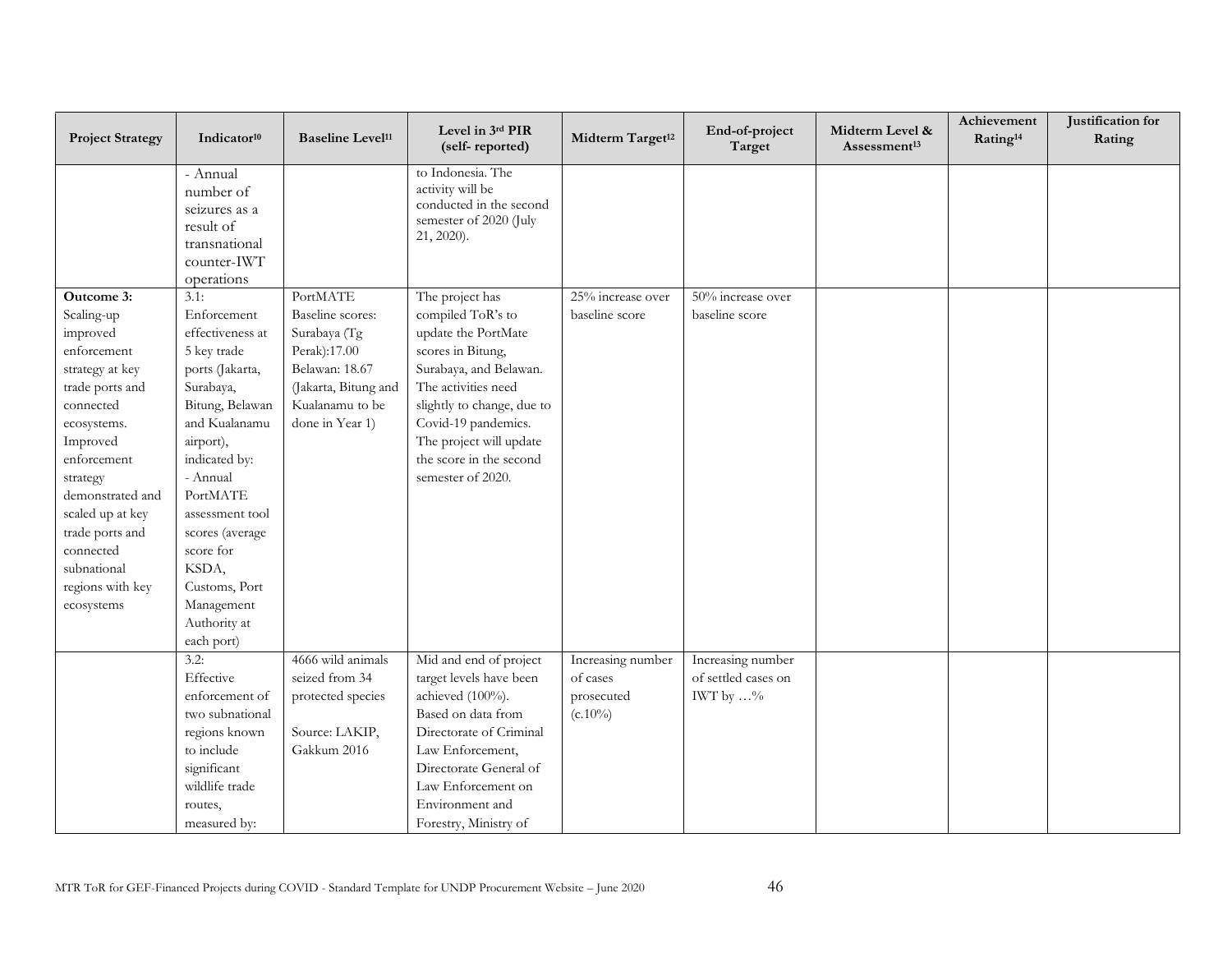| <b>Project Strategy</b>                                                                                                                                                                              | Indicator <sup>10</sup>                                                                                                                                                                                                                                  | <b>Baseline Level<sup>11</sup></b> | Level in 3rd PIR<br>(self-reported)                                                                                                                                                                                                                                                                                                                                                                                                                                                                                                                                          | Midterm Target <sup>12</sup>                                                             | End-of-project<br>Target                                                              | Midterm Level &<br>Assessment <sup>13</sup> | Achievement<br>Rating <sup>14</sup> | Justification for<br>Rating |
|------------------------------------------------------------------------------------------------------------------------------------------------------------------------------------------------------|----------------------------------------------------------------------------------------------------------------------------------------------------------------------------------------------------------------------------------------------------------|------------------------------------|------------------------------------------------------------------------------------------------------------------------------------------------------------------------------------------------------------------------------------------------------------------------------------------------------------------------------------------------------------------------------------------------------------------------------------------------------------------------------------------------------------------------------------------------------------------------------|------------------------------------------------------------------------------------------|---------------------------------------------------------------------------------------|---------------------------------------------|-------------------------------------|-----------------------------|
|                                                                                                                                                                                                      | - annual number<br>of IWT seizures<br>at the project<br>sites<br>- annual number<br>of IWT<br>investigations<br>leading to<br>arrests at the<br>project sites;<br>- annual number<br>of successful<br><b>IWT</b><br>prosecutions at<br>the project sites |                                    | <b>Environment</b> and Forest<br>showed an increasing<br>number of cases<br>prosecuted and settled<br>cases on illegal wildlife<br>trade.<br>Referred to data from<br>Directorate of Criminal<br>Law Enforcement,<br>Directorate General of<br>Law Enforcement on<br>Environment and<br>Forestry, Ministry of<br>Environment and<br>Forestry, for the year<br>2016, as a baseline,<br>showed 51 cases<br>prosecuted. For the year<br>2019, the number of<br>cases prosecuted showed<br>65. It is showed a 27,5%<br>increases compared to<br>baseline (Ev7-LAKIP<br>DG of Law |                                                                                          |                                                                                       |                                             |                                     |                             |
| Outcome 4:<br>Knowledge<br>Management,<br>M&E and Gender<br>Mainstreaming.<br>Implementation<br>and<br>upscaling/replicati<br>on of project<br>approaches at<br>national and<br>international levels | 4.1: number of<br>project lessons<br>documented<br>and used by<br>other national<br>and<br>international<br>projects.                                                                                                                                    | $\overline{0}$                     | 1. The project, with<br>YIARI, developed an<br>SOP for translocation,<br>habituation, and post-<br>release monitoring for<br>slow loris. To learn on<br>the slow-loris<br>management, a<br>Malaysian non-<br>government<br>organization, 1stop<br>Borneo Wildlife,                                                                                                                                                                                                                                                                                                           | At least 3 project<br>lessons used by<br>other national and<br>international<br>projects | At least 5 project<br>lessons used by<br>other national and<br>international projects |                                             |                                     |                             |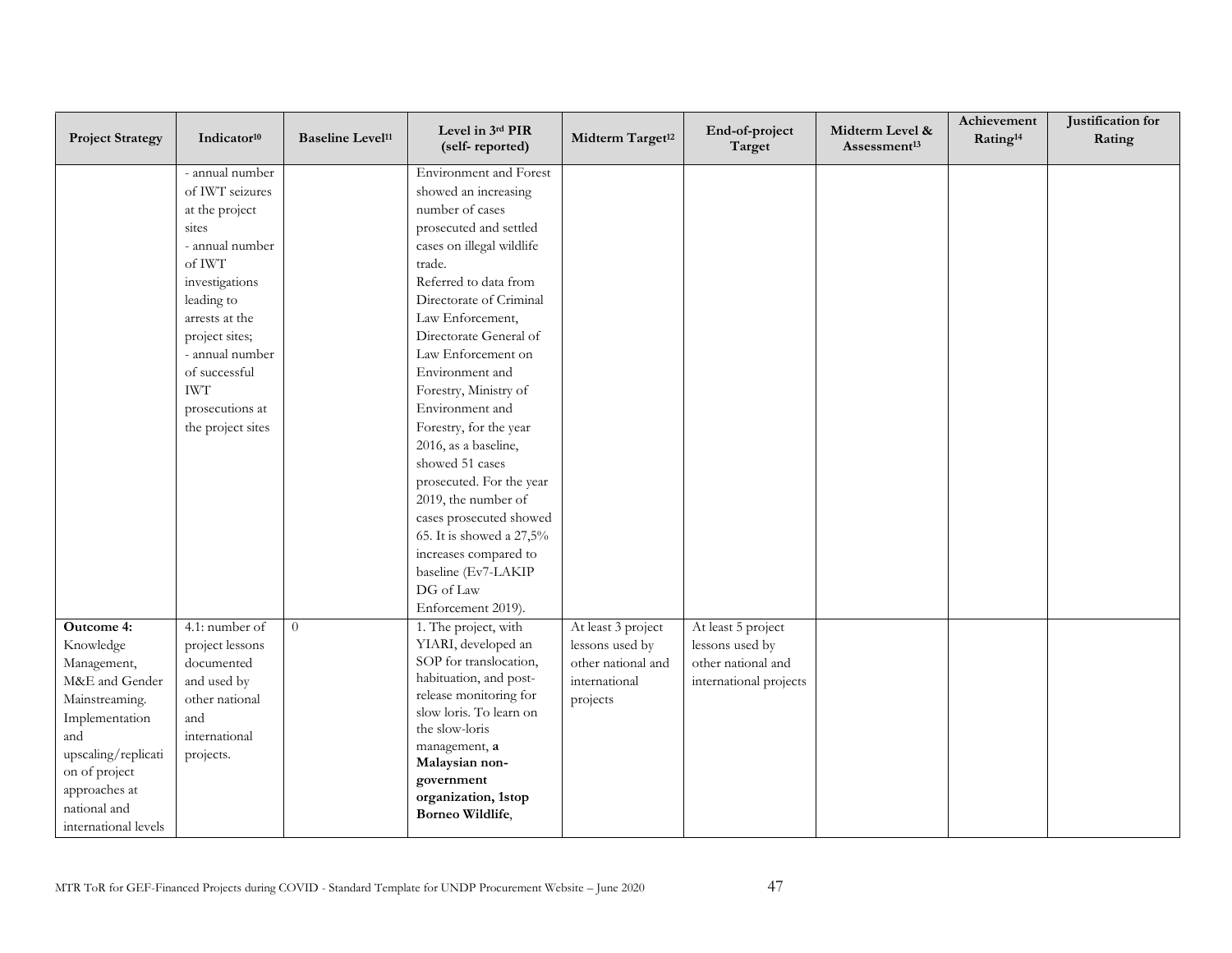| <b>Project Strategy</b> | Indicator <sup>10</sup> | <b>Baseline Level<sup>11</sup></b> | Level in 3rd PIR<br>(self-reported) | Midterm Target <sup>12</sup> | End-of-project<br>Target | Midterm Level &<br>Assessment <sup>13</sup> | Achievement<br>Rating <sup>14</sup> | Justification for<br>Rating |
|-------------------------|-------------------------|------------------------------------|-------------------------------------|------------------------------|--------------------------|---------------------------------------------|-------------------------------------|-----------------------------|
| is supported by         |                         |                                    | conducted a learning                |                              |                          |                                             |                                     |                             |
| effective               |                         |                                    | session for habituation             |                              |                          |                                             |                                     |                             |
| knowledge               |                         |                                    | and post-release                    |                              |                          |                                             |                                     |                             |
| management and          |                         |                                    | management. They have               |                              |                          |                                             |                                     |                             |
| gender                  |                         |                                    | the plan to build a slow            |                              |                          |                                             |                                     |                             |
| mainstreaming           |                         |                                    | loris rehabilitation center         |                              |                          |                                             |                                     |                             |
|                         |                         |                                    | in Sabah, Malaysia.                 |                              |                          |                                             |                                     |                             |
|                         |                         |                                    | YIARI, through                      |                              |                          |                                             |                                     |                             |
|                         |                         |                                    | microgrant funded by                |                              |                          |                                             |                                     |                             |
|                         |                         |                                    | CIWT, also collaborates             |                              |                          |                                             |                                     |                             |
|                         |                         |                                    | with other NGOs on the              |                              |                          |                                             |                                     |                             |
|                         |                         |                                    | implementation of SOP               |                              |                          |                                             |                                     |                             |
|                         |                         |                                    | for translocation,                  |                              |                          |                                             |                                     |                             |
|                         |                         |                                    | habituation, and post-              |                              |                          |                                             |                                     |                             |
|                         |                         |                                    | release monitoring for              |                              |                          |                                             |                                     |                             |
|                         |                         |                                    | slow loris. Animal                  |                              |                          |                                             |                                     |                             |
|                         |                         |                                    | handling resulting from             |                              |                          |                                             |                                     |                             |
|                         |                         |                                    | law enforcement with                |                              |                          |                                             |                                     |                             |
|                         |                         |                                    | PPS Tasikoki in North               |                              |                          |                                             |                                     |                             |
|                         |                         |                                    | Sulawesi. While with                |                              |                          |                                             |                                     |                             |
|                         |                         |                                    | <b>SOCP</b> (Sumatera               |                              |                          |                                             |                                     |                             |
|                         |                         |                                    | Orangutan Conservation              |                              |                          |                                             |                                     |                             |
|                         |                         |                                    | Program) in the handling            |                              |                          |                                             |                                     |                             |
|                         |                         |                                    | and release of seized               |                              |                          |                                             |                                     |                             |
|                         |                         |                                    | four slow lorises and two           |                              |                          |                                             |                                     |                             |
|                         |                         |                                    | langurs (Ev6-YIARI                  |                              |                          |                                             |                                     |                             |
|                         |                         |                                    | Microgrant Final                    |                              |                          |                                             |                                     |                             |
|                         |                         |                                    | Report).                            |                              |                          |                                             |                                     |                             |
|                         |                         |                                    | 2. To reach out to more             |                              |                          |                                             |                                     |                             |
|                         |                         |                                    | institutions and                    |                              |                          |                                             |                                     |                             |
|                         |                         |                                    | personnel on improving              |                              |                          |                                             |                                     |                             |
|                         |                         |                                    | knowledge of                        |                              |                          |                                             |                                     |                             |
|                         |                         |                                    | combatting illegal                  |                              |                          |                                             |                                     |                             |
|                         |                         |                                    | wildlife trade, the project         |                              |                          |                                             |                                     |                             |
|                         |                         |                                    | has the plan to set up a            |                              |                          |                                             |                                     |                             |
|                         |                         |                                    | knowledge management                |                              |                          |                                             |                                     |                             |
|                         |                         |                                    | system for e-learning.              |                              |                          |                                             |                                     |                             |
|                         |                         |                                    | For the first step, the             |                              |                          |                                             |                                     |                             |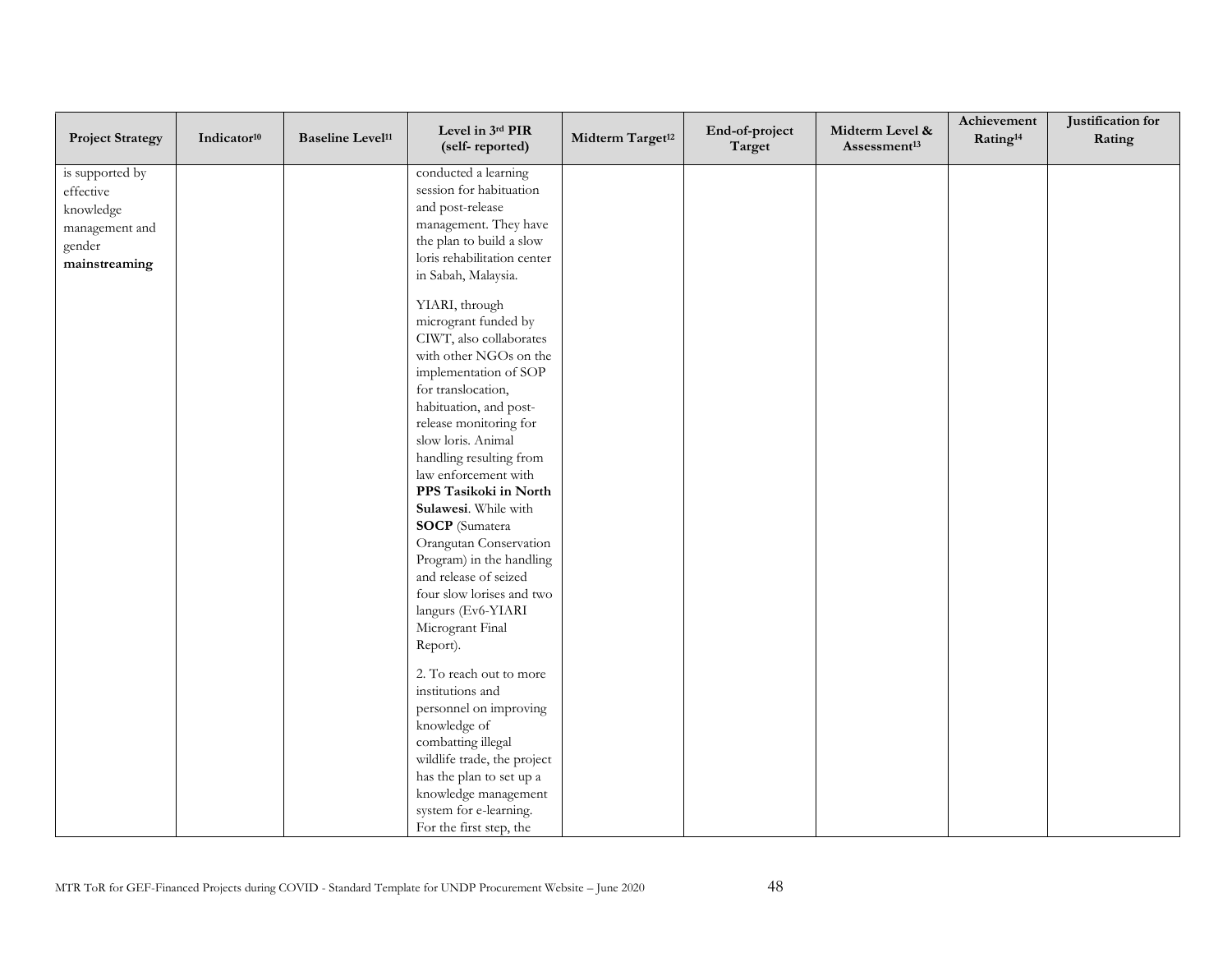| <b>Project Strategy</b> | Indicator <sup>10</sup> | <b>Baseline Level<sup>11</sup></b> | Level in 3rd PIR<br>(self-reported)                                                                                                                                                                                                                                                                        | Midterm Target <sup>12</sup> | End-of-project<br>Target | Midterm Level &<br>Assessment <sup>13</sup> | Achievement<br>Rating <sup>14</sup> | Justification for<br>Rating |
|-------------------------|-------------------------|------------------------------------|------------------------------------------------------------------------------------------------------------------------------------------------------------------------------------------------------------------------------------------------------------------------------------------------------------|------------------------------|--------------------------|---------------------------------------------|-------------------------------------|-----------------------------|
|                         |                         |                                    | project has produced a<br>video series on collecting<br>and handling biological<br>material from wild<br>animals and plants by<br>morphological and DNA<br>analysis. The production<br>is expected available in<br>August 2020.<br>3. The project also<br>conducted a Knowledge,<br>Attitude, and Practice |                              |                          |                                             |                                     |                             |
|                         |                         |                                    | (KAP) Survey to support<br>communication strategy<br>for a social marketing<br>campaign on IWT. The<br>survey implemented by<br>Lembaga Demografi,<br>University of Indonesia.                                                                                                                             |                              |                          |                                             |                                     |                             |
|                         |                         |                                    | The survey is aimed to<br>understand the current<br>situation on the IWT-<br>related issues, challenges,<br>and opportunities in<br>Indonesia to combat<br>IWT, as well as the<br>knowledge, attitude, and<br>practices of the<br>campaign's target                                                        |                              |                          |                                             |                                     |                             |
|                         |                         |                                    | audience groups.<br>Due to Covid-19<br>Pandemics, the survey<br>slightly backs off from<br>the schedule.                                                                                                                                                                                                   |                              |                          |                                             |                                     |                             |

**Indicator Assessment Key**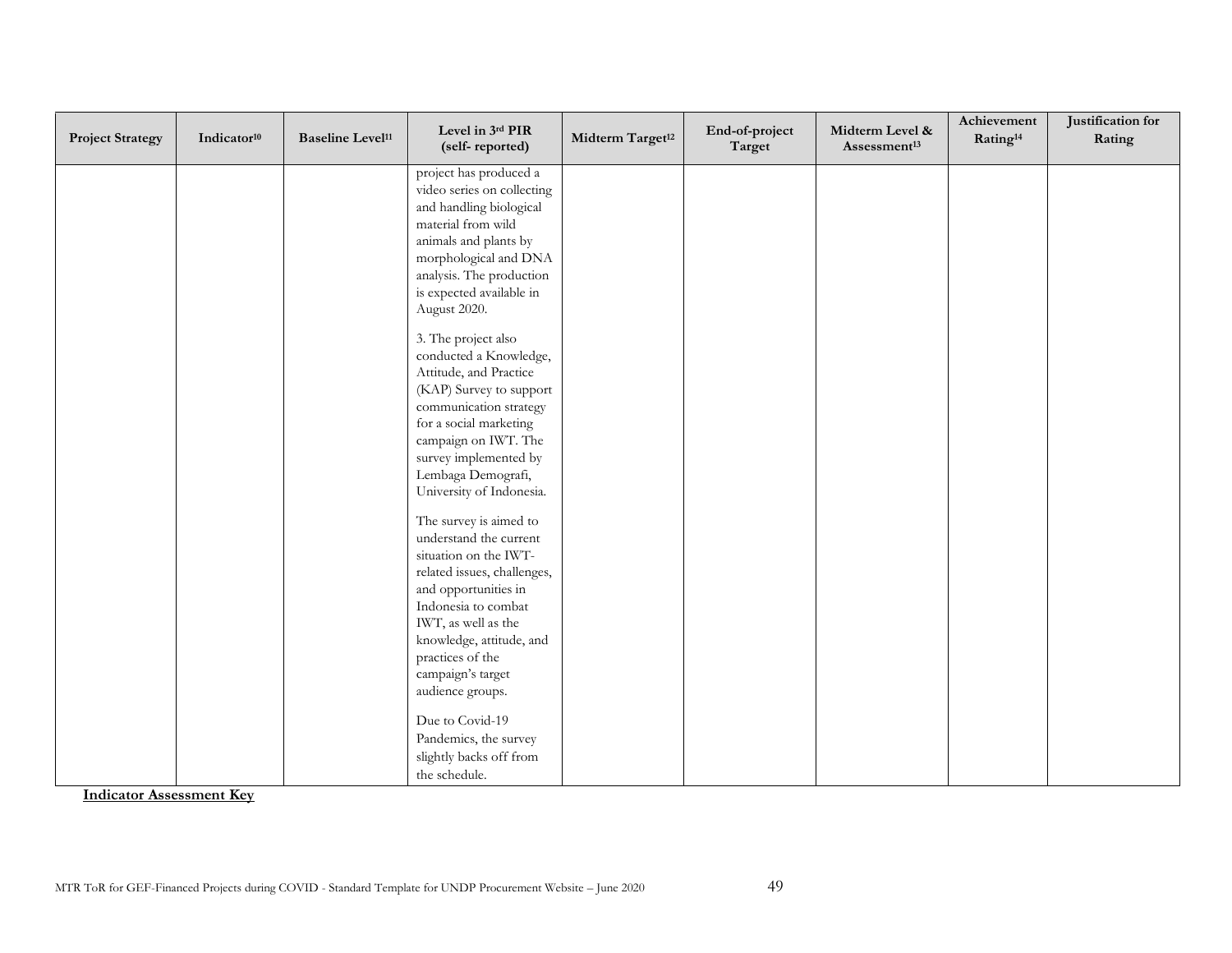| Green=Achieved | Yellow= On target to be achieved | Red= Not on target to be achieved |  |
|----------------|----------------------------------|-----------------------------------|--|
|                |                                  |                                   |  |